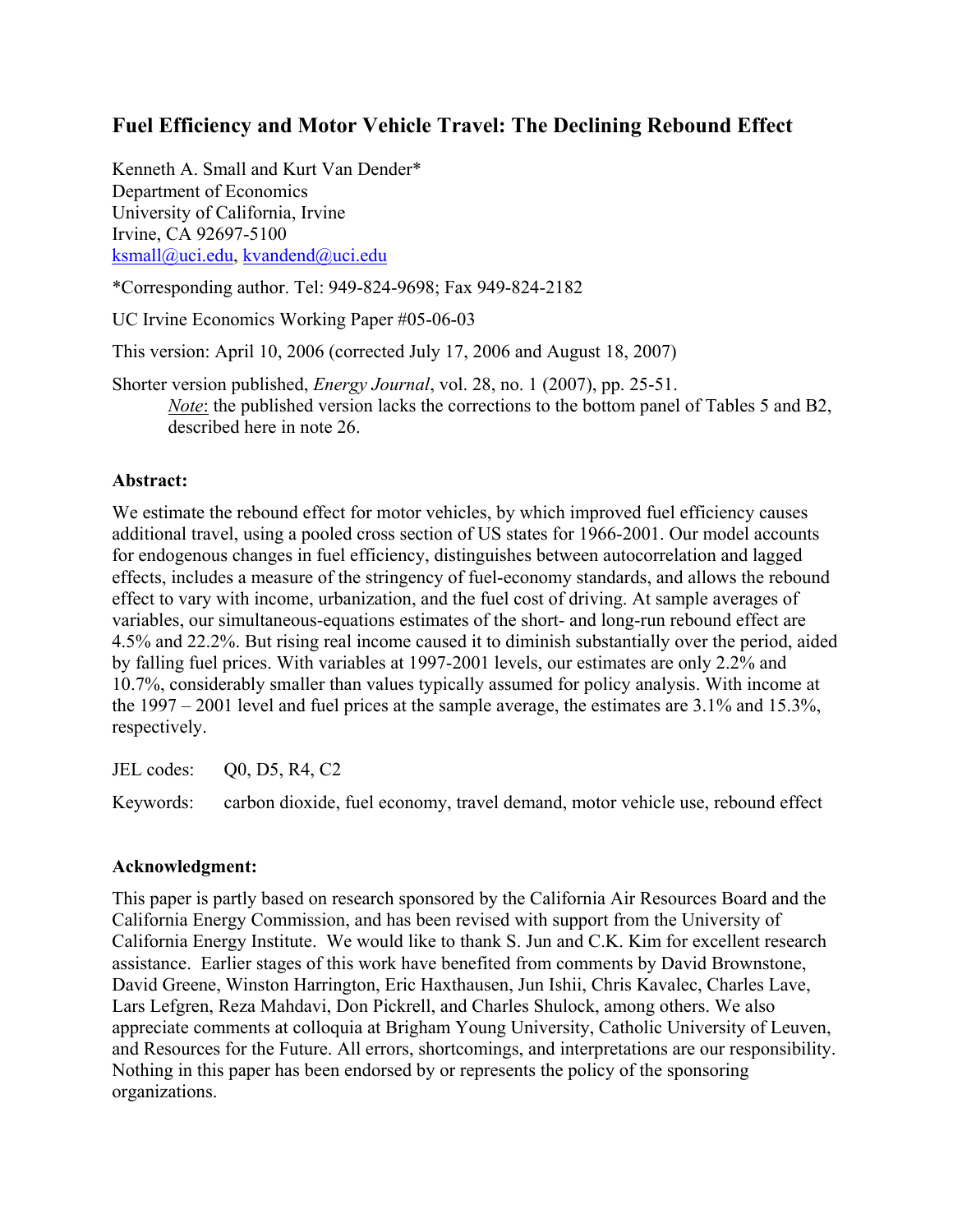#### **1. Introduction**

 It has long been realized that improving energy efficiency releases an economic reaction that partially offsets the original energy saving. As the energy efficiency of some process improves, the process becomes cheaper, thereby providing an incentive to increase its use. Thus total energy consumption changes less than proportionally to changes in physical energy efficiency. This "rebound effect" is typically quantified as the extent of the deviation from proportionality. It has been studied in many contexts, including residential space heating and cooling, appliances, and transportation (Greening, Greene, and Difiglio, 2000).

For motor vehicles, the process under consideration is use of fuel in producing vehiclemiles traveled (VMT). When vehicles are made more fuel-efficient, it costs less to drive a mile, so VMT increases if demand for it is downward-sloping. That in turn causes more fuel to be used than would be the case if VMT were constant; the difference is the rebound effect. Obtaining reliable measures of it is important because it helps determine the effectiveness of measures intended to reduce fuel consumption and because increased driving exacerbates congestion and air pollution. For example, the rebound effect was an issue in the evaluation of recently adopted greenhouse-gas regulations for California (CARB, 2004, Sect. 12.3-12.4). It has played a prominent role in analyses of the Corporate Average Fuel Economy (CAFE) regulations in the US and of proposals to strengthen them.

This paper presents estimates of the rebound effect for passenger-vehicle use that are based on pooled cross-sectional time-series data at the U.S. State level. It adds to a sizeable econometric literature, contributing four main improvements. First, we use a longer time series (1966-2001) than was possible in earlier studies. This increases the precision of our estimates, enabling us (among other things) to determine short- and long-run rebound effects and their dependence on income. Second, the econometric specifications rest on an explicit model of simultaneous aggregate demand for VMT, vehicle stock, and fuel efficiency. The model is estimated directly using two- and three-stage least squares (2SLS and 3SLS); thus we can treat consistently the fact that the rebound effect is defined starting with a given change in fuel efficiency, yet fuel efficiency itself is endogenous. Third, we measure the stringency of CAFE regulation, which was in effect during part of our sample period, in a theoretically motivated way: as the gap between the standard and drivers' desired aggregate fuel efficiency, the latter estimated using pre-CAFE data and a specification consistent with our behavioral model. Fourth,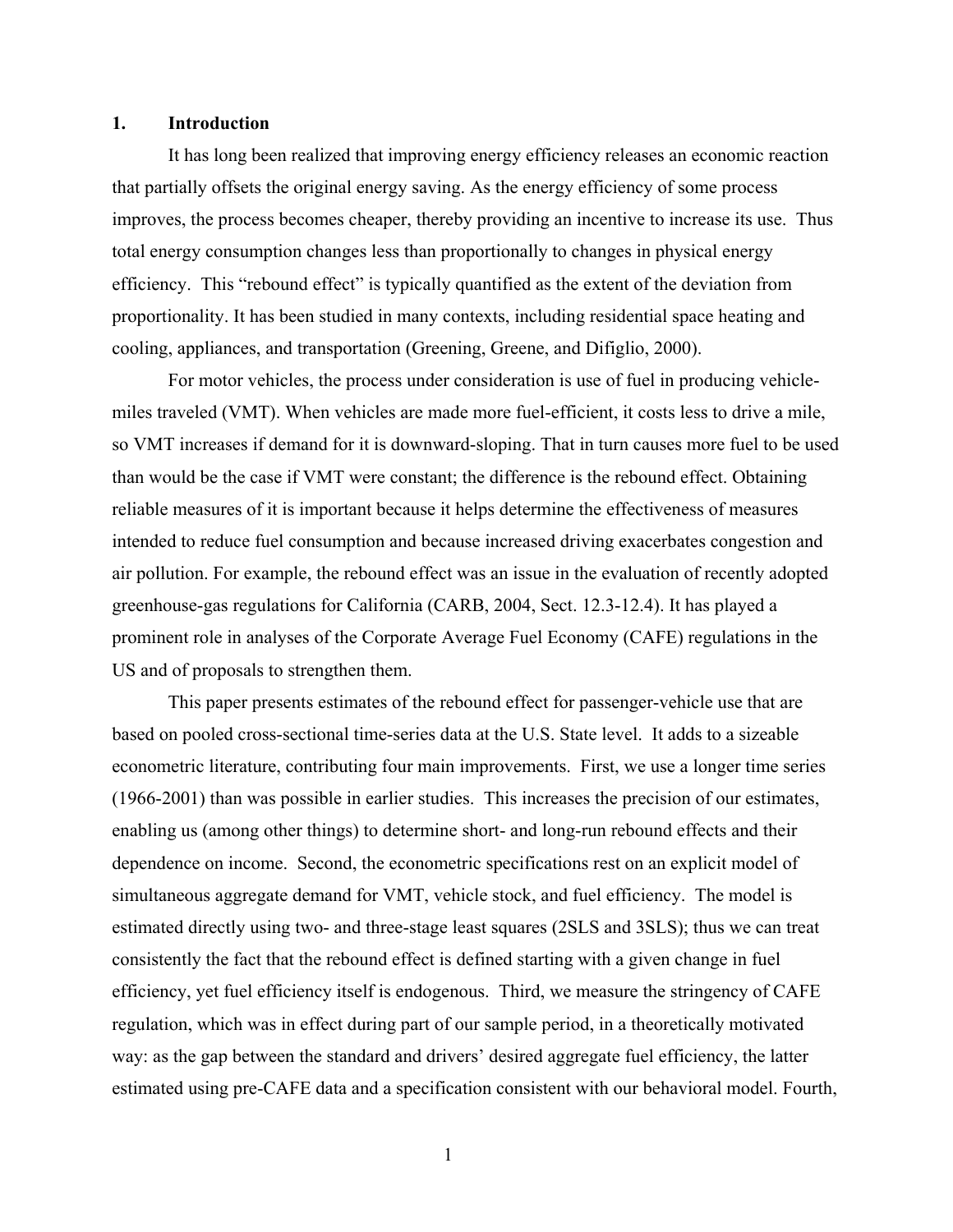we allow the rebound effect to depend on income and on the fuel cost of driving. The dependence on income is expected from theory (Greene, 1992), and is suggested by micro-based estimates across deciles of the income distribution (West, 2004). Just like income changes, changes in fuel prices affect the share of fuel costs in the total cost of driving, and so we also expect them to influence the rebound effect.

Our best estimates of the rebound effect for the US as a whole, over the period 1966- 2001, are 4.5% for the short run and 22.2% for the long run. The 2SLS and 3SLS results are mostly similar to each other but differ from ordinary least squares (OLS) results, which are unsatisfactory as they strongly depend on details of the specification. While our short-run estimate is at the lower end of results found in the literature, the long-run estimate is similar to what is found in most earlier work. Additional estimation results, like the long-run priceelasticity of fuel demand (-0.43) and the proportion of it that is caused by mileage changes (52%), are similar to those in the literature.

This agreement is qualified, however, by our finding that the magnitude of the rebound effect declines with income and, with less certainty, increases with the fuel cost of driving. These dependences substantially reduce the magnitude that applies to recent years . For example, using average values of income, urbanization and fuel costs measured over the most recent five-year period covered in our data set (1997-2001), our results imply short- and long-run rebound effects of just 2.2% and 10.7%, roughly half the average values over the longer time period. Similarly, the long-run price elasticity of fuel demand declines in magnitude in recent years and so does the proportion of it caused by changes in amount of motor-vehicle travel. These changes are largely the result of real income growth and lower real fuel prices. Future values of the rebound effect depend on how those factors evolve.

The structure of the paper is as follows. Section 2 introduces the definition of the rebound effect and reviews some key contributions toward measuring it. Section 3 presents our theoretical model and the econometric specification, and section 4 presents estimation results. Section 5 concludes.

## **2. Background**

The rebound effect for motor vehicles is typically defined in terms of an exogenous change in fuel efficiency,  $E$ . Fuel consumption  $F$  and motor-vehicle travel  $M$  – the latter measured here as VMT per year – are related through the identity *F*=*M*/*E*. The rebound effect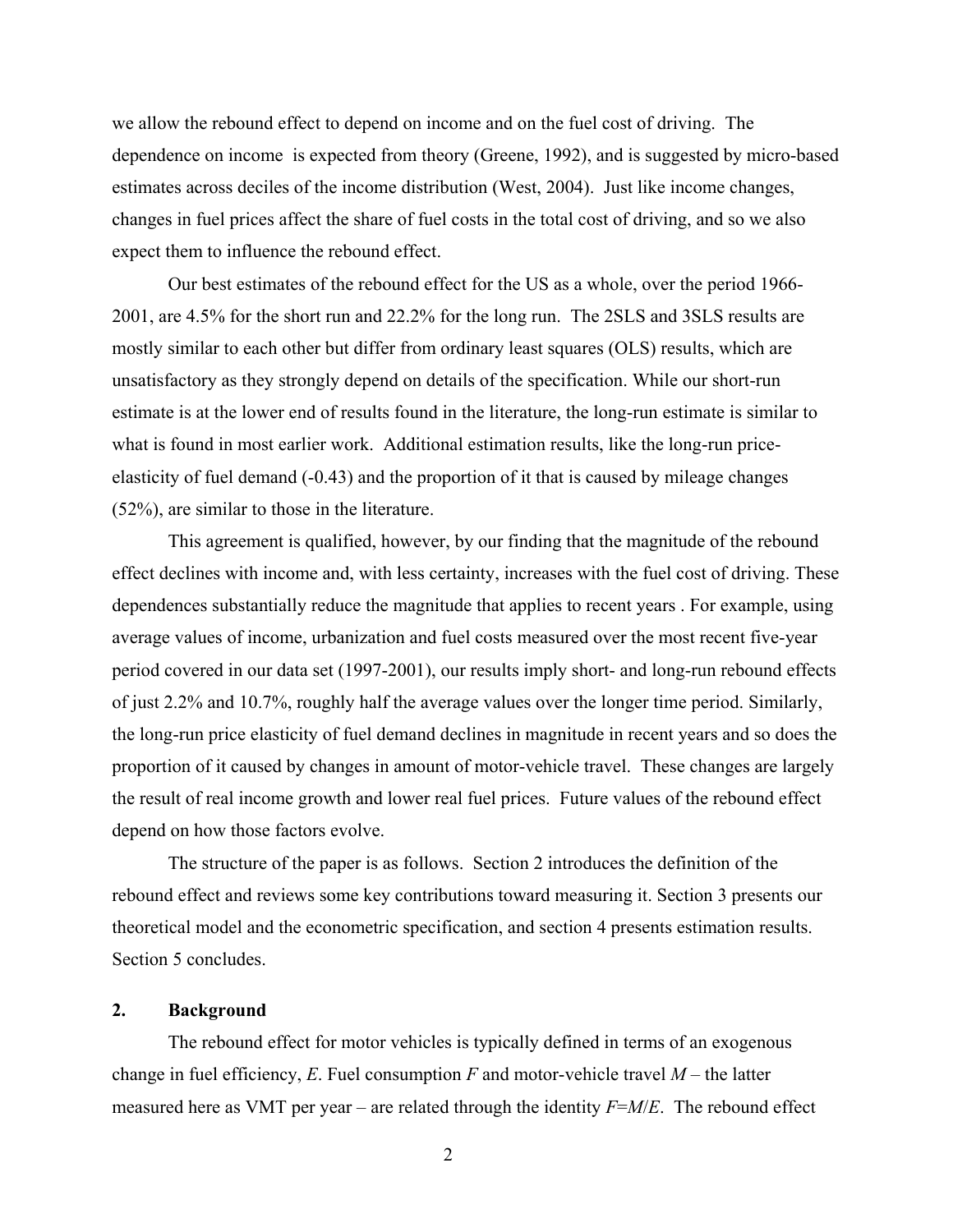arises because travel *M* depends (among other things) on the variable cost per mile of driving, a part of which is the per-mile fuel cost,  $P_M \equiv P_F/E$ , where  $P_F$  is the price of fuel. This dependence can be measured by the elasticity of *M* with respect to  $P_M$ , which we denote  $\varepsilon_{MPM}$ . When *E* is viewed as exogenous, it is easy to show that fuel usage responds to it according to the elasticity equation:  $\varepsilon_{F,E} = -1 - \varepsilon_{M,PM}$ . Thus a non-zero value of  $\varepsilon_{M,PM}$  means that *F* is not inversely proportional to *E*: it causes the absolute value of  $\varepsilon_{F,E}$  to be smaller than one. For this reason, -<sup>ε</sup>*M,PM* itself is usually taken as a definition of the rebound effect.

Two of our innovations relate directly to limitations of this standard definition of the rebound effect. First, the standard definition postulates an exogenous change in fuel efficiency *E*. Yet most empirical measurements of the rebound effect rely heavily on variations in the fuel price  $P_F$ ,<sup>1</sup> in which case it is implausible that *E* is exogenous. This can be seen by noting the substantial differences in empirical estimates of the fuel-price elasticities of fuel consumption,  $\varepsilon_{F,PF}$ , and of travel,  $\varepsilon_{M,PF}$ .<sup>2</sup> As shown by USDOE (1996: 5-11), they are related by  $\varepsilon_{F,PF}$  =  $\epsilon_{MPF}$   $\cdot (1 - \epsilon_{EPF}) - \epsilon_{EPF}$ , where  $\epsilon_{E,PF}$  measures the effect of fuel price on efficiency. Thus the observed difference between <sup>ε</sup>*F,PF* and <sup>ε</sup>*M,PF* requires that <sup>ε</sup>*E*,*PF* be considerably different from zero. Ignoring this dependence of  $E$  on  $P_F$ , as is done in many studies, may cause the rebound effect to be overestimated if unobserved factors that cause *M* to be large (e.g. an unusually long commute) also cause *E* to be large (e.g. the commuter chooses fuel-efficient vehicles to reduce the cost of that commute).

A second limitation of the standard definition is that fuel cost is just one of several components of the total cost of using motor vehicles. Another important component is time cost, which is likely to increase as incomes grow. If consumers' response to fuel costs is related to the proportion of total cost accounted for by fuel, then |<sup>ε</sup>*M,PM*| should increase with fuel cost itself and diminish with income (Greene, 1992). Our specification allows for such dependences. Furthermore, time costs increase with traffic congestion; we account for this indirectly by allowing the rebound effect to depend on urbanization, although empirically this turns out to be

 $\overline{a}$ 

<sup>&</sup>lt;sup>1</sup> Most studies assume that that travel responds to fuel price  $P_F$  and efficiency  $E$  with equal and opposite elasticities, as implied by the definition of the rebound effect based on the combined variable  $P_M = \overline{P_F/E}$ . See for example Schimek (1996), Table 2 and Greene et al. (1999), fn. 6.

<sup>&</sup>lt;sup>2</sup> See USDOE (1996, pp. 5-14 and 5-83 to 5-87); Graham and Glaister (2002, p. 17); and the review in Parry and Small (2005).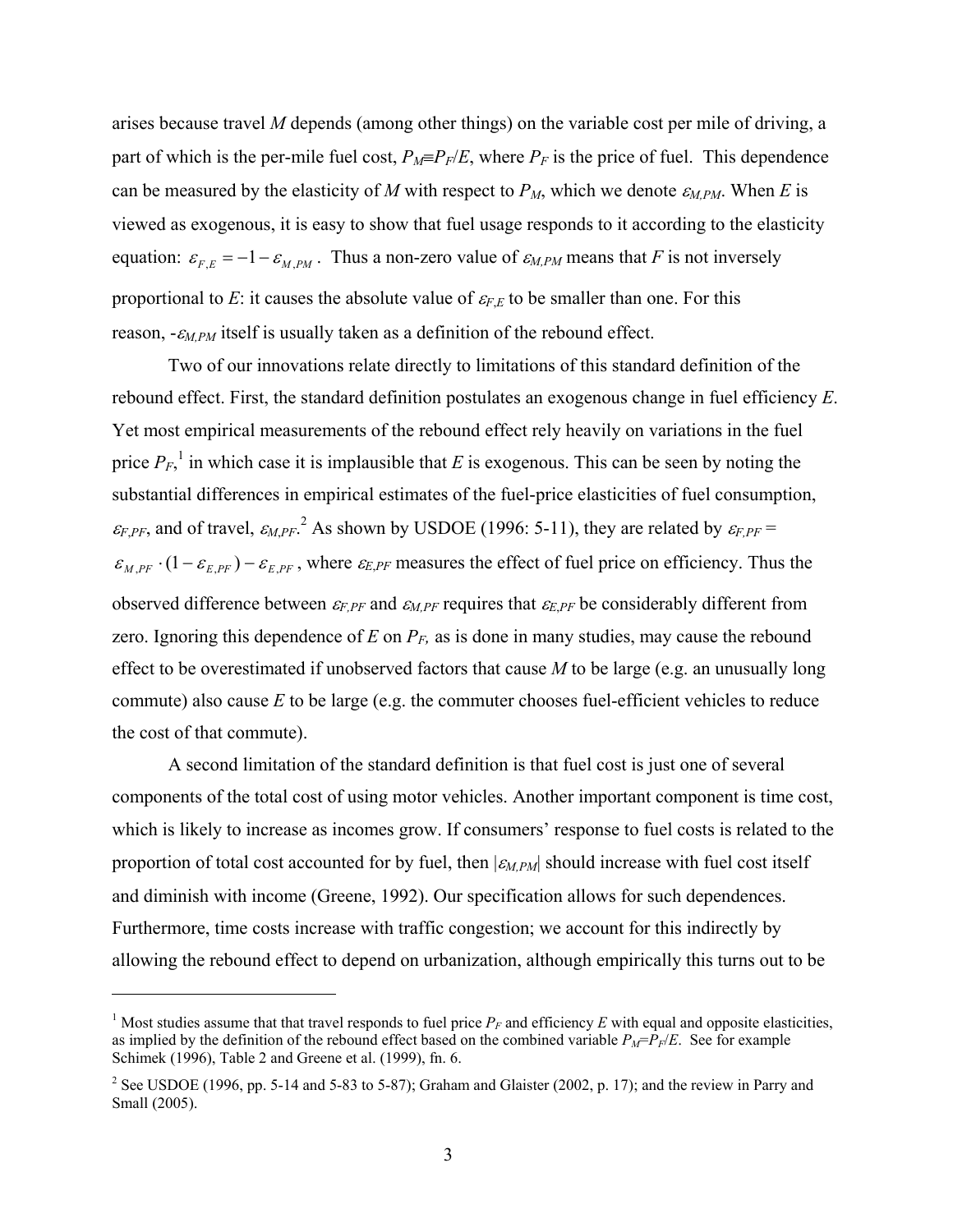unimportant. An extension, not attempted here, would be to allow congestion to be endogenous within the system that determines amount of travel.

 Some empirical studies of the rebound effect have used aggregate time-series data. Greene (1992) uses annual U.S. data for 1957-1989 to estimate the rebound effect at 5 to 15% both in the short and long run, with a best estimate of 12.7%. According to Greene, failing to account for autocorrelation – which he estimates at 0.74 – results in spurious measurements of lagged values and to the erroneous conclusion that long-run effects are larger than short-run effects.<sup>3</sup> Greene also presents evidence that the fuel-cost-per-mile elasticity declines over time, consistent with the effect of income just discussed; but the evidence has only marginal statistical significance.

 Jones (1993) re-examines Greene's data, adding observations for 1990 and focusing on model-selection issues in time-series analysis. He finds that although Greene's autoregressive model is statistically valid, so are alternative specifications, notably those including lagged dependent variables. The latter produce long-run estimates of the rebound effect that substantially exceed the short-run estimates (roughly  $31\%$  vs.  $11\%$ ).<sup>4</sup> Schimek (1996) uses data from a still longer time period and finds an even smaller short-run but a similarly large long-run rebound effect  $(29\%)$ <sup>5</sup> Schimek accounts for federal CAFE regulations by including a time trend for years since 1978; he also includes dummy variables for the years 1974 and 1979, when gasoline-price controls were in effect, resulting in queues and sporadic rationing at service stations. These controls reduce the extent of autocorrelation in the residuals.

These aggregate studies highlight the possible importance of lagged dependent variables (inertia) for sorting out short-run and long-run effects. But they do not settle the issue because they have trouble disentangling the presence of a lagged dependent variable from the presence of autocorrelation. Their estimates of these dynamic properties are especially sensitive to the time period considered and to their treatment of the CAFE regulations.

 $3$  Another study that found autocorrelation is that by Blair, Kaserman, and Tepel (1984). They obtain a rebound effect of 30%, based on monthly data from Florida from 1967 through 1976. They do not estimate models with lagged variables.

<sup>&</sup>lt;sup>4</sup> These figures are from the linear lagged dependent variable model (model III in Table 1). Estimates for the loglinear model are nearly identical.

 $<sup>5</sup>$  These figures are his preferred results, from Schimek (1996), p. 87, Table 3, model (3).</sup>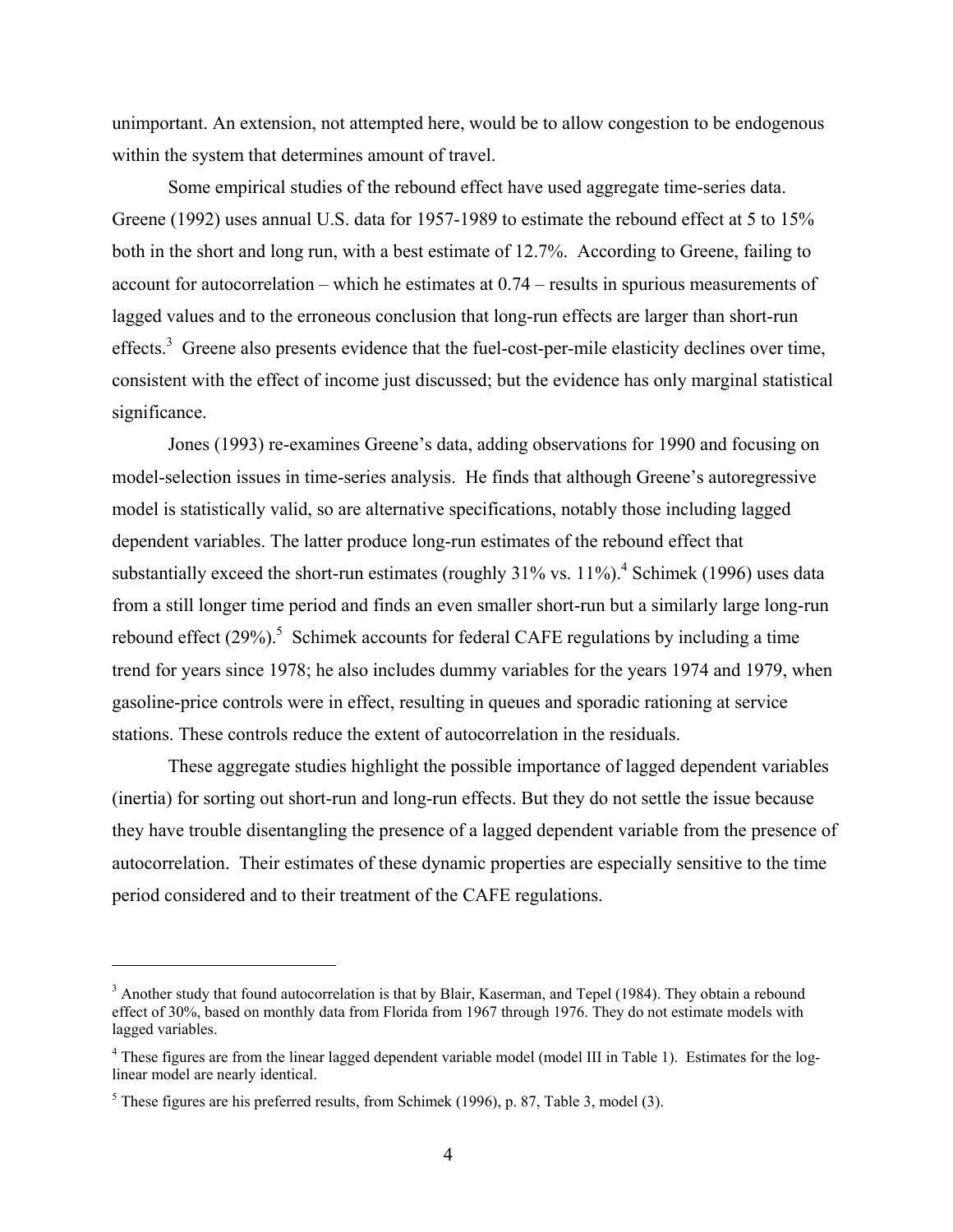Another type of study relies on pooled cross-sectional time-series data at a smaller geographical level of aggregation. Haughton and Sarkar (1996) construct such a data set for the 50 U.S. States and the District of Columbia, from 1970 to 1991. Fuel prices vary by state, primarily but not exclusively because of different rates of fuel tax, providing an additional opportunity to observe the effects of fuel price on travel. The authors estimate equations both for VMT per driver and for fuel intensity (the inverse of fuel efficiency), obtaining a rebound effect of about 16% in the short run and 22% in the long run. <sup>6</sup> Here, autocorrelation and the effects of a lagged dependent variable are measured with sufficient precision to distinguish them; they obtain a statistically significant coefficient on the lagged dependent variable, implying a substantial difference between long and short run. Tackling yet another dynamic issue, Haughton and Sarkar find that fuel efficiency is unaffected by the current price of gasoline unless that price exceeds its historical peak – a kind of hysteresis. In that equation, CAFE is taken into account through a variable measuring the difference between the legal minimum in a given year and the actual fuel efficiency in 1975. However, that variable is so strongly correlated with the historical maximum real price of gasoline that they omit it in most specifications, casting doubt on whether the resulting estimates, especially of hysteresis, really control adequately for the CAFE regulation.

It appears that the confounding of dynamics with effects of the CAFE regulation is a limiting factor in many studies. There is no agreement on how to control for CAFE, and results seem sensitive to the choice. This is partly because the standards were imposed at about the same time that a major increase in fuel prices occurred. But it is also because the control variables used are not constructed from an explicit theory of how CAFE worked. We attempt to remedy this in our empirical work.

Studies measuring the rebound effect using micro data show a wider disparity of results than those based on aggregate data, covering a range from zero to about 90%. Two recent such studies use a cross section for a single year. West (2004), using the 1997 Consumer Expenditure Survey, estimates a rebound effect that diminishes strongly with income (across consumers) but is 87% on average, much higher than most studies. By contrast, Pickrell and Schimek (1999), using 1995 cross-sectional data from the National Personal Transportation Survey (NTPS),

 $\overline{a}$ 

<sup>&</sup>lt;sup>6</sup> This paragraph is based on models E and F in their Table 1, p. 115. Their variable, "real price of gasoline per mile," is evidently the same as fuel cost per mile.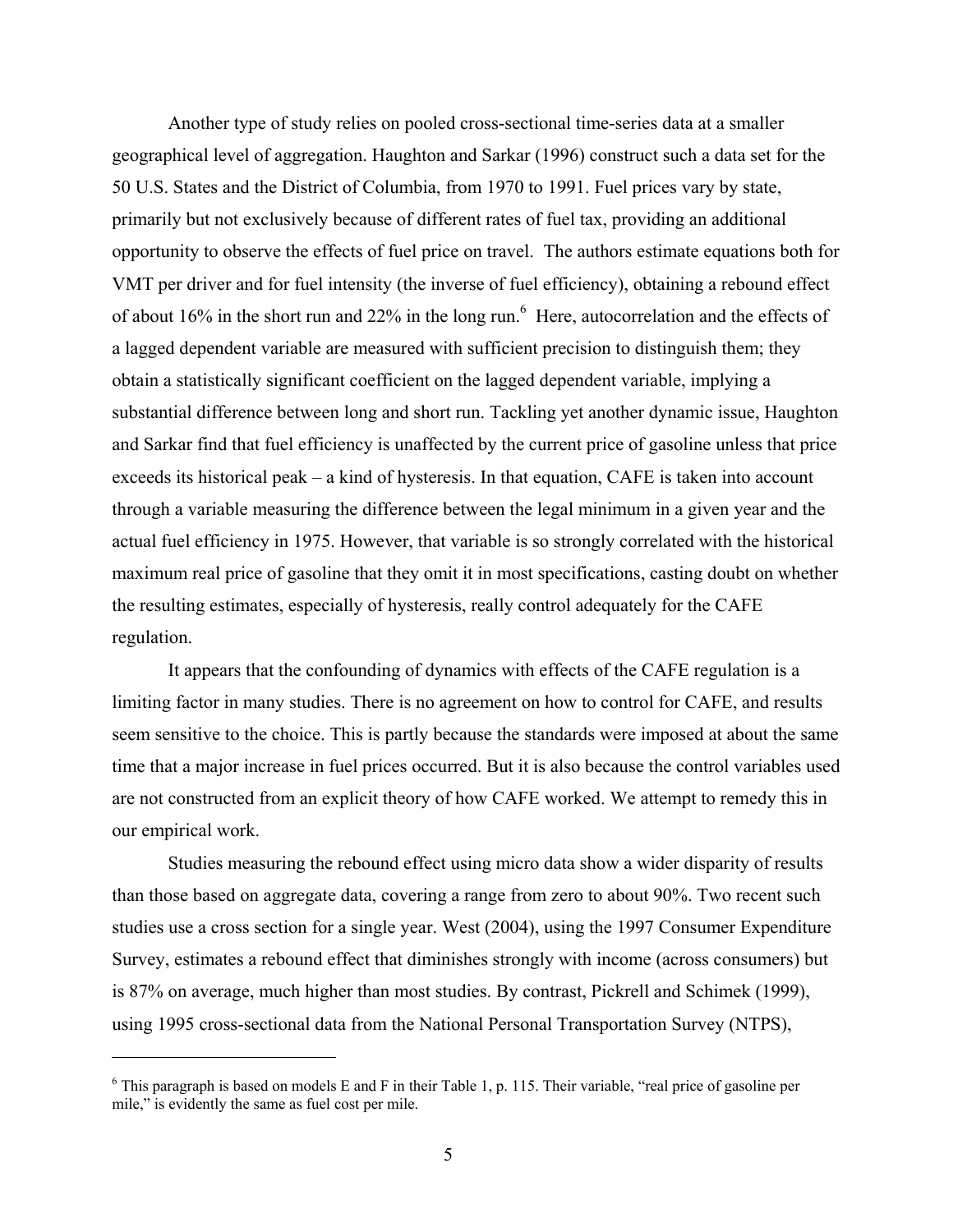obtain a rebound effect of just  $4\%$ .<sup>7</sup> There are a number of reasons to be cautious about these results. West obtains an extremely low income-elasticity for travel, namely 0.02, in the theoretically preferred model which accounts for endogeneity between vehicle-type choice and vehicle use. Pickrell and Schimek's results are sensitive to whether or not they include residential density as an explanatory variable, apparently because residential density is collinear with fuel price. We think the value of cross-sectional micro data for a single year is limited by the fact that measured fuel prices vary only across states, and those variations are correlated with unobserved factors that also influence VMT – factors such as residential density, congestion, and market penetration of imports. In our work, we eliminate the spurious effects of such crosssectional correlations by using fixed-effects specification, i.e. by including a dummy variable for each state.

Two recent studies use micro data covering several different years, thereby taking advantage of additional variation in fuel price and other variables. Goldberg (1998) estimates the rebound effect using the Consumer Expenditure Survey for the years 1984-1990, as part of a larger equation system that also predicts automobile sales and prices. When estimated by Ordinary Least Squares (OLS), her usage equation implies a rebound effect (both short- and long-run, because the equation lacks a lagged variable) of about  $20\%$ . <sup>8</sup> Greene, Kahn, and Gibson (1999) use micro data from the Residential Transportation Energy Consumption Survey and its predecessor, for six different years between 1979 and 1994. Their usage equation is part of a simultaneous system including vehicle type choice and actual fuel price paid by the individual. They estimate the rebound effect at 23% for all households (short- and long-run assumed identical), with a range from 17% for three-vehicle households to 28% for one-vehicle households.

Several micro studies estimate model systems in which vehicle choice and usage are chosen simultaneously, thereby accounting for the endogeneity of fuel efficiency.<sup>9</sup> Mannering

 $<sup>7</sup>$  Their model 3, with odometer readings as dependent variable. They actually measure the elasticity of VMT with</sup> respect to gasoline price,  $\varepsilon_{MPF}$ , which is equal to  $\varepsilon_{MPM}$  as defined here.

<sup>&</sup>lt;sup>8</sup> When estimated using instrumental variables to account for the endogeneity of vehicle type, Goldberg's estimate diminishes to essentially zero. But in that model the variables representing vehicle type attain huge yet statistically insignificant coefficients (see her Table I), casting doubt in our minds on the ability of the data set to adequately account for simultaneity.

<sup>&</sup>lt;sup>9</sup> Examples include Train (1986), Hensher *et al.* (1992), Goldberg (1998), and West (2004).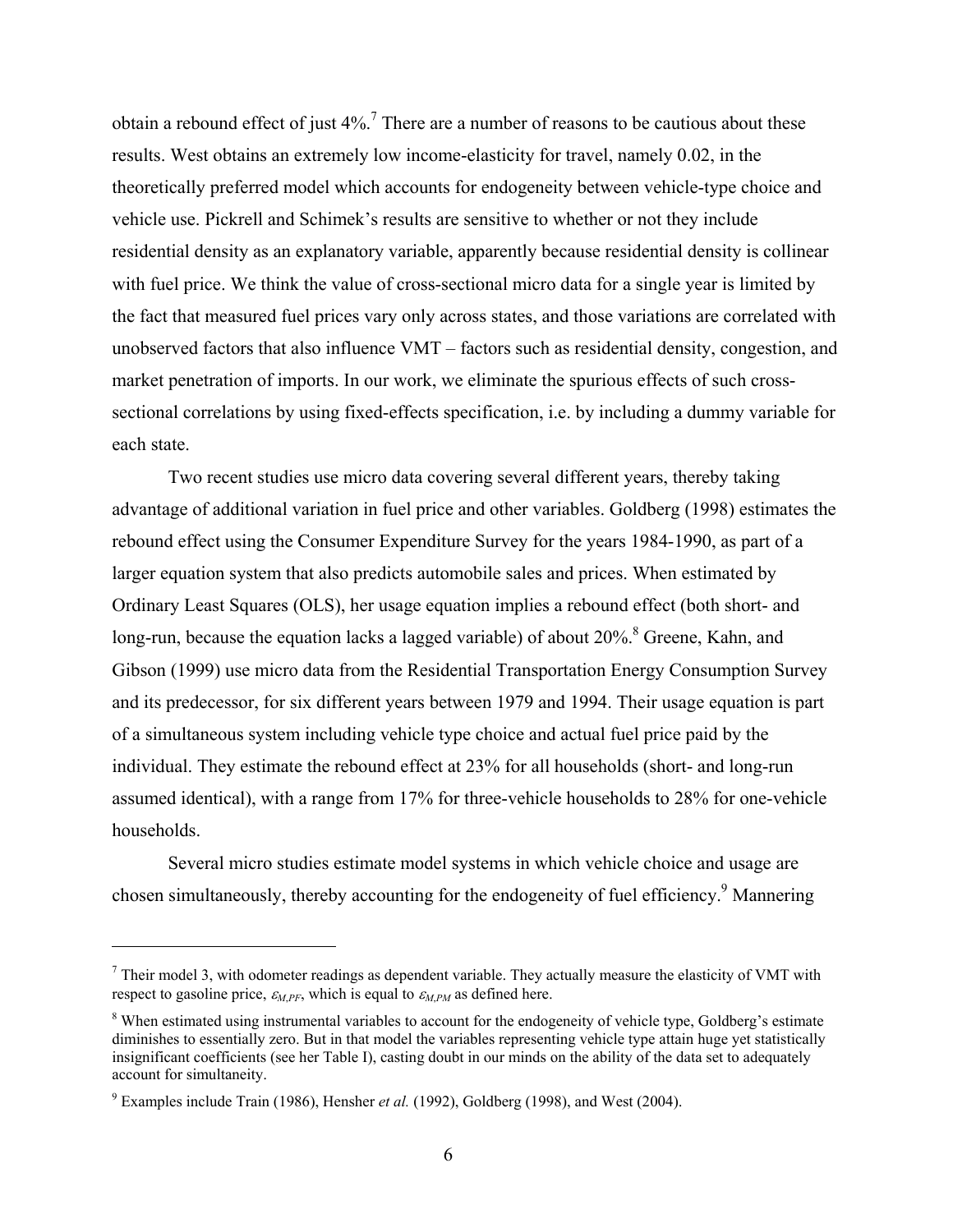(1986) explicitly addresses the bias resulting from such endogeneity, finding it to be large, although in the direction opposite to what we expect: his estimate of  $|\varepsilon_{M,PM}|$  becomes considerably *greater* when endogeneity is taken into account.<sup>10</sup>

Thus prior literature shows that aggregate estimates of the rebound effect, especially of the long-run effect, are sensitive to specification — in particular to the treatment of time patterns and CAFE standards. Disaggregate studies tend to produce a greater range of estimates; but those that exploit both cross-sectional and temporal variation are more consistent, finding a long-run rebound effect in the neighborhood of 20-25 percent. These results parallel those of three more comprehensive reviews, which report rebound estimates from numerous studies with means of 10-16 percent for short-run and 26-31 percent for long-run rebound effect.<sup>11</sup> Overall, we would regard long-run estimates of anywhere between 20 and 30 percent as compatible with previous studies, but we see less consensus on short-run estimates.

### **3. Theoretical Foundations and Empirical Specification**

#### **3.1 System of Simultaneous Equations**

1

 Our empirical specification is based on a simple aggregate model that simultaneously determines VMT, vehicles, and fuel efficiency. We assume that consumers in each state choose how much to travel accounting for the size of their vehicle stock and the per-mile fuel cost of driving (among other things). They choose how many vehicles to own accounting for the price of new vehicles, the cost of driving, and other characteristics. Fuel efficiency is determined jointly by consumers and manufacturers accounting for the price of fuel, the regulatory environment, and their expected amount of driving; this process may include manufacturers' adjustments of the relative prices of various models, consumers' adjustments via purchases of various models (including light trucks), consumers' decisions about vehicle scrappage, and driving habits.

These assumptions lead to the following structural model:

 $10$  This could occur if people who drive a lot spend more time in stop-and-go traffic, or if they invest more heavily in fuel-consuming amenities like air conditioning or stronger acceleration.

 $11$  De Jong and Gunn (2001), Table 2; Graham and Glaister (2002), p. 23; Goodwin, Dargay, and Hanly (2004), Tables 3, 4. The National Research Council (2002, p. 19), without distinguishing short from long run, quotes 10-20 percent.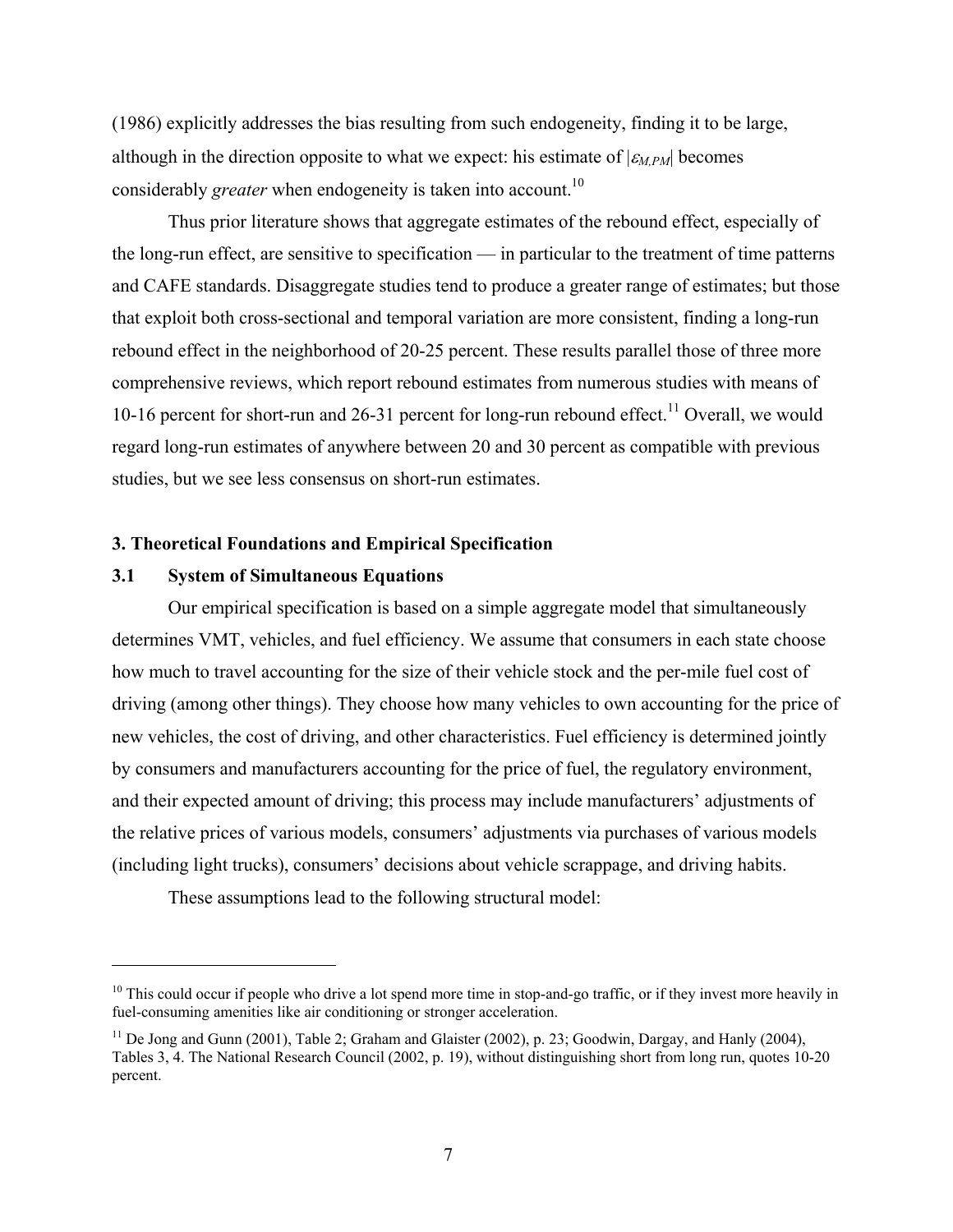$$
M = M(V, PM, XM)
$$
  
\n
$$
V = V(M, PV, PM, XV)
$$
  
\n
$$
E = E(M, PF, RE, XE)
$$
\n(1)

where *M* is aggregate VMT per adult; *V* is the size of the vehicle stock per adult; *E* is fuel efficiency;  $P_V$  is a price index for new vehicles;  $P_F$  is the price of fuel;  $P_M \equiv P_F/E$  is the fuel cost per mile;  $X_M$ ,  $X_V$  and  $X_E$  are exogenous variables (including constants); and  $R_E$  represents regulatory measures that directly or indirectly influence fleet-average fuel efficiency.

The standard definition of the rebound effect can be derived from a partially reduced form of (1), which is obtained by substituting the second equation into the first and solving for *M*. Denoting the solution by  $\hat{M}$ , this produces:

$$
\hat{M} = M \Big[ V \Big( \hat{M}, P_V, P_M X_V \Big) P_M, X_M \Big] \equiv \hat{M} \Big( P_M, P_V, X_M, X_V \Big). \tag{2}
$$

We call this equation a "partially reduced form" because *V* but not E has been eliminated (*E* being part of the definition of  $P_M$ ); thus we still must deal with the endogeneity of  $P_M$  as a statistical issue. The rebound effect is just  $-\varepsilon_{\hat{M}PM}$ , the negative of the elasticity of  $\hat{M}(\cdot)$  with respect to  $P_M$ . By differentiating (2) and rearranging, we can write this elasticity in terms of the elasticities of structural system (1):

$$
\varepsilon_{\hat{M},PM} \equiv \frac{P_M}{M} \cdot \frac{\partial \hat{M}}{\partial P_M} = \frac{\varepsilon_{M,PM} + \varepsilon_{M,V} \varepsilon_{V,PM}}{1 - \varepsilon_{M,V} \varepsilon_{V,M}}.
$$
(3)

Strictly speaking, the estimation of a statistical model proves associations, not causation. However, one advantage of a structural model is that it makes explicit the pathways by which those associations occur and thus allows the analyst to make more informed judgments about whether causality is at work. It seems to us that the key relationships we are interested in, involving VMT, vehicle stock, fuel efficiency, income, and fuel price, are plausibly represented by interpreting each equation in (1) as causal. We therefore adopt this interpretation in describing our results.

#### **3.2 Empirical Implementation**

While most studies reviewed in the previous section are implicitly based on (2), we estimate the full structural model based on system (1). We generalize it in two ways to handle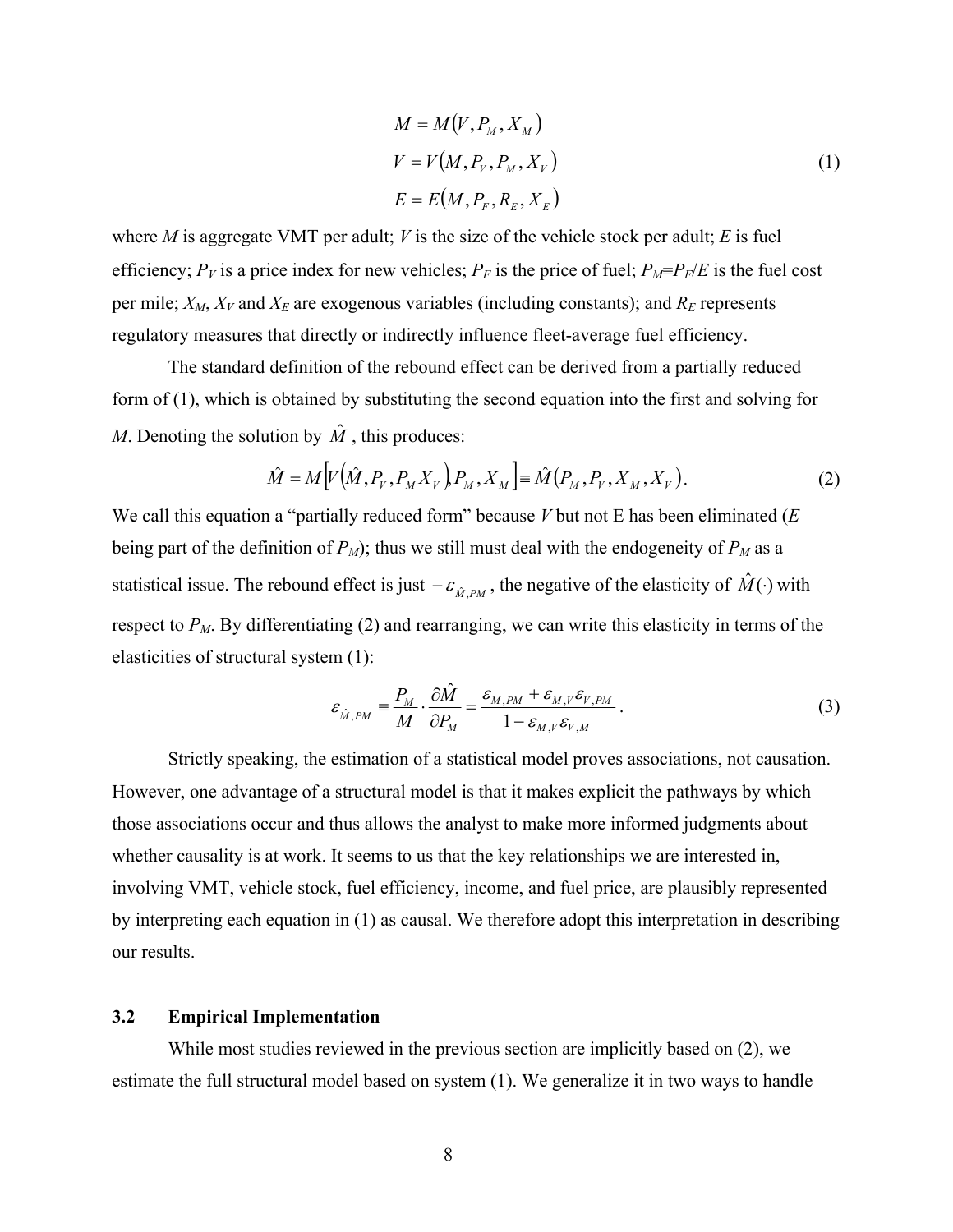dynamics. First, we assume that the error terms in the empirical equations exhibit first-order serial correlation, meaning that unobserved factors influencing usage decisions in a given state will be similar from one year to the next: for example, laws governing driving by minors. Second, we allow for behavioral inertia by including the one-year lagged value of the dependent variable as a right-hand-side variable. Finally, we specify the equations as linear in parameters and with most variables in logarithms. Thus we estimate the following system:

$$
(vma)_t = \alpha^m \cdot (vma)_{t-1} + \alpha^{mv} \cdot (vehslock)_t + \beta_1^m \cdot (pm)_t + \beta_3^m X_t^m + u_t^m
$$

$$
(vehstock)_t = \alpha^v \cdot (vehstock)_{t-1} + \alpha^{vm} \cdot (vma)_t + \beta_1^v \cdot (pv)_t + \beta_2^v \cdot (pm)_t + \beta_3^v X_t^v + u_t^v \tag{4}
$$

$$
(\text{fint})_t = \alpha^f \cdot (\text{fint})_{t-1} + \alpha^{fm} \cdot (vm\alpha)_t + \beta_1^f \cdot (pf)_t + \beta_2^f \cdot (cafe)_t + \beta_3^f X_t^f + u_t^f
$$

with autoregressive errors:

$$
u_t^k = \rho^k u_{t-1}^k + \varepsilon_t^k, \quad k = m, v, f. \tag{5}
$$

Here, lower-case notation indicates that the variable is in logarithms. Thus *vma* is the natural logarithm of VMT per adult; *vehstock* is the log of number of vehicles per adult; and *fint* is the log of *fuel intensity*, defined as the reciprocal of fuel efficiency. Variable *pf* is the log of fuel price; hence log fuel cost per mile, *pm*, is equal to *pf+fint*. Variable *pv* is the log of a price index of new vehicles. The variable *cafe* measures fuel-efficiency regulation, as described below in Section 3.3.3. The individual variables in each vector  $X_t^k$  may be in either levels or logarithms. Subscript *t* designates a year, and  $u$  and  $\varepsilon$  are error terms assumed to have zero expected value, with  $\varepsilon$  assumed to be "white noise".

 Each lagged dependent variable can be interpreted as arising from a lagged adjustment process, in which the dependent variable moves slowly toward a new target value determined by current independent variables. The inertia of such movement can arise due to lack of knowledge, frictions in changing lifestyles, or slow turnover of the vehicle fleet state.

In system (4), equation (3) becomes:

$$
-b^{S} = \varepsilon_{\hat{M},PM} = \frac{\varepsilon_{M,PM} + \alpha^{mv} \beta_2^{v}}{1 - \alpha^{mv} \alpha^{vm}}
$$
(6)

where  $b<sup>S</sup>$  designates the short-run rebound effect. If variable *pm* were included only in the form shown in (4), the structural elasticity  $\varepsilon_{M,PM}$  would just be its coefficient in the usage equation,  $\beta_1^m$ . However, we include some variables in  $X^m$  that are interactions of *pm* with income,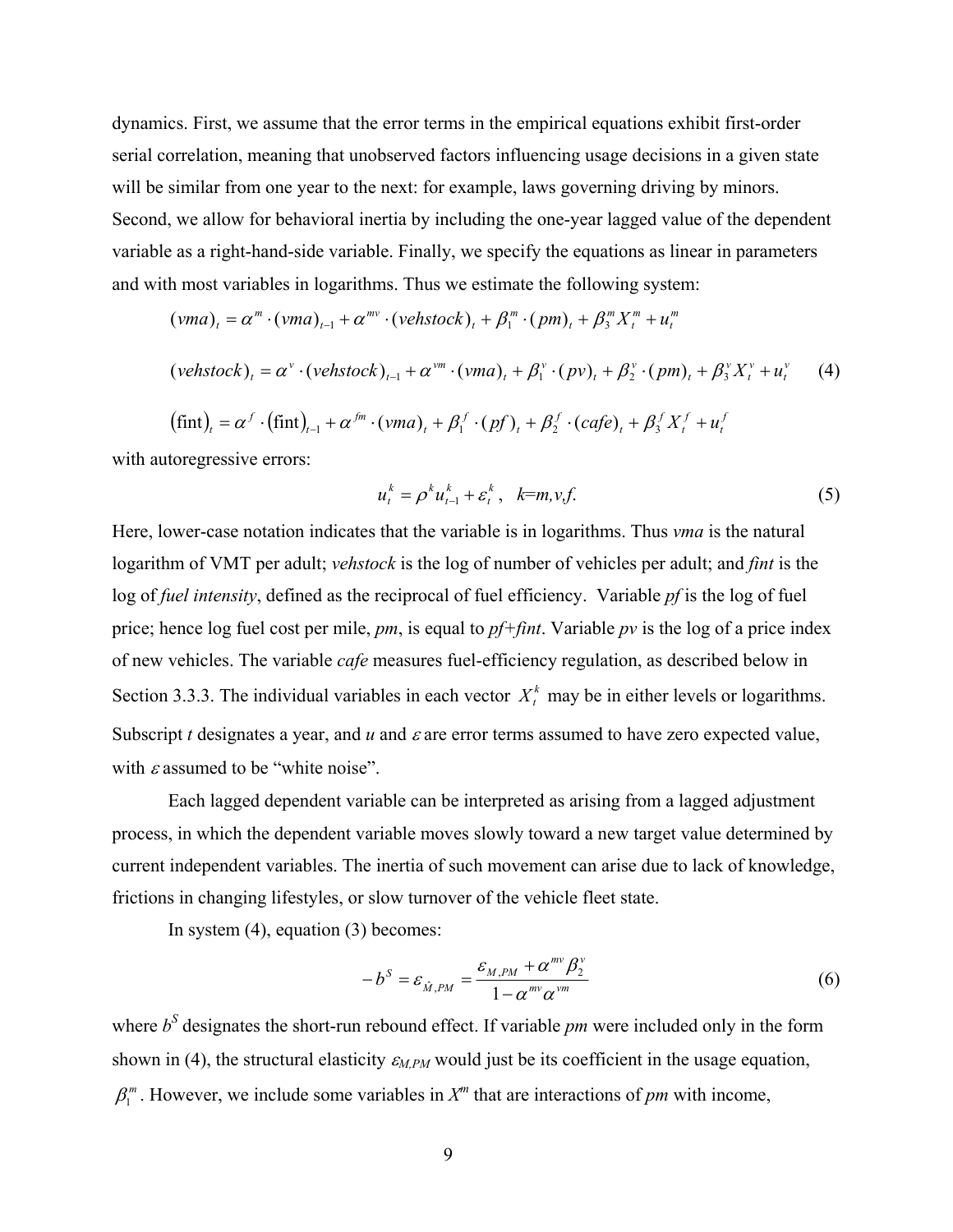urbanization, and *pm* itself. Thus the elasticity, defined as the derivative of *vma* with respect to *pm*, varies with these measures. For convenience, we define the interaction variables in such a way that  $\varepsilon_{M,PM} = \beta_1^m$  when computed at the mean values of variables in our sample. Since the other terms in (6) are small, this means that  $-\beta_1^m$  is approximately the short-run rebound effect at those mean values.

To compute the long-run rebound effect, we must account for lagged values. The coefficient  $\alpha^m$  on lagged *vma* in the usage equation indicates how much a change in one year will continue to cause changes in the next year, due perhaps to people's inability to make fast adjustments in lifestyle. If  $\alpha^{mv}$  were zero, we could identify  $\varepsilon_{MPM}$  as the short-run rebound effect and  $\varepsilon_{M,PM}$  /(1- $\alpha^m$ ) as the long-run rebound effect. More generally, the long-run *rebound*  $b^L$  is defined by:<sup>12</sup>

$$
-b^{L} = \varepsilon_{\hat{M},PM}^{L} = \frac{\varepsilon_{M,PM} \cdot (1 - \alpha^{\nu}) + \alpha^{mv} \beta_2^{\nu}}{(1 - \alpha^{\nu})(1 - \alpha^{\nu}) - \alpha^{mv} \alpha^{vm}}.
$$
\n
$$
(7)
$$

The same considerations apply to other elasticities. It can be shown that the short- and long-run elasticities of vehicle usage with respect to new-car price are:

$$
\varepsilon_{\hat{M},PV}^{S} = \frac{\alpha^{mv} \beta_1^{v}}{1 - \alpha^{mv} \alpha^{vm}}; \qquad \varepsilon_{\hat{M},PV}^{L} = \frac{\alpha^{mv} \beta_1^{v}}{(1 - \alpha^{m})(1 - \alpha^{v}) - \alpha^{mv} \alpha^{vm}}
$$
(8)

and the short- and long-run elasticities of fuel intensity with respect to fuel price are approximately: $^{13}$ 

$$
-\varepsilon_{\widetilde{E},PF}^S = \frac{\beta_1^f + \alpha^{fm} \varepsilon_{M,PM}}{1 - \alpha^{fm} \varepsilon_{M,PM}}; \qquad -\varepsilon_{\widetilde{E},PF}^L = \frac{\beta_1^f \cdot (1 - \alpha^m) + \alpha^{fm} \varepsilon_{M,PM}}{(1 - \alpha^f)(1 - \alpha^m) - \alpha^{fm} \varepsilon_{M,PM}}.
$$
(9)

 Our data set is a cross-sectional time series, with each state observed 36 times. We use a fixed effects specification, which we find to be strongly favored over random-effects by a standard Hausman test. The commonly used two-step Cochrane-Orcutt procedure to estimate autocorrelation is known to be statistically biased when the model contains a lagged dependent

 $\overline{a}$ 

<sup>&</sup>lt;sup>12</sup> Derivations of equations (7)-(9) can be found in Small and Van Dender (2005), section 5.1.

<sup>&</sup>lt;sup>13</sup> The elasticities defined in (9) are those of  $\widetilde{E}(P_F, P_V, R_E, X_M, X_V, X_E)$ , the fully reduced-form equation for *E* obtained by solving (1) for *M*, *V*, and *E*. The formulas given are approximations that ignore the effect of *pf* on *fint* via the effect of vehicle stock on vehicle usage combined with the effect of vehicle usage on fuel intensity. This combined effect is especially small because it involves the triple product  $\beta_2^{\nu} \alpha^{mv} \alpha^{fm}$ , all of whose values are small.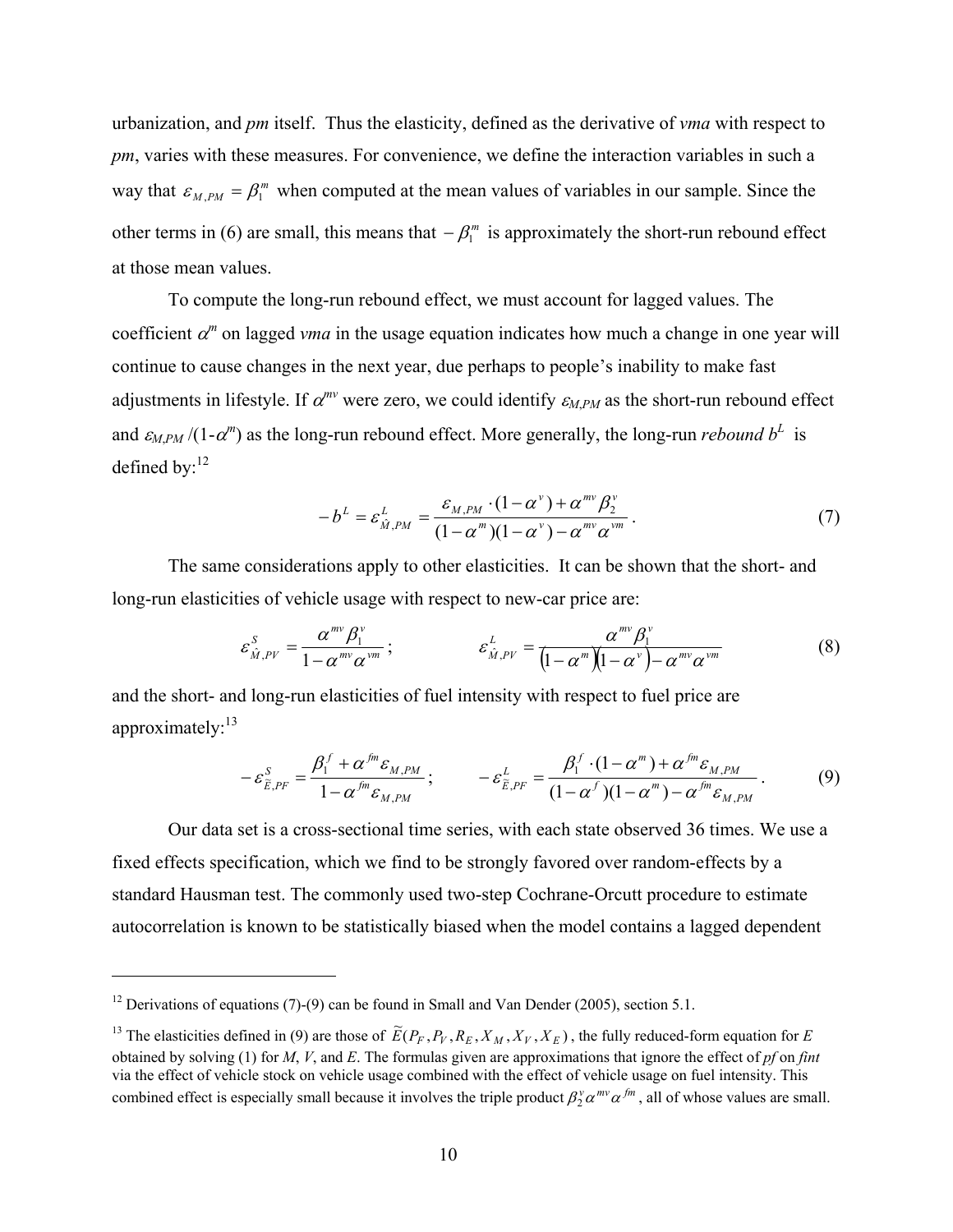variable, as ours does (Davidson and MacKinnon, p. 336). Therefore we instead transform the model to a nonlinear one with no autocorrelation but with additional lags, and estimate it using nonlinear least squares.<sup>14</sup>

#### **3.3 Variables**

This section describes the main variables in (4) and their rationale. We identify each using both the generic notation in (1) and the variable name used in our empirical specification. Variables starting with lower case letters are logarithms of the variable described. All monetary variables are real. Data sources are given in Appendix A.

#### 3.3.1 Dependent Variables

 $\overline{a}$ 

- *M*: Vehicle miles traveled (VMT) divided by adult population, by state and year (logarithm: *vma*, for "vehicle-miles per adult").
- *V*: Vehicle stock divided by adult population (logarithm: *vehstock*).
- 1/*E*: Fuel intensity, *F*/*M*, where *F* is highway use of gasoline (logarithm: *fint*).

#### 3.3.2 Independent Variables other than CAFE

- *P<sub>M</sub>*: Fuel cost per mile, *P<sub>F</sub>*/*E*. Its logarithm is denoted  $pm \equiv \ln(P_F) \ln(E) \equiv pf + \hat{f}$ *int*. For convenience in interpreting interaction variables based on *pm*, we have normalized it by subtracting its mean over the sample.
- $P_V$ : Index of real new vehicle prices (1987=100) (logarithm: *pv*). <sup>15</sup>
- $P_F$ : Price of gasoline, deflated by consumer price index (1987=1.00) (cents per gallon). Variable *pf* is its logarithm normalized by subtracting the sample mean.
- $X_M, X_V, X_E$ : See Appendix A.  $X_M$  includes  $(pm)^2$  and interactions between normalized pm and two other normalized variables: log real income (*inc*) and fraction urbanized (*Urban*). All

<sup>&</sup>lt;sup>14</sup> If the original model is  $y_t = x'_t \beta + u_t$ , with  $u_t$  first-order serially correlated with parameter  $\rho$ , then the transformed model is  $y_t = \rho y_{t-1} + (x_t - \rho x_{t-1})' \beta + \varepsilon_t$  with  $\varepsilon_t$  serially uncorrelated. This transformation is the standard option for autocorrelated models in the computer package Eviews 5, which we use: see Quantitative Micro Software (2004), equation (17.10).

<sup>&</sup>lt;sup>15</sup> We include new-car prices in the second equation as indicators of the capital cost of owning a car. We exclude used-car prices because they are likely to be endogenous; also reliable data by state are unavailable.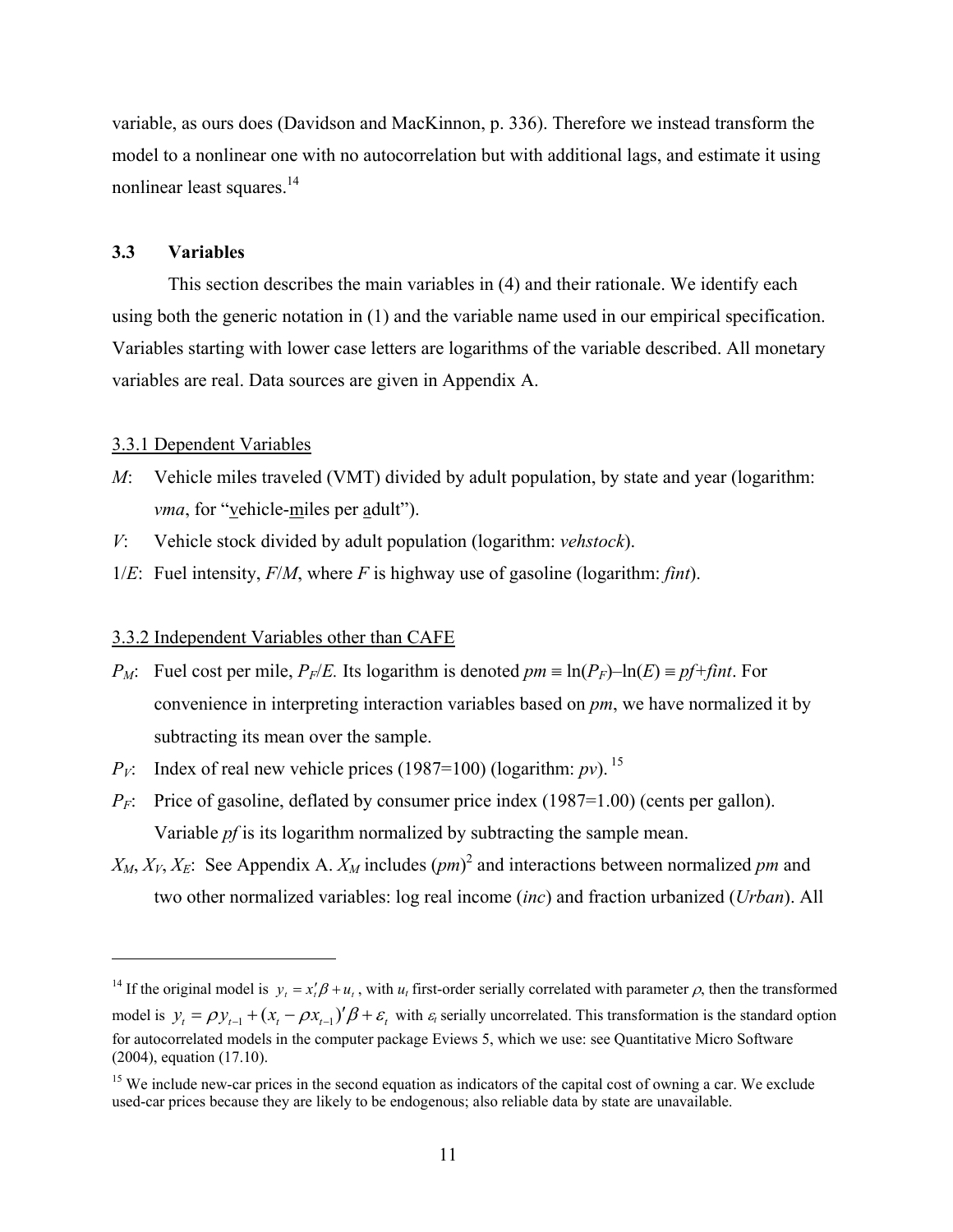equations include time trends to proxy for unmeasured systemwide changes such as residential dispersion, other driving costs, lifestyle changes, and technology.

### 3.3.3 Variable to Measure CAFE Regulation (*RE*)

 $\overline{a}$ 

We define a variable measuring the tightness of CAFE regulation, starting in 1978, based on the difference between the mandated efficiency of new passenger vehicles and the efficiency that would be chosen in the absence of regulation. The variable becomes zero when CAFE is not binding or when it is not in effect. In our system, this variable helps explain the efficiency of new passenger vehicles, while the lagged dependent variable in the fuel-intensity equation captures the inertia due to slow turnover of the vehicle fleet.

The calculation proceeds in four steps, described more fully in Appendix B. First, we estimate a reduced-form equation explaining log fuel intensity from 1966-1977. Next, this equation is interpreted as a partial adjustment model, so that the coefficient of lagged fuel intensity enables us to form a predicted desired fuel intensity for each state in each year, including years after 1977. Third, for a given year, we average desired fuel intensity (in levels, weighted by vehicle-miles traveled) across states to get a national desired average fuel intensity. Finally, we compare the reciprocal of this desired nationwide fuel intensity to the minimum efficiency mandated under CAFE in a given year (averaged between cars and light trucks using VMT weights, and corrected for the difference between factory tests and real-world driving). The variable *cafe* is defined as the difference between the logarithms of mandated and desired fuel efficiency, truncated below at zero.

The comparison is shown in Figure 1. We see that the desired efficiency of new vehicles (upper curve with long dashes) was mildly increasing over much of our time period, especially 1975-1979 and 1984-1997. There were one-year upticks in 1974 and 1979, presumably due to queues at gasoline stations,<sup>16</sup> and some leveling in 1988-1991, 1998, and 2001 due to decreases in real fuel prices. The CAFE standard exhibited a very different pattern, rising rapidly from 1978-1984 and then flattening out. We can see that by this definition, the CAFE standard has been binding throughout its time of application, but that its tightness rose dramatically during its

<sup>&</sup>lt;sup>16</sup> The uptick in 1979 is due to our assumption that the gasoline queues in 1979 would have the same effect on desired efficiency as those in 1974, which are captured by the 1974 dummy variable in the equation for fuel intensity fit on 1966-1977 data.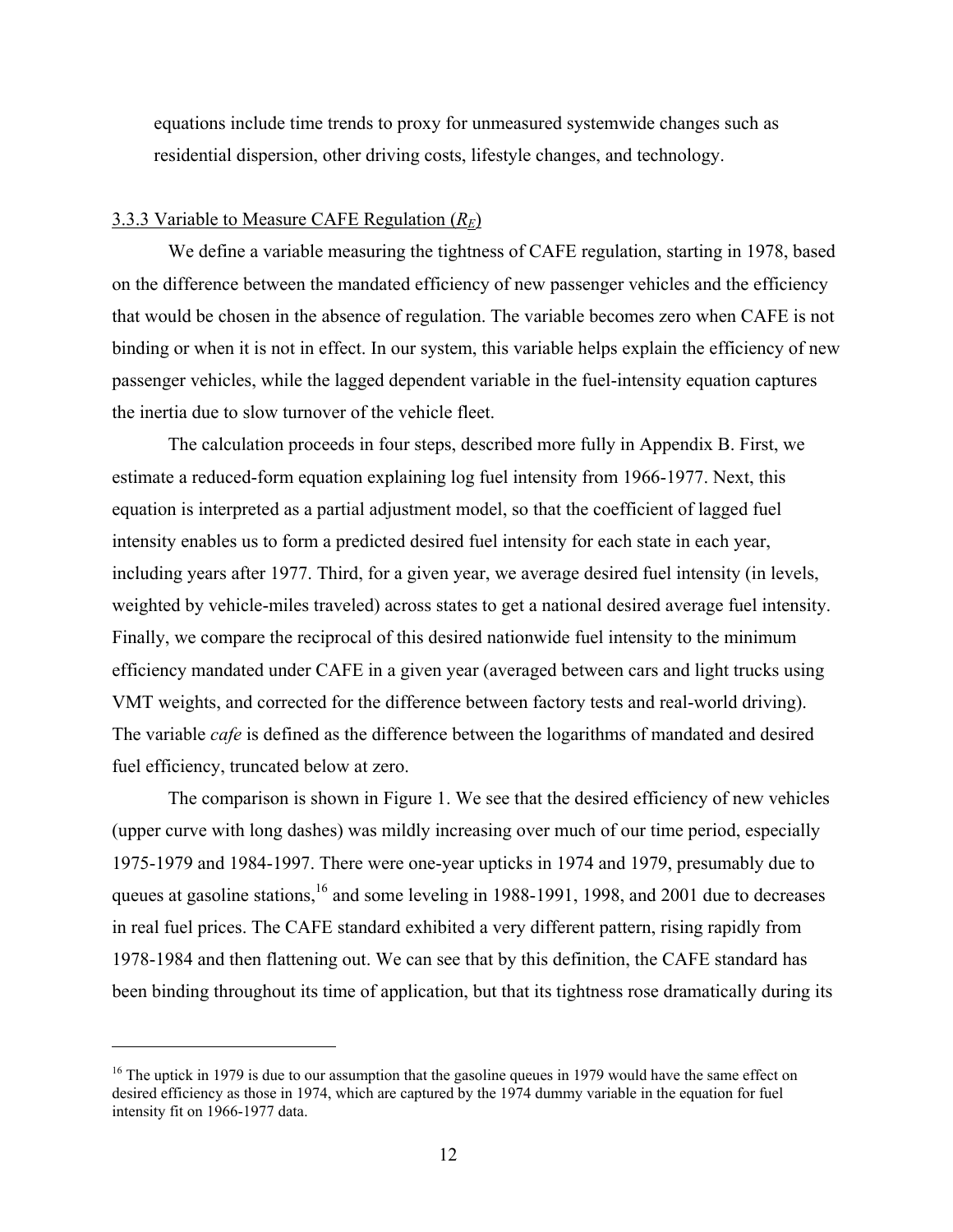first six years and then gradually diminished until it is just barely binding in 2001. This pattern, shown in the lower part of the figure (curve with long dashes) is obviously quite different from a trend starting at 1978 and from the CAFE standard itself, both of which have been used as a variable in VMT equations by other researchers.

Implicit in the definition of our regulatory variable is a view of the CAFE regulations as exerting a force on every state toward greater fuel efficiency of its fleet, regardless of the desired fuel efficiency in that particular state. Our reason for adopting this view is that the CAFE standard applies to the nationwide fleet average for each manufacturer; the manufacturer therefore has an incentive to use pricing or other means to improve fuel efficiency everywhere, not just where it is low.

Also shown in Figure 1 is an alternate calculation of desired fuel efficiency (curves with short dashes). This calculation, explained more fully in Appendix B, involves yet another step, which is to reestimate the reduced-form equation predicting desired log fuel intensity on the entire sample period, instead of just the pre-CAFE period. We do this by using the *cafe* variable just described (with one modification, which is that the trend is excluded from the estimating equation from which the variable is extracted) as a preliminary regulatory variable. The advantage of this alternate version is that the equation for desired efficiency is estimated with greater precision. However, it is also less robust with respect to inclusion or omission of trend variables, so we prefer our original ("base") version for subsequent statistical analysis. As we shall see, they give nearly identical results for the rebound effect and most other elasticities.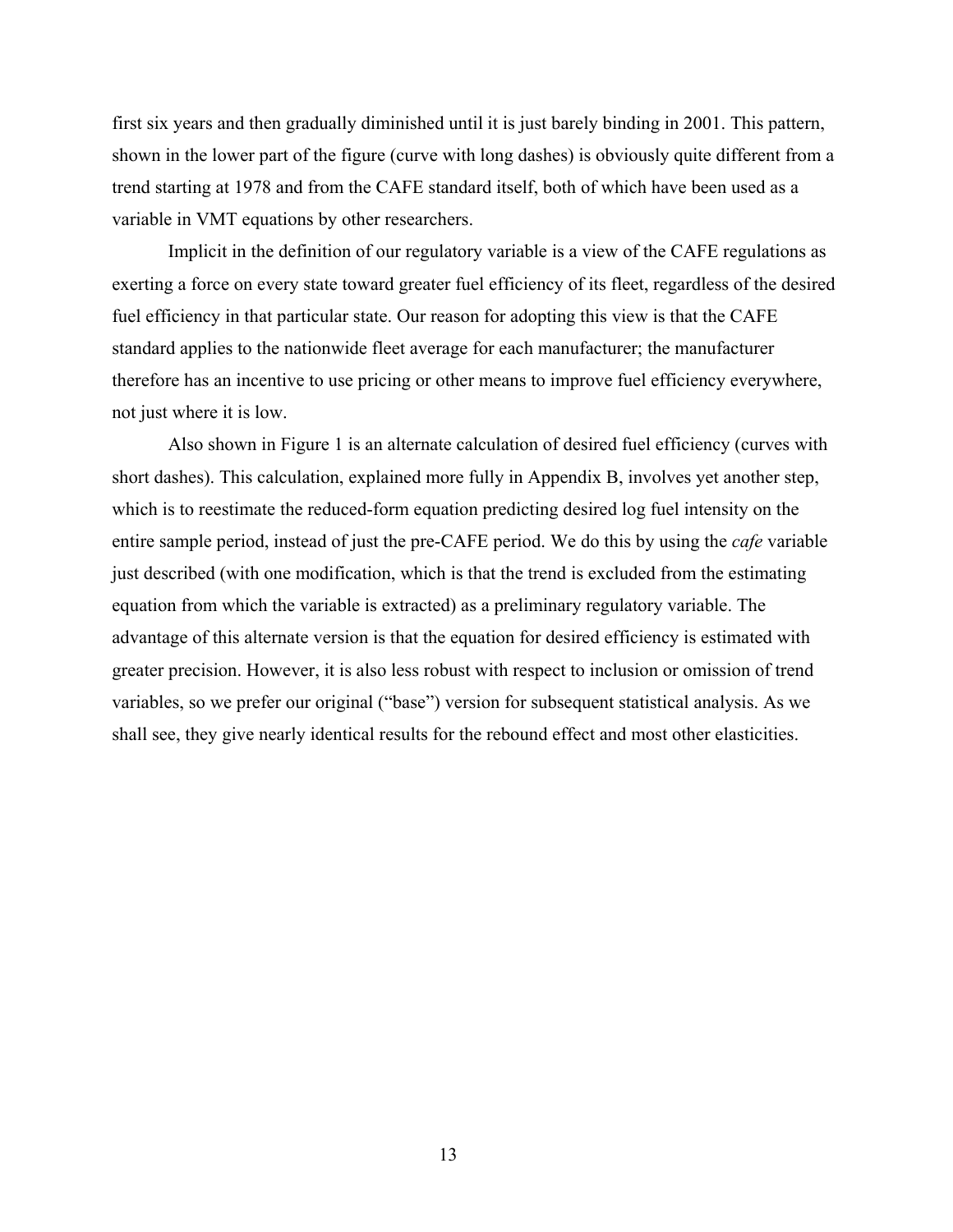

**Figure 1. Desired and Mandated Fuel Efficiencies and Corresponding cafe Variables** 

#### 3.3.4 State population data

 Several variables of our specification, including the first two endogenous variables, make use of data on adult or total state population. Such data are published by the U.S. Census Bureau as midyear population estimates; they use demographic information at the state level to update the most recent census count, taken in years ending with zero. However, these estimates do not always match well with the subsequent census count, and the Census Bureau does not update them to create a consistent series. As a result, the published series contains many instances of implausible jumps in the years of the census count. For our preferred specification, we apply a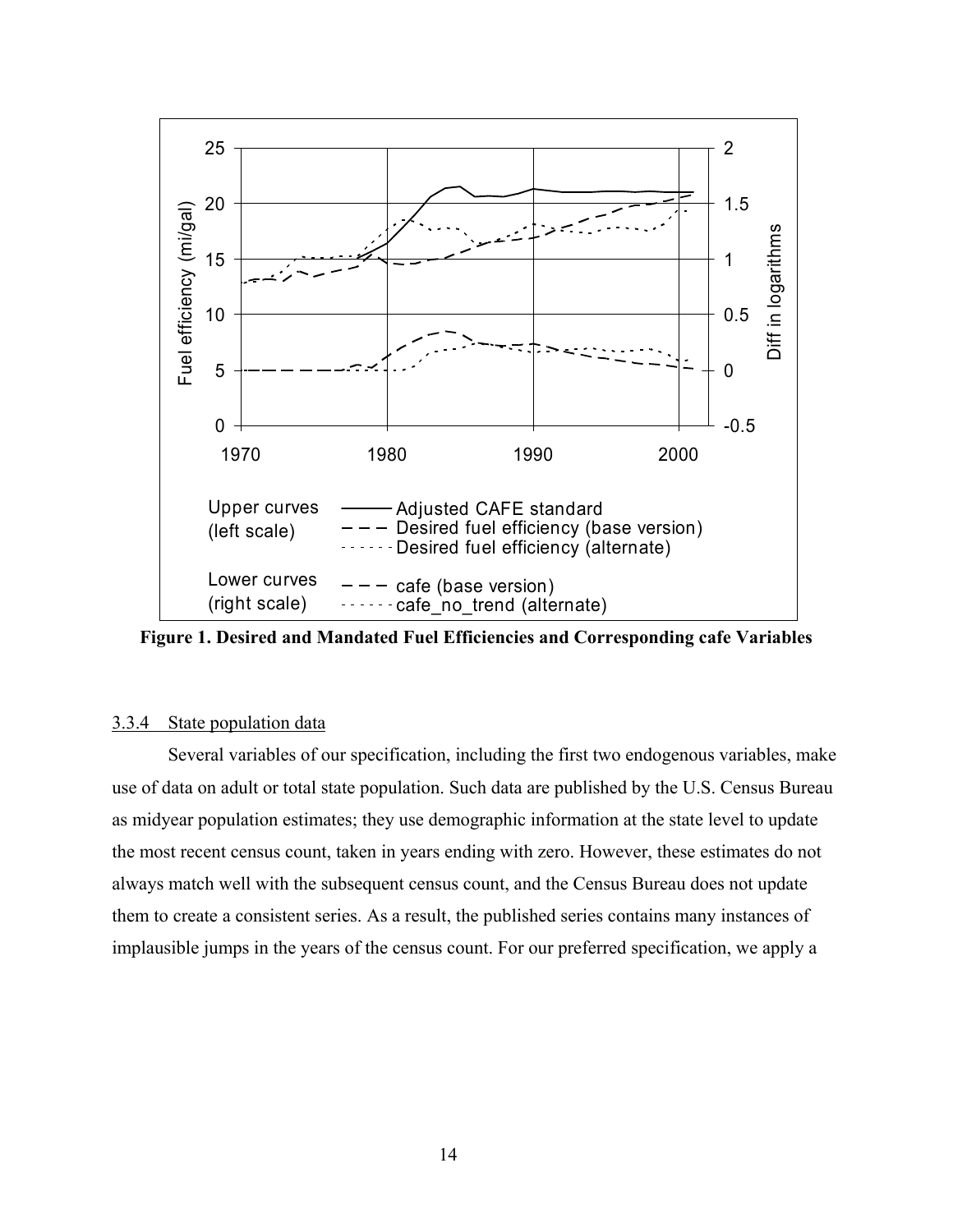correction assuming that the census counts are accurate and that the error in estimating population between them grows linearly over that ten-year time interval.<sup>17</sup>

 We believe this approach is better than using the published estimates because it makes use of Census year data that were not available at the time the published estimates were constructed (namely, data from the subsequent census count). It should also be better than a simple linear interpolation between Census counts, because it incorporates relevant demographic information that is contained in the published population estimates.<sup>18</sup> The impact of using either of these alternative population estimates is noticeable but not major. The published data yield the highest estimates of the long-run rebound effect (25.8% in the long run), while the linear interpolation produces the lowest estimate (20.6%); these values bracket the result of 22.2% using our preferred data.

 The considerable difficulties we encountered in measuring adult population, by state and year, have discouraged us from seeking to refine our specification with additional variables measuring the age distribution of the adult population, even though they are known to have effects on vehicle ownership and travel.

### 3.3.5 Data Summary

 $\overline{a}$ 

Table 1 shows summary statistics for the data used in our main specification. We show them for the original rather than the logged version of variables; we also show the logged version after normalization for those variables that enter the specification through interactions.

<sup>&</sup>lt;sup>17</sup> We estimate this 10-year cumulated error by extrapolating from the ninth year's figure: namely, it is  $(\Delta P_{10})$  =  $[P_0+(10/9)\cdot(P_9-P_0)]$  -  $P_{10}$ , where  $P_y$  is the published value in the *y-th* year following the most recent count. We then replace the published value  $P_y$  by  $P_y^c = P_y - (y/10) \cdot \Delta P_{10}$ .

<sup>&</sup>lt;sup>18</sup> Our corrected value in year *y* can be written as  $P_v^c = P_v^{\text{int}} + \{P_v - P_v^{\text{int}-9}\}\$ , where  $P_v^{\text{int}}$  is the interpolated value between census counts and  $P_v^{\text{int}-9}$  is the interpolated value between years 0 and 9. In other words, it adjusts  $P_v^{\text{int}}$  by accounting for how the inter-census estimate  $P<sub>v</sub>$  differs from the nine-year linear trend of inter-census estimates.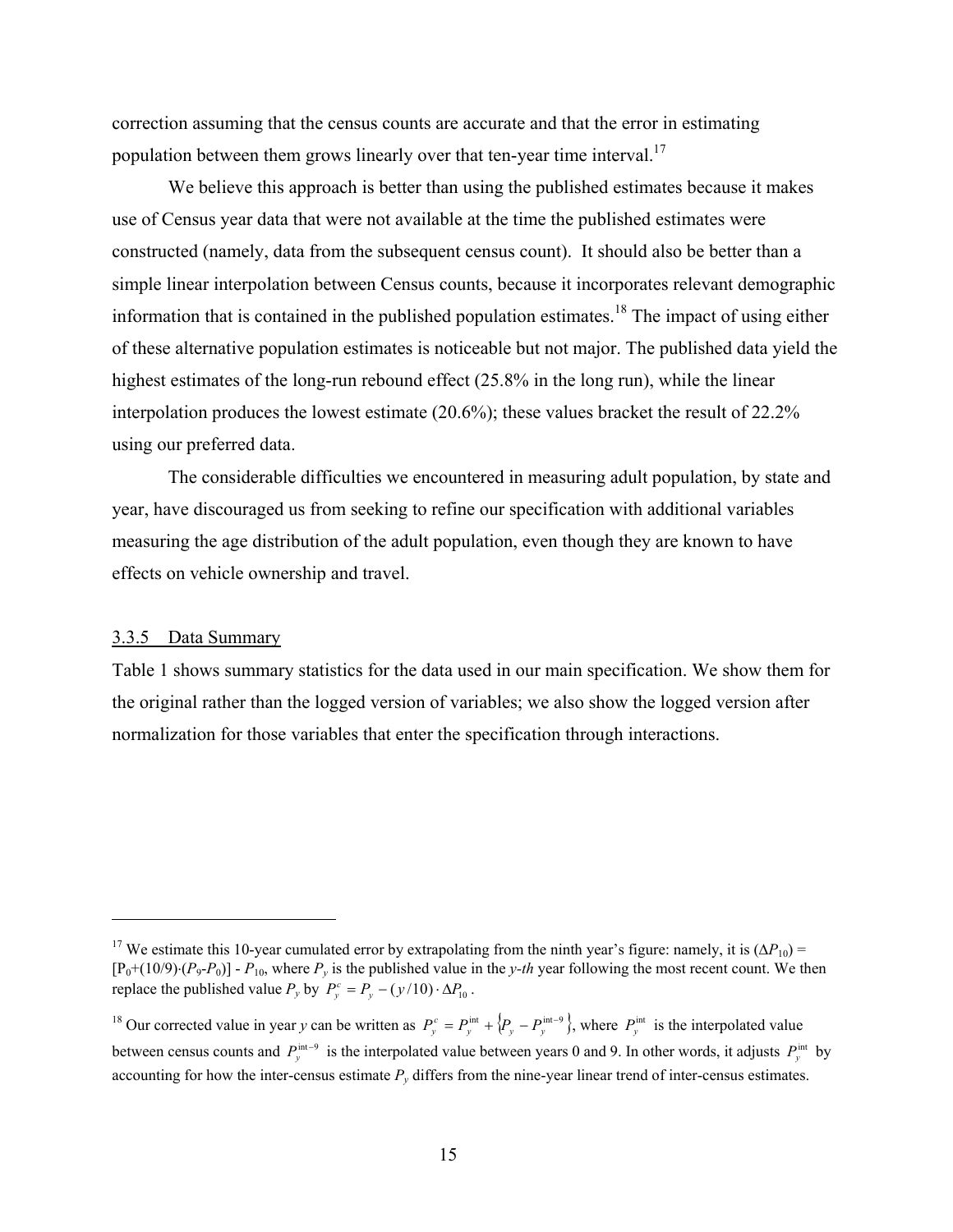|                  | таріс 1. эаппінат у этатізікі тог эсісскей у аттарісі |          |           |           |        |  |  |  |
|------------------|-------------------------------------------------------|----------|-----------|-----------|--------|--|--|--|
| Name             | Definition                                            | Mean     | Std. Dev. | Min.      | Max.   |  |  |  |
| Vma              | VMT per adult                                         | 10,929   | 2,538     | 4,748     | 23,333 |  |  |  |
| Vehstock         | Vehicles per adult                                    | 0.999    | 0.189     | 0.453     | 1.743  |  |  |  |
| Fint             | Fuel intensity (gal/mi)                               | 0.0615   | 0.0124    | 0.0344    | 0.0919 |  |  |  |
| Pf               | Fuel price, real (cents/gal)                          | 108.9    | 23.5      | 60.3      | 194.9  |  |  |  |
| pf               | log Pf, normalized                                    | $\Omega$ | 0.2032    | $-0.5696$ | 0.6033 |  |  |  |
| Pm               | Fuel cost/mile, real (cents/mi)                       | 6.814    | 2.275     | 2.782     | 14.205 |  |  |  |
| pm               | log Pm, normalized                                    | $\theta$ | 0.3490    | $-0.8369$ | 0.7935 |  |  |  |
| Income           | Income per capita, real                               | 14,588   | 3,311     | 6,448     | 27,342 |  |  |  |
| inc              | log Income, normalized                                | $\Omega$ | 0.2275    | $-0.7909$ | 0.6538 |  |  |  |
| Adults/road-mile | Adults per road mile                                  | 57.73    | 68.27     | 2.58      | 490.20 |  |  |  |
| Pop/adult        | Population per adult                                  | 1.4173   | 0.0901    | 1.2265    | 1.7300 |  |  |  |
| Urban            | Fraction of pop. in urban areas                       | 0.7129   | 0.1949    | 0.2895    | 1.0000 |  |  |  |
| Railpop          | Fraction of pop. in metro areas                       | 0.0884   | 0.2073    | 0.0000    | 1.0000 |  |  |  |
|                  | served by heavy rail                                  |          |           |           |        |  |  |  |
| P <sub>V</sub>   | Price of new vehicles (index)                         | 1.066    | 0.197     | 0.777     | 1.493  |  |  |  |
| Interest         | Interest rate, new-car loans $(\% )$                  | 10.83    | 2.41      | 7.07      | 16.49  |  |  |  |
| Licenses/adult   | Licensed drivers per adult                            | 0.905    | 0.083     | 0.625     | 1.149  |  |  |  |

#### **Table 1. Summary Statistics for Selected Variables**

Notes: Units are as described in Appendix A.

Variables with capitalized names are shown as levels, even if it is their logarithm that enters our specification. Variable Urban is shown unnormalized, although it is normalized when entering our

#### **4. Results**

 $\overline{a}$ 

#### **4.1 Structural Equations**

. <u>. . . . .</u> .

The results of estimating the structural system are presented in Tables 2-4, excluding the estimated fixed-effect coefficients. Each table shows two different estimation methods: threestage least squares (3SLS) and ordinary least squares (OLS).<sup>19</sup> We also carried out estimations

<sup>&</sup>lt;sup>19</sup> For both 3SLS and 2SLS, the list of instrumental variables includes one lagged value of each exogenous variable and two lagged values of each dependent variable, as necessitated by the existence of both first-order correlation and lagged dependent variables in our specification: see Fair (1984, pp. 212-213) or Davidson and MacKinnon (1993, section 10.10). In addition, the inclusion in our specification of  $pm^2 \equiv (pf + fint)^2$  requires including as instruments those combinations of variables that appear when *fint* is replaced by its regression equation and  $(pf+fint)^2$  is expanded. As noted by Wooldridge (2002, section 9.5), it is not usually practical to include every such combination separately; he suggests as a compromise using combinations of the composite variable *fint\_inst*, defined as the predicted value of *fint* based on the coefficients of an OLS estimate of the *fint* equation. We adopt this suggestion by including  $p^2$ ,  $p f^*$ *fint\_inst*, and (*fint\_inst*)<sup>2</sup> among the instruments. This procedure ignores the endogeneity of *vma*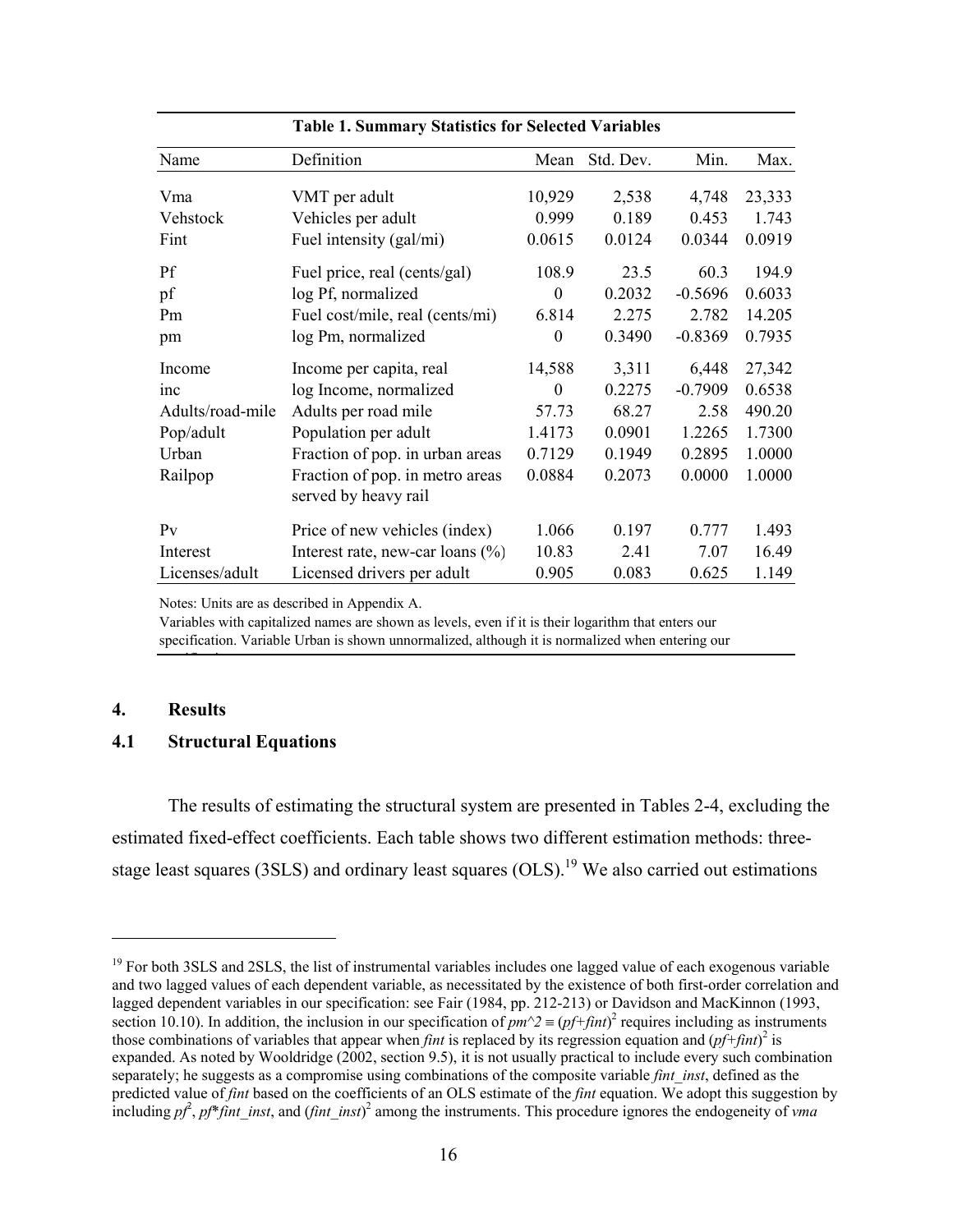by two-stage least squares (2SLS) and generalized method of moments (GMM), as discussed in Section 4.4.

The VMT equation (Table 2) explains how much driving is done by the average adult, holding constant the size of the vehicle stock. The coefficients on fuel cost per mile (*pm*) and its interaction with income are precisely measured and in the expected direction; we discuss their magnitudes in the next subsection. Many other coefficients are also measured with good precision and demonstrate strong and plausible effects. The income elasticity of vehicle travel (conditional on fleet size and efficiency), at the mean value of *pm*, is 0.11 in the short run and  $0.11/(1-0.79)=0.53$  in the long run. Each adult tends to travel more if there is a larger road stock available (negative coefficient on *adults/road-mile*) and if the average adult is responsible for more total people (*pop/adult*). Our measure of urbanization (*Urban*) has a statistically significant negative effect on driving; but the effect is small, perhaps indicating that *adults/road-mile* better captures the effects of congestion.<sup>20</sup> The availability of rail transit has no discernible effect, probably because it does not adequately measure the transit options available. The two years 1974 and 1979 exhibited a lower usage, by about 4.4%, other things equal.<sup>21</sup>

The negative effect of *adults/road-mile* can equivalently be viewed as confirmation that increasing road capacity produces some degree of induced demand, a result found by many other researchers. However, because we have data only on road-miles, not lane-miles, our findings are not directly comparable to other studies of induced demand.<sup>22</sup>

The coefficient on the lagged dependent variable implies considerable inertia in behavior, with people adjusting their travel in a given year by just 21 percent of the ultimate shift if a given

 $\overline{a}$ 

among the variables explaining *fint* in this first-stage OLS, but we think any resulting error is small because *vma* is just one of seven statistically significant variables explaining *fint*.

<sup>&</sup>lt;sup>20</sup> The long-run difference in log(VMT) between otherwise identical observations with the smallest and largest urbanization observed in our sample (see Table 1) is only  $0.0548 \times 0.7105 / (1 - 0.7907) = 0.19$ ; whereas the corresponding variation with *adults/road-mile* is  $0.0203 \times \left[\ln(490.2) - \ln(2.58)\right] / (1 - 0.7907) = 0.51$ .

<sup>&</sup>lt;sup>21</sup> We get nearly identical coefficients if we include separate dummy variables for 1974 and 1979. We thus combine them for parsimony and to simplify the construction of the variable *cafe* (which requires extrapolating from pre-1979 to post-1979 behavior).

<sup>&</sup>lt;sup>22</sup> Our implied long-run elasticity of VMT with respect to road-miles is  $0.020/(1-0.7907) \approx 0.1$ , considerably smaller than the long-run elasticities with respect to lane-miles of 0.8 found by Goodwin (1996, p. 51) and Cervero and Hansen (2002, p. 484). Probably this is because road-miles is an inadequate measure of capacity. We have not controlled for endogeneity of road-miles, but most researchers have found that such controls have little effect on the elasticity.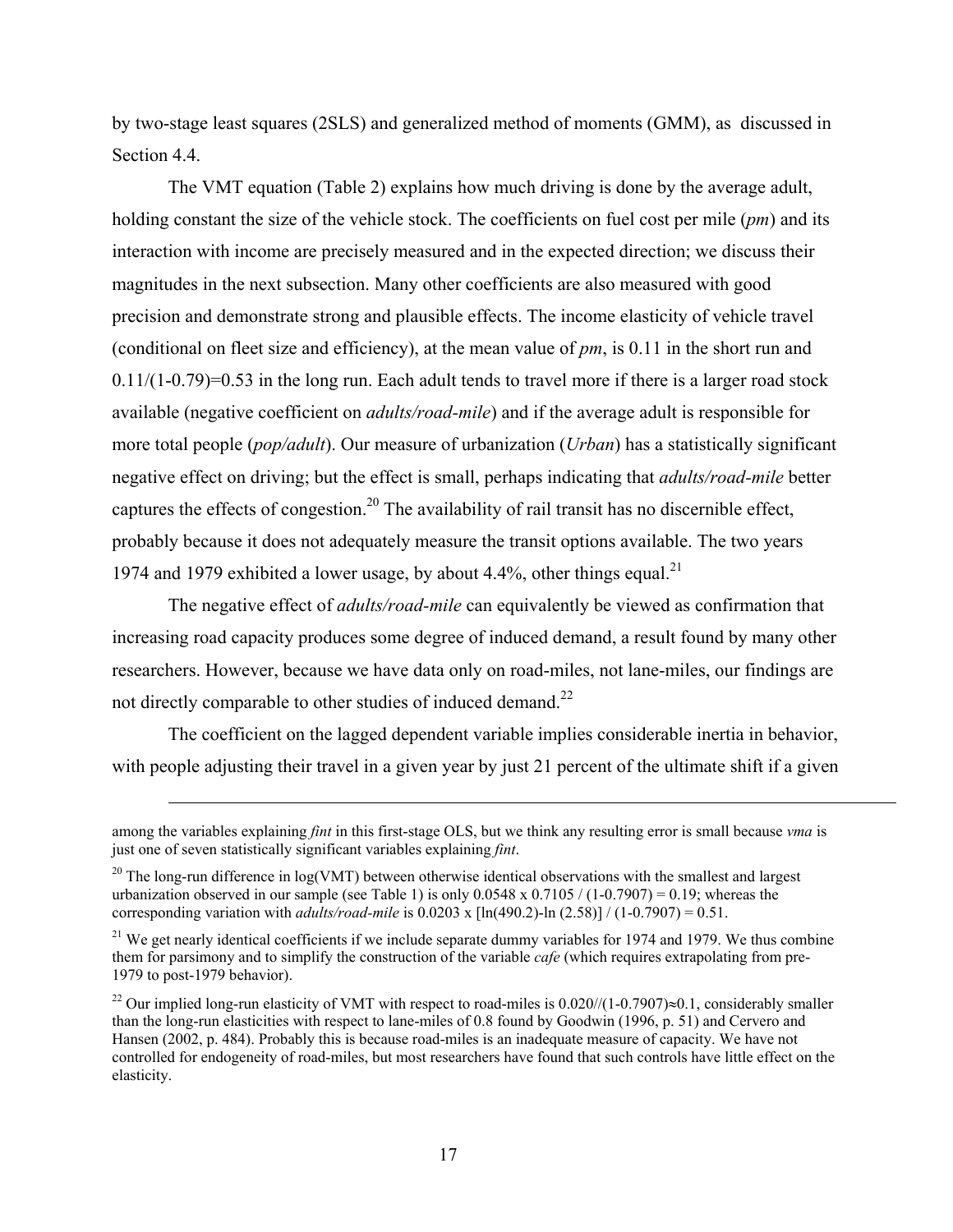change is maintained permanently. The equation exhibits only mild autocorrelation, giving us some confidence that our specification accounts for most influences that move sluggishly over time.

OLS overestimates the rebound effect, possibly because it attributes the relationship between VMT and cost per mile as the latter causing the former, whereas the full system shows that some of it is due to reverse causality. In this particular model, OLS overestimates the absolute value of the structural coefficient of cost per mile by 88%.

|                           | <b>Estimated Using 3SLS</b> |               |             | <b>Estimated Using OLS</b> |
|---------------------------|-----------------------------|---------------|-------------|----------------------------|
| Variable                  | Coefficient                 | Stndrd. Error | Coefficient | Stndrd. Error              |
| $vma(t-1)$                | 0.7907                      | 0.0128        | 0.7421      | 0.0158                     |
| vehstock                  | 0.0331                      | 0.0110        | 0.0478      | 0.0126                     |
| pm                        | $-0.0452$                   | 0.0048        | $-0.0852$   | 0.0051                     |
| $pm^2$                    | $-0.0104$                   | 0.0068        | 0.0152      | 0.0088                     |
| pm*inc                    | 0.0582                      | 0.0145        | 0.0768      | 0.0194                     |
| pm*Urban                  | 0.0255                      | 0.0106        | 0.0159      | 0.0144                     |
| inc                       | 0.1111                      | 0.0141        | 0.1103      | 0.0157                     |
| adults/road-mile          | $-0.0203$                   | 0.0049        | $-0.0178$   | 0.0068                     |
| pop/adult                 | 0.1487                      | 0.0461        | 0.0238      | 0.0513                     |
| Urban                     | $-0.0548$                   | 0.0202        | $-0.0514$   | 0.0226                     |
| Railpop                   | $-0.0056$                   | 0.0063        | $-0.0002$   | 0.0089                     |
| D7479                     | $-0.0442$                   | 0.0035        | $-0.0367$   | 0.0035                     |
| Trend                     | 0.0004                      | 0.0004        | $-0.0009$   | 0.0004                     |
| constant                  | 1.9950                      | 0.1239        | 2.5202      | 0.1522                     |
| rho                       | $-0.0942$                   | 0.0233        | $-0.0147$   | 0.0295                     |
| No. observations          |                             | 1,734         | 1,734       |                            |
| <b>Adjusted R-squared</b> |                             | 0.9801        | 0.9809      |                            |
| S.E. of regression        |                             | 0.0317        |             | 0.0311                     |
| Durbin-Watson stat        |                             | 1.9181        |             | 1.9927                     |
| Sum squared resid         |                             | 1.6788        | 1.6156      |                            |

#### **Table 2. Vehicle-Miles Traveled Equation**

Notes: Bold or italic type indicates the coefficient is statistically significant at the 5% or 10% level, respectively. Estimates of fixed effects coefficients (one for each state except Wyoming) not shown.

OLS here means single-equation least squares accounting for autocorrelation but with no instrumental variables. It is estimated non-linearly (see note 14.)

Variables *inc* , *Urban* , and the components of *pm* are normalized by subtracting their sample mean values, prior to forming interaction variables. Thus, the coefficient of any non-interacted variable gives the effect of that variable on vma at the mean values of other variables.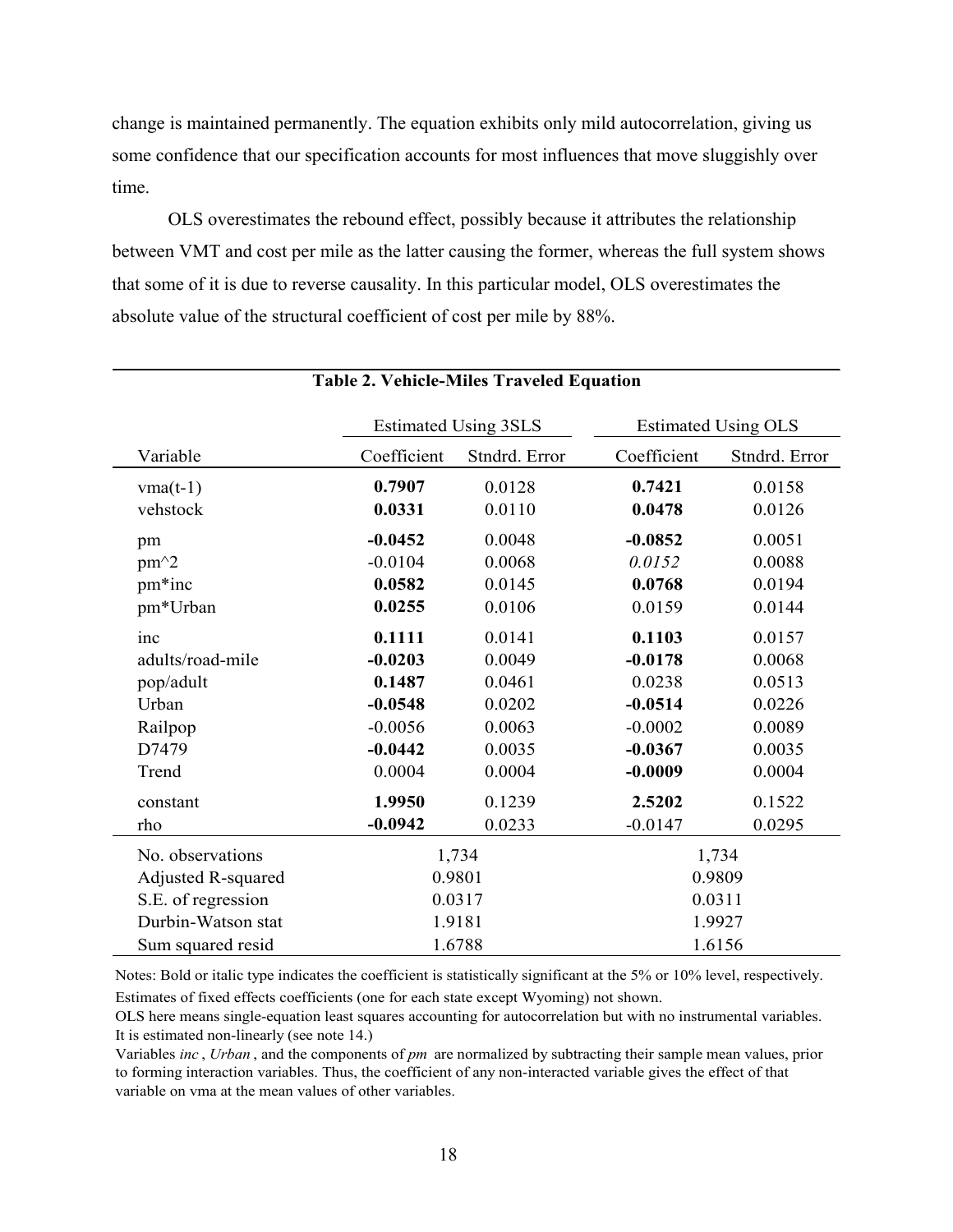In the vehicle stock equation (Table 3), the cost of driving a mile has no significant effect. New-car price and income do have significant effects, as do road provision (*adults/roadmile*), the proportion of adults having drivers' licenses *(licences/adult)*, and credit conditions (*interest*). As expected, there is strong inertia in expanding or contracting the vehicle stock, as indicated by the coefficient 0.845 on the lagged dependent variable. This means that any shortrun effect on vehicle ownership, for example from an increase in income, will be magnified by a factor of  $1/(1-0.845) = 6.45$  in the long run. This presumably reflects the transaction costs of buying and selling vehicles as well as the time needed to adjust planned travel behavior.

|                           | <b>Estimated Using 3SLS</b> |               |             | <b>Estimated Using OLS</b> |  |
|---------------------------|-----------------------------|---------------|-------------|----------------------------|--|
| Variable                  | Coefficient                 | Stndrd. Error | Coefficient | Stndrd. Error              |  |
| $vehstock(t-1)$           | 0.8450                      | 0.0148        | 0.8397      | 0.0152                     |  |
| vma                       | 0.0238                      | 0.0161        | 0.0434      | 0.0148                     |  |
| pv                        | $-0.0838$                   | 0.0383        | $-0.0792$   | 0.0391                     |  |
| pm                        | $-0.0009$                   | 0.0065        | 0.0065      | 0.0065                     |  |
| inc                       | 0.0391                      | 0.0155        | 0.0330      | 0.0156                     |  |
| adults/road-mile          | $-0.0228$                   | 0.0070        | $-0.0214$   | 0.0072                     |  |
| interest                  | $-0.0143$                   | 0.0071        | $-0.0176$   | 0.0073                     |  |
| licenses/adult            | 0.0476                      | 0.0191        | 0.0525      | 0.0197                     |  |
| Trend                     | $-0.0015$                   | 0.0008        | $-0.0014$   | 0.0008                     |  |
| constant                  | $-0.0618$                   | 0.1581        | $-0.2480$   | 0.1463                     |  |
| rho                       | $-0.1319$                   | 0.0281        | $-0.1238$   | 0.0290                     |  |
| No. observations          |                             | 1,734         |             | 1,734                      |  |
| <b>Adjusted R-squared</b> |                             | 0.9645        |             | 0.9645                     |  |
| S.E. of regression        |                             | 0.0360        |             | 0.0360                     |  |
| Durbin-Watson stat        |                             | 1.9487        | 1.9548      |                            |  |
| Sum squared resid         |                             | 2.1668        | 2.1639      |                            |  |

#### **Table 3. Vehicle Stock Equation**

Notes: Bold or italic type indicates the coefficient is statistically significant at the 5% or 10% level, respectively. Estimates of fixed effects coefficients (one for each state except Wyoming) not shown.

OLS here means single-equation least squares accounting for autocorrelation but with no instrumental variables. It is estimated non-linearly (see note 14.)

 The results for fuel intensity (Table 4) show a substantial effect of annual fuel cost, in the expected direction. The effect of fuel price remains strong even if we allow the two components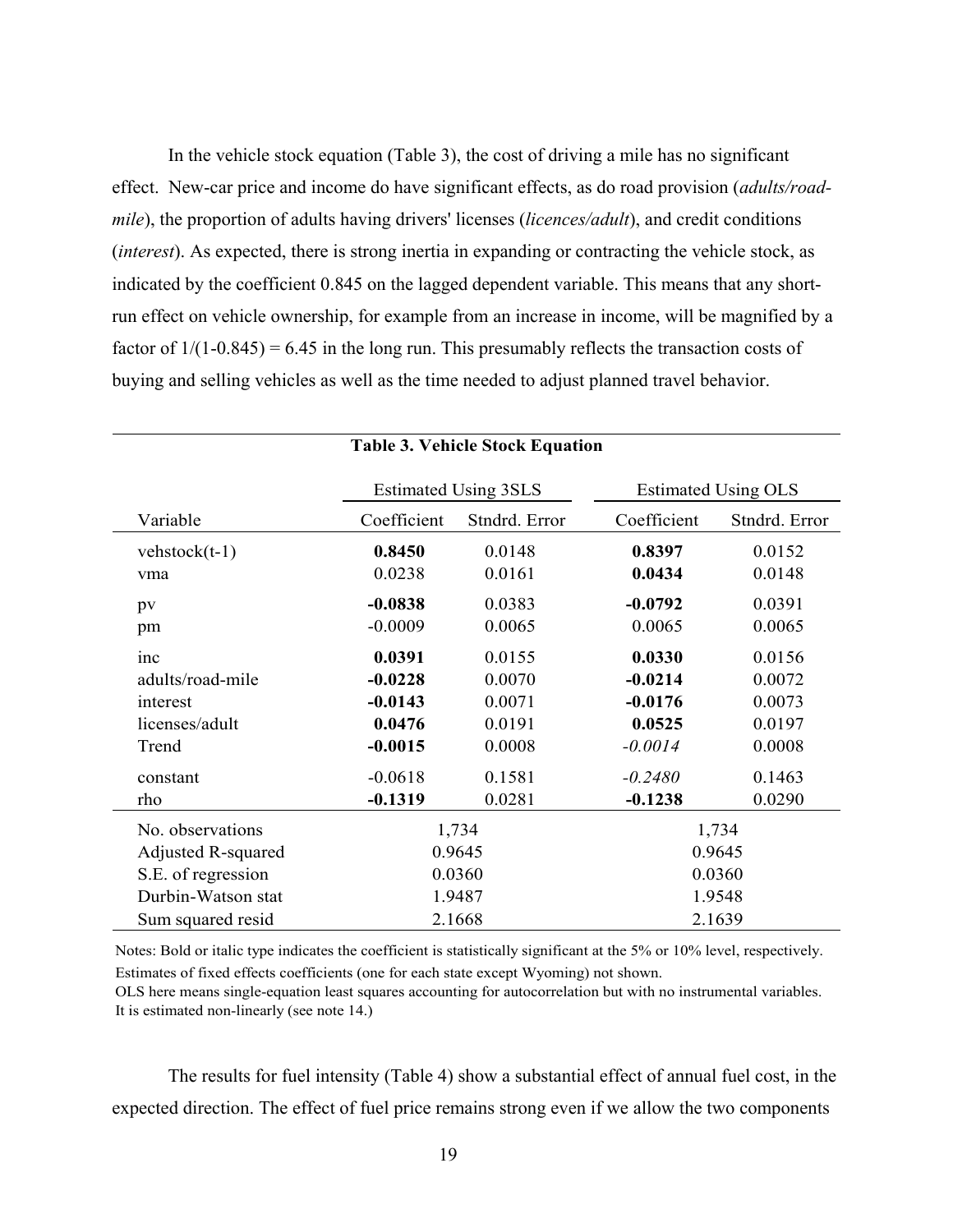of annual fuel cost, namely *pf* and *vma*, to have separate coefficients.23 This is consistent with prior strong evidence that people respond to fuel prices by altering the efficiency of new-car purchases. The results also suggest that CAFE regulation had a substantial effect of enhancing the fuel efficiency of vehicles – at its maximum value of 0.35 in 1984, the *cafe* variable increased long-run desired fuel efficiency by 21 percent.<sup>24</sup> Urbanization appears to increase fuel efficiency, perhaps due to a preference for small cars in areas with tight street and parking space. The time trends show a gradual tendency toward more fuel-efficient cars, starting in 1974 and accelerating in 1980 – possibly reflecting the gradual development and dissemination of new automotive technology in response to the fuel crises in those years. Like vehicle stock, fuel intensity demonstrates considerable inertia, presumably reflecting the slow turnover of vehicles.

 $\overline{a}$ 

 $^{23}$  In this specification we are unable to identify separately the effects of  $pf$  and  $vma$  with anything like satisfactory precision. In simpler specifications (see Section 4.4), we are able to separate them and we then find that fuel price remains statistically significant.

<sup>&</sup>lt;sup>24</sup> In 1984, the cafe variable changes the logarithm of desired efficiency by  $+0.1011x0.35/(1-0.8138) = 0.190$ , and  $\exp(0.190)$ =1.21. The alternative version of the cafe variable, depicted in Figure 1, reaches its maximum in 1986, and at this value increases long-run desired fuel efficiency by exp{0.1368x0.23/(1-0.8075)}, or 18%.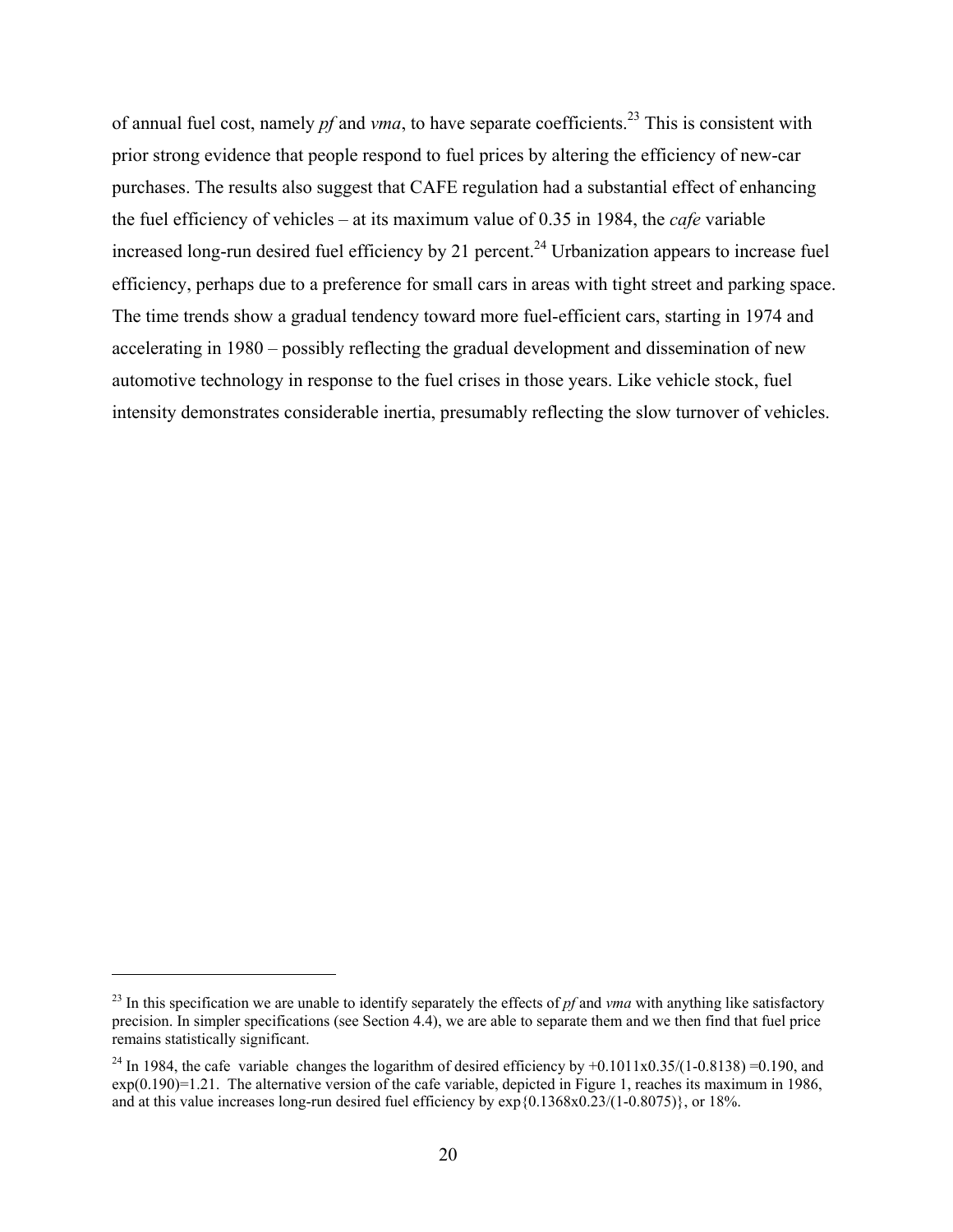|                           |             | <b>Estimated Using 3SLS</b> |             | <b>Estimated Using OLS</b> |  |
|---------------------------|-------------|-----------------------------|-------------|----------------------------|--|
| Variable                  | Coefficient | Stndrd. Error               | Coefficient | Stndrd. Error              |  |
| $fint(t-1)$               | 0.8138      | 0.0137                      | 0.7894      | 0.0162                     |  |
| $vma+pf$                  | $-0.0460$   | 0.0069                      | $-0.0934$   | 0.0075                     |  |
| cafe                      | $-0.1011$   | 0.0115                      | $-0.1018$   | 0.0144                     |  |
| inc                       | 0.0025      | 0.0163                      | 0.0082      | 0.0172                     |  |
| pop/adult                 | $-0.0111$   | 0.0691                      | 0.0607      | 0.0814                     |  |
| Urban                     | $-0.1500$   | 0.0522                      | $-0.1528$   | 0.0663                     |  |
| D7479                     | $-0.0105$   | 0.0045                      | $-0.0056$   | 0.0046                     |  |
| Trend66-73                | 0.0006      | 0.0010                      | 0.0015      | 0.0013                     |  |
| Trend74-79                | $-0.0024$   | 0.0010                      | 0.0006      | 0.0012                     |  |
| Trend80+                  | $-0.0037$   | 0.0004                      | $-0.0047$   | 0.0005                     |  |
| constant                  | $-0.1137$   | 0.0809                      | 0.2357      | 0.0903                     |  |
| rho                       | $-0.1353$   | 0.0236                      | $-0.0966$   | 0.0292                     |  |
| No. observations          |             | 1,734                       |             | 1,734                      |  |
| <b>Adjusted R-squared</b> | 0.9604      |                             | 0.9611      |                            |  |
| S.E. of regression        |             | 0.0398                      | 0.0394      |                            |  |
| Durbin-Watson stat        |             | 1.9515                      | 2.0571      |                            |  |
| Sum squared resid         |             | 2.6424                      | 2.5961      |                            |  |

### **Table 4. Fuel Intensity Equation**

Notes: Bold or italic type indicates the coefficient is statistically significant at the 5% or 10% level, respectively. Estimates of fixed effects coefficients (one for each state except Wyoming) not shown.

OLS here means single-equation least squares accounting for autocorrelation but with no instrumental variables. It is estimated non-linearly (see note 14.)

# **4.2 Rebound Effects and Other Elasticities**

Table 5 shows the cost-per-mile elasticity of driving (the negative of the rebound effect) and some other elasticities implied by the structural models. The interactions through the simultaneous equations modify only slightly the numbers that can be read directly from the coefficients. In particular, the average cost-per-mile elasticity in the sample is -0.0452, indistinguishable (within the precision shown) from the coefficient of *pm* in Table 2. Thus the average rebound effect in this sample is estimated to be approximately 4.5% in the short run, and 22.2% in the long run.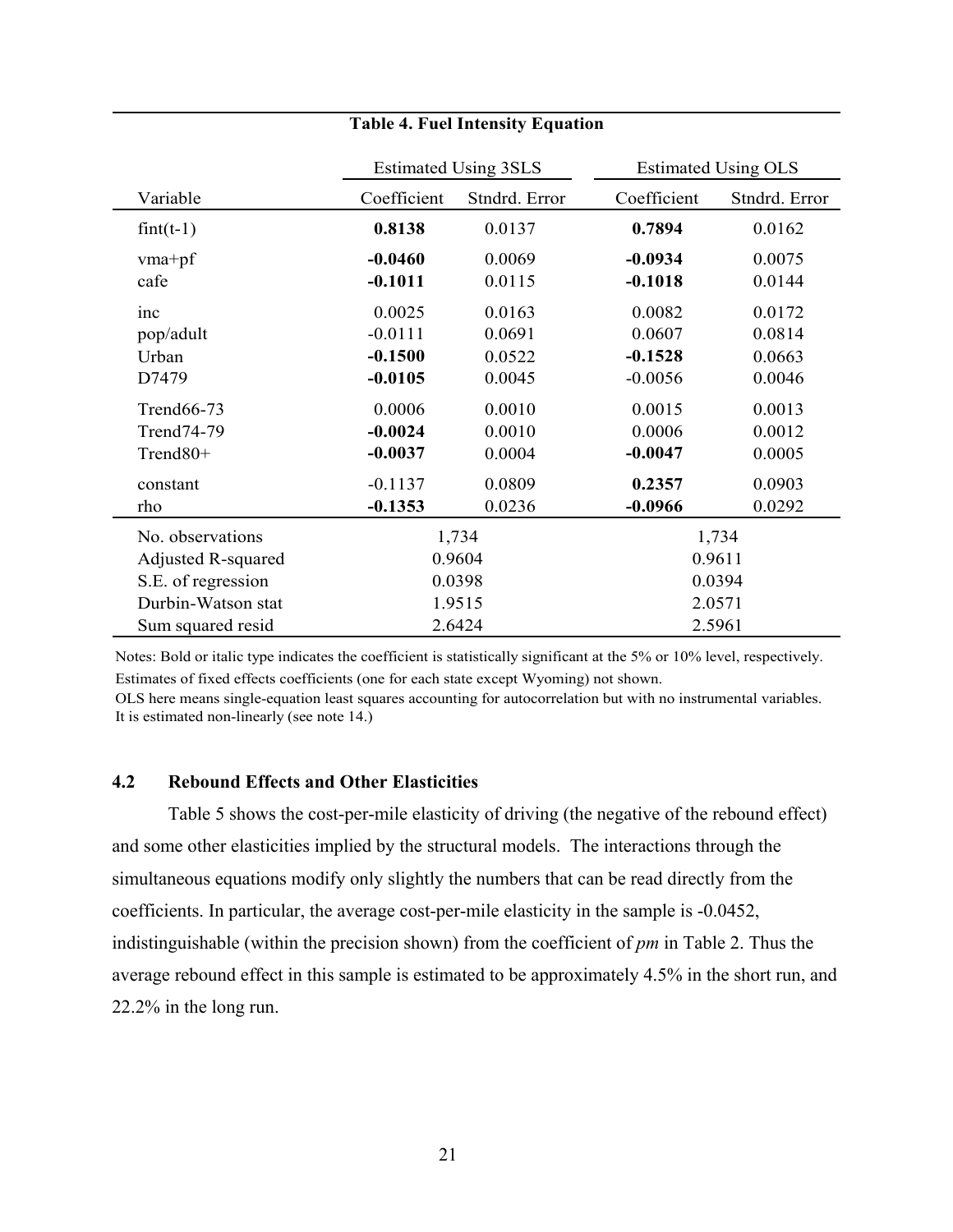|                                   | <b>Estimated Using 3SLS</b> |           | <b>Estimated Using OLS</b> |           |
|-----------------------------------|-----------------------------|-----------|----------------------------|-----------|
| Variable                          | Short Run                   | Long Run  | Short Run                  | Long Run  |
| Elasticity of VMT with respect to |                             |           |                            |           |
| fuel cost per mile: (a)           |                             |           |                            |           |
| At sample average                 | $-0.0452$                   | $-0.2221$ | $-0.0850$                  | $-0.3398$ |
|                                   | (0.0048)                    | (0.0238)  | (0.0052)                   | (0.0251)  |
| At US 1997-2001 avg. (b)          | $-0.0216$                   | $-0.1066$ | $-0.0806$                  | $-0.3216$ |
|                                   | (0.0090)                    | (0.0433)  | (0.0109)                   | (0.0438)  |
| At US 1997-2001 avg. if           | $-0.0311$                   | $-0.1531$ | $-0.0666$                  | $-0.2648$ |
| pm stayed at '66-'01 avg. (c)     | (0.0060)                    | (0.0299)  | (0.0068)                   | (0.0311)  |
| Elasticity of VMT with respect to |                             |           |                            |           |
| new veh price                     | $-0.0028$                   | $-0.0876$ | $-0.0038$                  | $-0.0964$ |
|                                   | (0.0056)                    | (0.0277)  | (0.0077)                   | (0.0287)  |
| Elasticity of fuel intensity      |                             |           |                            |           |
| with respect to fuel price:       |                             |           |                            |           |
| At sample average                 | $-0.0440$                   | $-0.2047$ | $-0.0861$                  | $-0.3480$ |
|                                   | (0.0067)                    | (0.0338)  | (0.0070)                   | (0.0404)  |
| Elasticity of fuel consumption    |                             |           |                            |           |
| with respect to fuel price:       |                             |           |                            |           |
| At sample average                 | $-0.0873$                   | $-0.3813$ | $-0.1638$                  | $-0.5695$ |
|                                   | (0.0056)                    | (0.0277)  | (0.0077)                   | (0.0287)  |
| At US 1997-2001 avg. (b)          | $-0.0657$                   | $-0.3097$ | $-0.1601$                  | $-0.5616$ |
|                                   | (0.0095)                    | (0.0372)  | (0.0132)                   | (0.0333)  |
| At US 1997-2001 avg. if           | $-0.0744$                   | $-0.3380$ | $-0.1485$                  | $-0.5377$ |
| pm stayed at '66-'01 avg. (c)     | (0.0065)                    | (0.0316)  | (0.0087)                   | (0.0328)  |

# **Table 5. Rebound Effect and Other Price Elasticities**

Notes: (a) The rebound effect is just the negative of this number (multiplied by 100 if expressed as a percent).

(b) Elasticities measured at the average 1997-2001 values of *pm* , *inc* , and *Urban* for all US.

(c) Same as (b) but setting the coefficient of *pm^2* equal to zero.

Asymptotic standard errors in parentheses are calculated from the covariance matrix of estimated coefficients using the Wald test procedure for an arbitrary function of coefficients in Eviews 5.

Use of OLS overestimates the short- and long-run rebound effects by 88% and 53%, respectively. The short-run OLS estimate (8.5%) is well within the consensus of the literature, whereas our 3SLS estimate is somewhat below the consensus. This comparison might suggest that many estimates in the literature are overstated because of endogeneity bias. But such a conclusion would be speculative given the poor performance of the OLS specification on other grounds. We found the OLS results sensitive to slight changes in specification – sometimes indicating implausibly high autocorrelation and implausibly small coefficients on lagged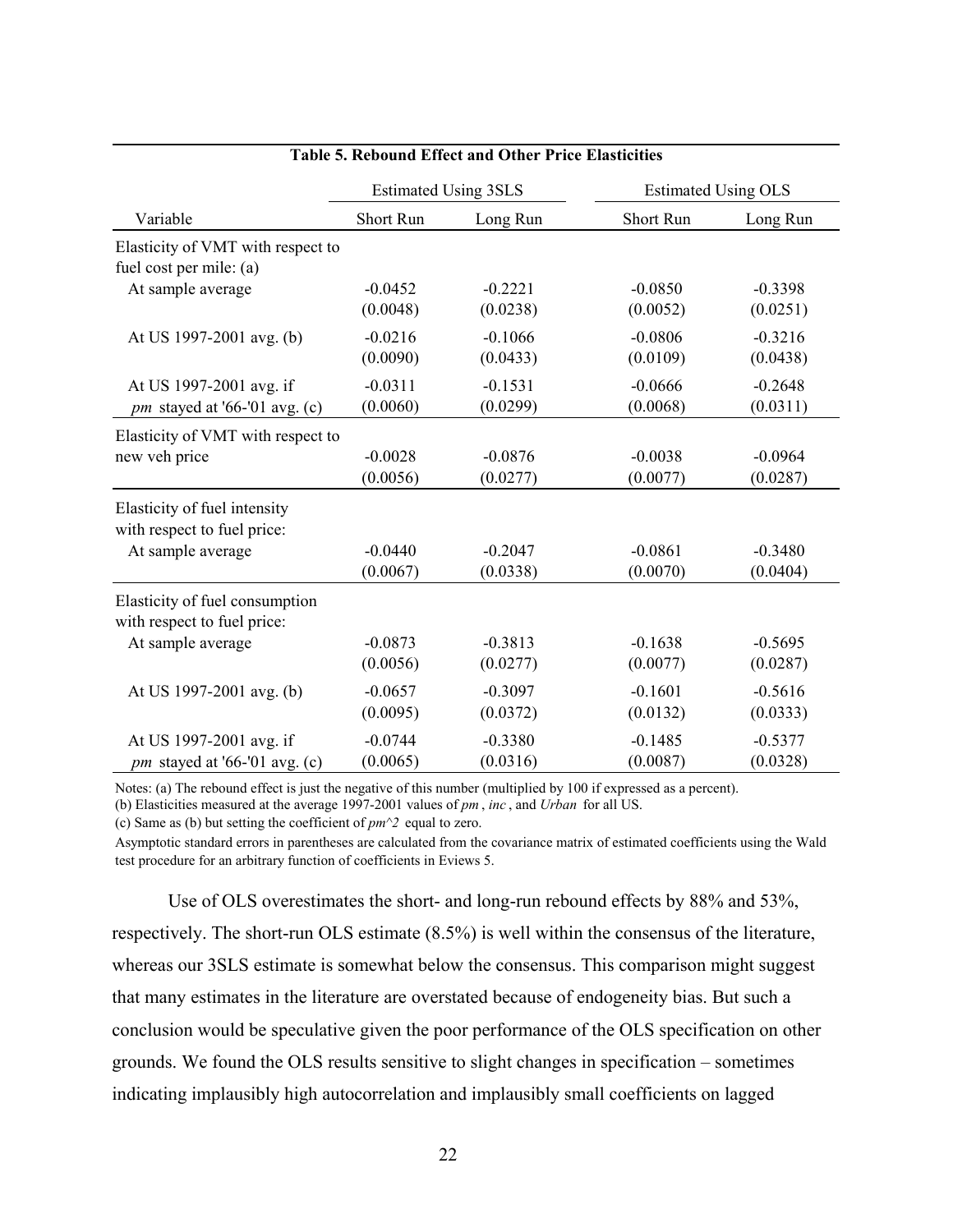dependent variables – whereas 2SLS and 3SLS results are quite robust. Thus differences among OLS results in the literature, and differences between those results and ours, may be caused as much by differences in specification as by endogeneity bias.

The model for vehicle usage discerns additional influences on the rebound effect. The coefficient on *pm\*inc* in Table 2 shows that a 0.1 increase in *inc* (i.e. a 10.5 percent increase in real income) reduces the magnitude of the short-run rebound effect by about 0.58 percentage points. This appears to confirm the theoretical expectation that higher incomes make people less sensitive to fuel costs. Urbanization has a smaller effect: a 10 percentage-point increase in urbanization reduces the rebound effect by about 0.25 percentage points. Finally, fuel cost itself raises the rebound effect as expected (coefficient of *pm^2* in Table 2), but only modestly and without statistical significance.

To get an idea of the implications of such variations, we compute the short- and long-run rebound effects for values of income, urbanization, and fuel costs of driving equal to those of the average state over the most recent five-year period covered in our data set, namely 1997-2001. Using the 3SLS results, we see that the short-run rebound effect is reduced to 2.2% and the longrun effect to 10.7% (second row in Table 5). If fuel prices in 1997-2001 had been 58 percent higher, corresponding roughly to the \$2.35 nominal price observed in the first two months of 2006, these figures would be 3.1% and 15.3%, around two-thirds the values at the sample average.25

Thus the rebound effect decreased in magnitude over our sample period; our base specification attributes this decrease mostly to rising incomes but partly to falling fuel prices. As we shall see in the next subsection, we could alternatively explain virtually all of the decline as due to rising incomes, by excluding *pm*^2 from the specification. But these two alternate explanations have quite different implications for future scenarios. Most analysts would expect incomes to continue rising, but would expect fuel prices to rise rather than continue falling. Thus our use of a model including variable retaining *pm*^2 provides more conservative results for making projections into the future and also avoid inadvertently biasing results by omitting a theoretically justified variable solely because of our inability to estimate its coefficient with high precision.

<u>.</u>

 $^{25}$  This scenario happens to put *pm* at its sample average, and thus enables us also to see the effect of rising income without falling fuel prices.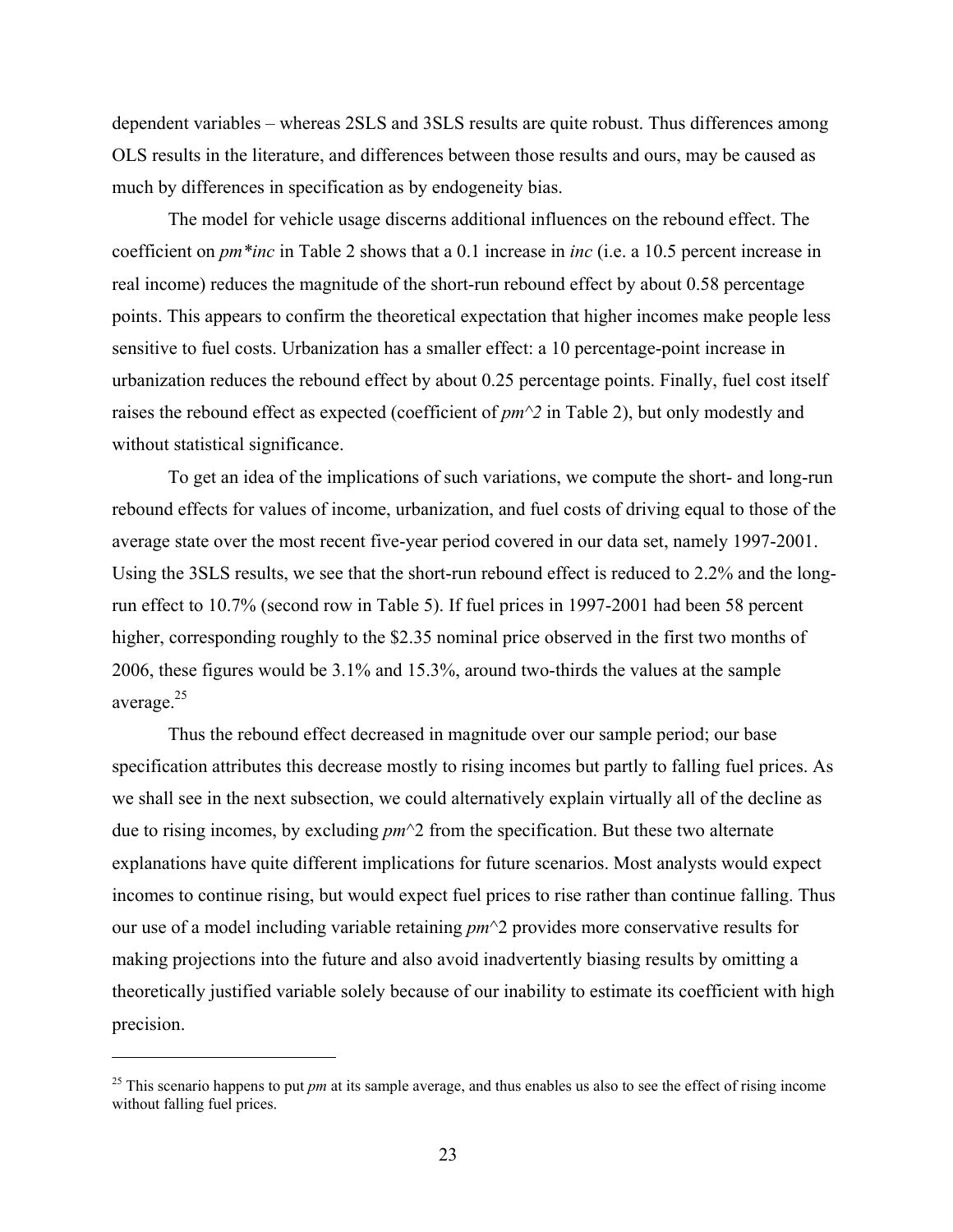The second panel of Table 5 shows that higher new car prices reduce travel, but only by a small amount, with a long-run elasticity of -0.09. The third and fourth panels provide information about how fuel prices affect fuel intensity and overall fuel consumption. The fuelprice elasticity of fuel intensity, given by equation (9), is estimated with good precision thanks to the small standard error on the coefficient of *vma*+*pf* in Table 4. Combining it with the elasticity of vehicle-miles traveled gives the total price-elasticity of fuel consumption, shown in the last panel of the table.<sup>26</sup> The long-run estimate is -0.38, within the range of recent studies reviewed by Parry and Small (2005) although somewhat lower than most.<sup>27</sup>

Thus, our results suggest that the response to fuel prices has become increasingly dominated by changes in fuel efficiency rather than changes in travel. Whether this remains the case after 2001 depends on how incomes and fuel costs of driving evolve. For example, our point estimates imply that the decline in rebound effect arising from growth in real income of one percent would be offset by an increase in real fuel cost per mile of about 2.8 percent. This in turn could be brought about by a 3.5 percent increase in real fuel price and the accompanying 0.7

$$
\frac{df}{dp_F} = \left(\frac{\partial m}{\partial p_F} - \frac{\partial m}{\partial i} \cdot \frac{de}{dp_F}\right) - \frac{de}{dp_F}.
$$

 $\overline{a}$ 

In elasticity terms, using notation similar to that in  $(7)-(9)$ :

$$
\varepsilon_{F,PF} = \varepsilon_{\hat{M},PM} \cdot (1 - \varepsilon_{\widetilde{E},PF}) - \varepsilon_{\widetilde{E},PF}
$$
 (10)

where  $\varepsilon_{\hat{M},PM}$  and  $-\varepsilon_{\tilde{E},PF}$  are the elasticities reported in the first two panels of Table 5. This equation is derived by USDOE (1996, p. 5-11) and Small and Van Dender (2005, eqn. 6). We regret that in the July 2006 version of this working paper, and in the subsequent published shorter version in *Energy Journal* (vol. 28, no. 1, 2007, pp. 25-51), we accidentally omitted the term in parentheses in equation (10) when computing  $\varepsilon_F$ <sub>*PF*</sub> for Table 5 and therefore overstated the magnitudes of <sup>ε</sup>*F*,*PF*. Comparing the published 3SLS point estimates (last three rows of Table 5) with those shown here, we find they were overstated by 0.0010–0.0019 for the short run and by 0.0243–0.0425 for the long run, which is 2% of the correct value for the short run and 8–12% for the long run. The same correction applies to Table B2.

 $27$  Parry and Small (2005) choose the long-run price elasticity of fuel consumption equal to be -0.55 as the best consensus from the literature, with 40% of the elasticity due to mileage changes. By comparison, our estimate is -0.38, with 46% of it due to changes in vehicle travel, computed from Table 5 as 0.2221⋅(1-0.2047)/0.3815. This proportion falls to 27% when computed for conditions prevailing in the last five years of our sample.

<sup>&</sup>lt;sup>26</sup> Writing the identity *F=M/E*, giving fuel consumption as a ratio of VMT and fuel efficiency, in its logarithmic form  $f=m-e$ , then differentiating with respect to  $p<sub>F</sub>$ , the logarithm of fuel price, yields the following equation when we remember that *m* depends on the logarithm of cost per mile,  $p_m=p_F-e$ :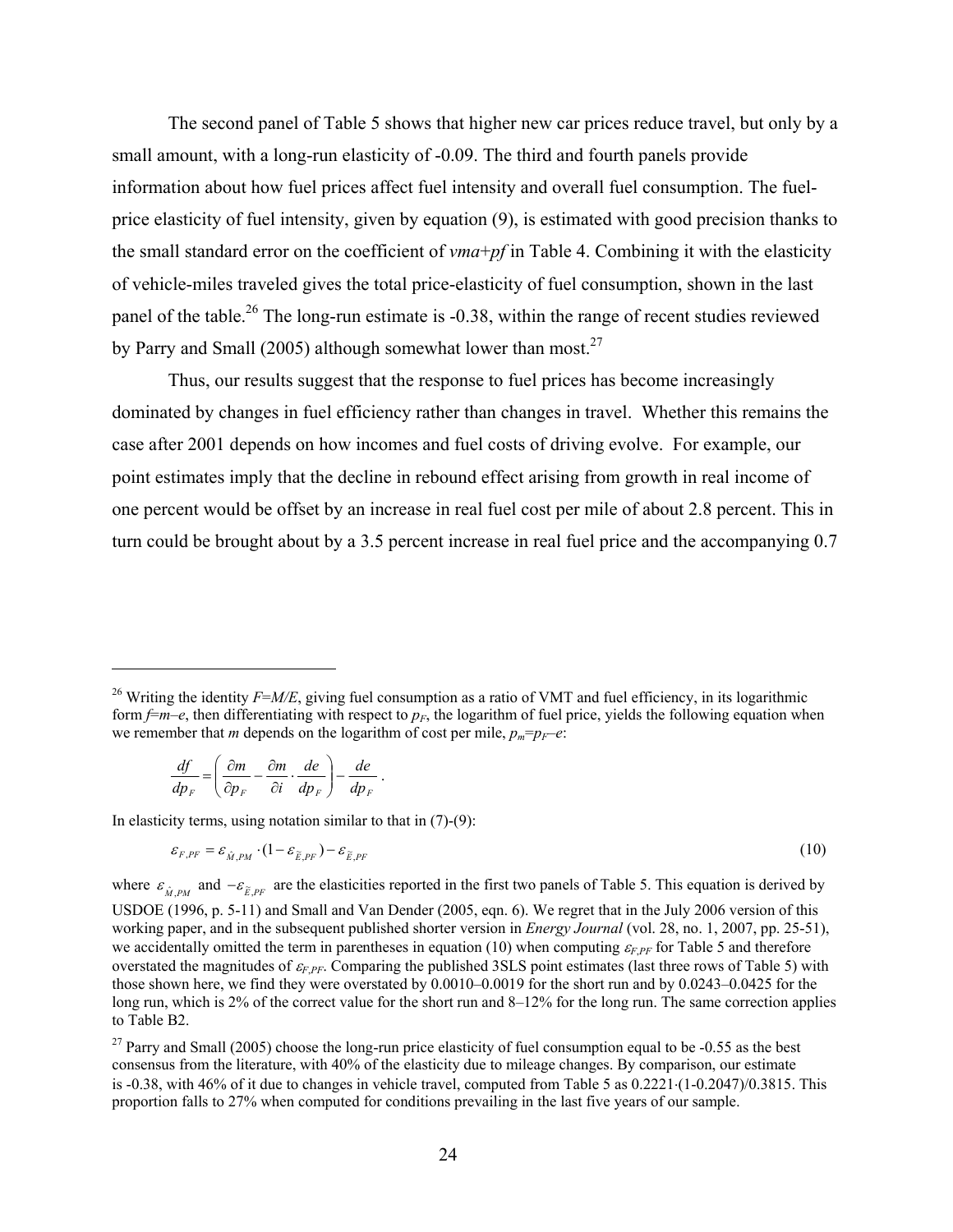percent fall in fuel intensity.28 To put it another way, a doubling of real fuel price would be offset by a 22 percent increase in real income in their influence on the rebound effect.<sup>29</sup>

#### **4.3 Estimates on separate time periods**

 $\overline{a}$ 

 As noted, we find the rebound effect to be much smaller when computed for values of per capita income characterizing recent years than when computed for average values over the 36 year estimation period. Would we see this same decline if we just estimated a model with a constant rebound effect on different time periods? We answered this question using three twelveyear time periods. The resulting estimates are considerably less precise and less robust, especially for the fuel intensity equation: its estimated autocorrelation coefficient is uncomfortably large in magnitude during the second and third time periods (+0.47 and -0.25), and the estimates of the effect of *cafe* (for the two periods where it was in effect) show implausible variations. Furthermore, the coefficient of lagged *vma* in the usage equation is considerably smaller (0.55 to 0.58) when estimated on these subsamples than when estimated on the full sample. Both problems may reflect the inability with such short time periods to clearly identify the nature of variation over time, especially given that two of the eleven years' data are lost because of using variables with two lags as instruments.

 Nevertheless, the summary results in Table 6 clearly show the hypothesized decline in the rebound effect as we move from the first two periods to the last period. The table shows our 3SLS estimates of the short- and long-run rebound effect in each time period, and compares them with those predicted by our base model at the average values of variables for that period. Except for the first period, the long-run estimates agree closely with these full-model predictions. Shortrun estimates are mostly larger than the prediction. The first column of the table also shows that the average rebound effect estimated over the entire period does not depend strongly on whether

<sup>&</sup>lt;sup>28</sup> These statements are approximate because they equate changes in logs to percentage changes and also because they ignore the small terms in α*mv* in (6) and (7); they are also qualified by the fact that the effect of fuel prices is not statistically significant. The first statement is based on coefficients  $\beta_{pm^2}$  of  $pm^2$  and  $\beta_{pm^*inc}$  of  $pm\cdot inc$  in Table 2,  $r$  remembering that  $\partial \varepsilon_{M,PM}/\partial pm \equiv \partial^2 \nu ma/\partial pm^2 = 2\beta_{pm^2/2}$  and  $\partial \varepsilon_{M,PM}/\partial inc \equiv \partial^2 \nu ma/\partial pm \partial inc = \beta_{pm^*inc}$ . The second statement is based on the long-run elasticity of fuel intensity with respect to fuel price in Table 5, which is constant over time in our specification except for the small terms in  $\alpha^{fm}$  in (9); it implies that a fuel-price increase of 3.5 percent causes a change in fuel intensity of –0.20x3.5=0.7 percent.

<sup>&</sup>lt;sup>29</sup> The offsetting income change is computed from  $\ln(hc^1/hc^0) = \Delta inc = \Delta p_F/3.5 = (\ln 2)/3.5 = 0.20$ , so that  $Inc^1/hc^0$  $=$  exp(0.20) = 1.22.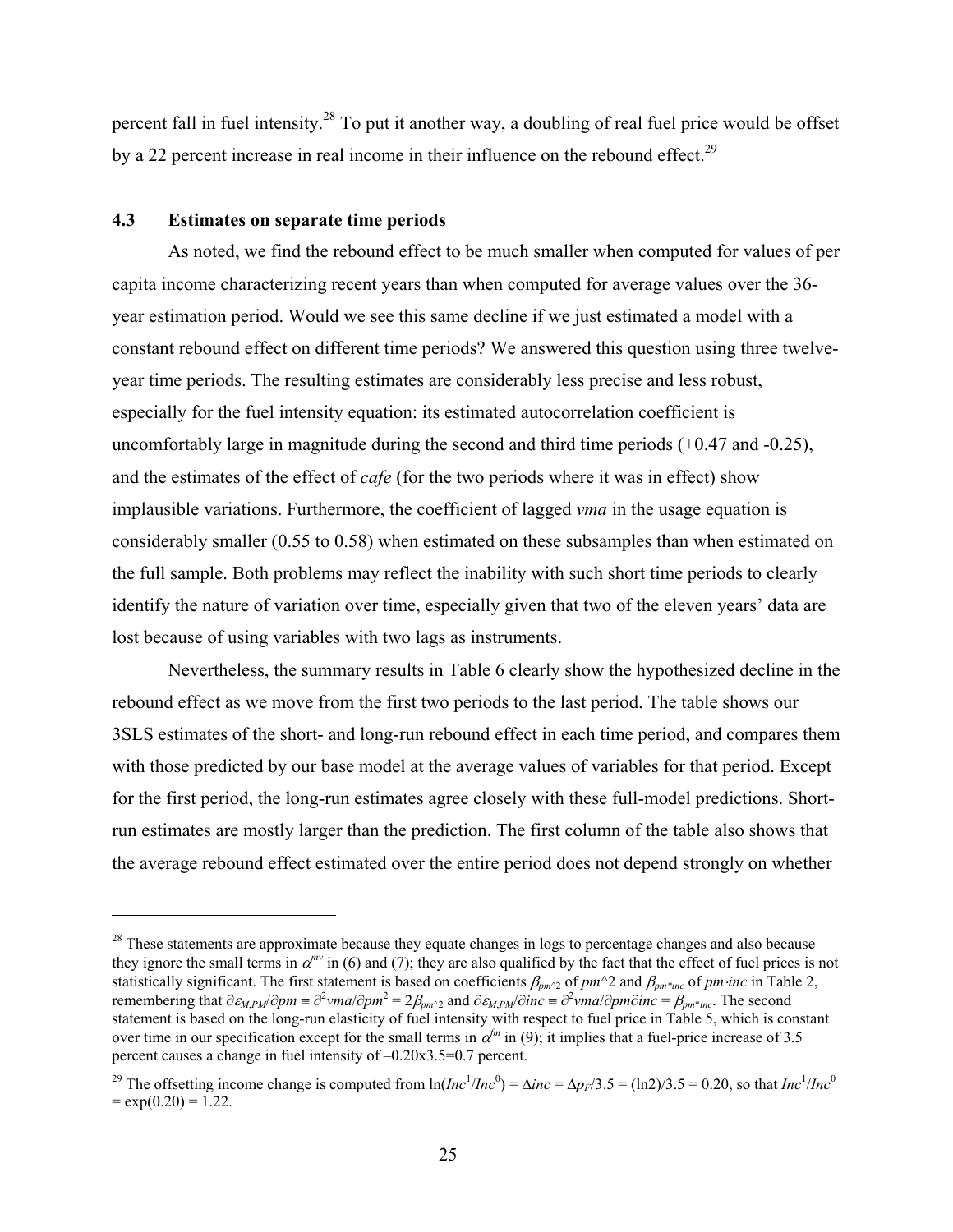the model includes interaction terms. The same is true if the rebound effect is allowed to vary with a simple time trend but not income or urbanization, although in that model the interaction term is not significant (results not shown).

|                           | <b>Full Sample</b> |           | Separate Subsamples |           |
|---------------------------|--------------------|-----------|---------------------|-----------|
|                           | 1966-2001          | 1966-1977 | 1978-1989           | 1990-2001 |
|                           |                    |           |                     |           |
| Short run:                |                    |           |                     |           |
| Estimated constant value  | $-0.0511$          | $-0.0724$ | $-0.0819$           | $-0.0366$ |
|                           | (0.0046)           | (0.0208)  | (0.0109)            | (0.0109)  |
| Predicted from full model | $-0.0452$          | $-0.0638$ | $-0.0465$           | $-0.0197$ |
|                           | (0.0048)           | (0.0055)  | (0.0044)            | (0.0083)  |
| Long run:                 |                    |           |                     |           |
| Estimated constant value  | $-0.2620$          | $-0.1800$ | $-0.1963$           | $-0.0831$ |
|                           | (0.0249)           | (0.0475)  | (0.0297)            | (0.0255)  |
| Predicted from full model | $-0.2221$          | $-0.3235$ | $-0.2359$           | $-0.1006$ |
|                           | (0.0238)           | (0.0318)  | (0.0254)            | (0.0420)  |

#### **Table 6. Rebound Effect Estimates from Different Time Periods**

Notes: Estimated standard errors are in parentheses. Results shown as "estimated constant value" are from a model estimated without *pm^2* , *pm* \**inc* , or *pm* \**Urban* . Results shown as "predicted from full model" are calculated from our base model in Tables 2-4 using the average values of *pm* , *inc*  and *Urban* for the time period shown.

 Thus this exercise lends support to our interpretation that the rebound effect has indeed declined between the time periods 1966-1989 and 1990-2001. Although we cannot say definitively that the reason is higher incomes, that explanation seems the most likely given its theoretical justification and good data fit.

# **4.4 Other Specifications and Estimation Methods**

 As we have seen, fuel prices are potentially important for the rebound effect; but their influence depends on a coefficient (that of *pm*^2) whose estimate is statistically imprecise. We therefore explore here the behavior of the model if that term is omitted. We also show some 2SLS results for both the full model and this reduced model, in order to examine more carefully whether specification error in the model could be adversely affecting the 3SLS estimates.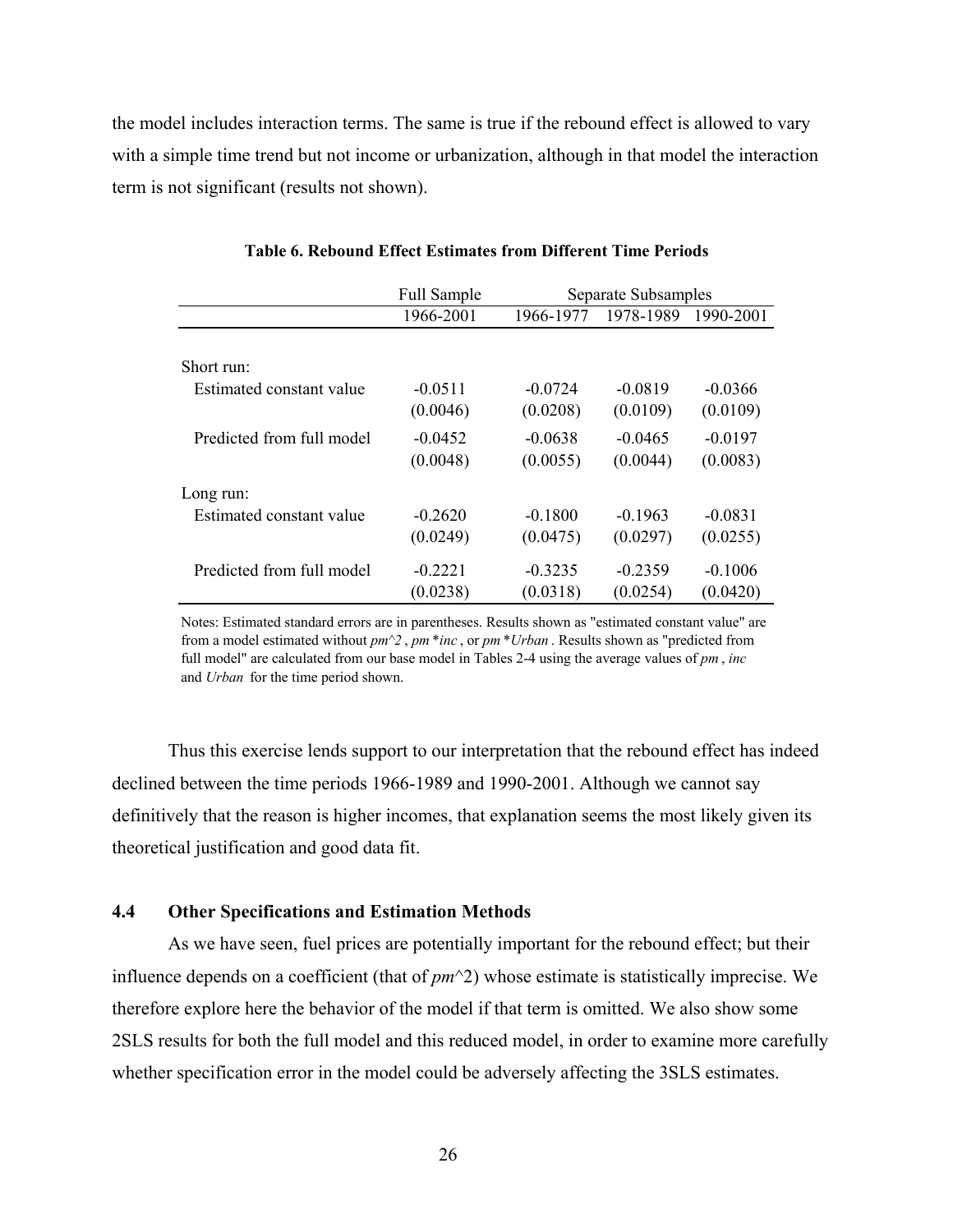Comparisons are shown in Table 7, whose top panel repeats 3SLS results already presented in Tables 2 and 5.

|                    |           |              |                                           |           | Table 7. Models With and Without Squared Term in Fuel Cost per Mile |           |
|--------------------|-----------|--------------|-------------------------------------------|-----------|---------------------------------------------------------------------|-----------|
|                    |           | 2SLS<br>3SLS |                                           |           | <b>GMM</b>                                                          |           |
| Variable           | Coeff.    | Std. Err.    | Coeff.                                    | Std. Err. | Coeff.                                                              | Std. Err. |
|                    |           |              | <b>Full Specification</b>                 |           |                                                                     |           |
| pm                 | $-0.0452$ | 0.0048       | $-0.0500$                                 | 0.0052    | $-0.0485$                                                           | 0.0036    |
| $pm^2$             | $-0.0104$ | 0.0068       | 0.0077                                    | 0.0092    | 0.0055                                                              | 0.0060    |
| $pm*(inc)$         | 0.0582    | 0.0145       | 0.1073                                    | 0.0198    | 0.0950                                                              | 0.0134    |
| pm*(Urban)         | 0.0255    | 0.0106       | 0.0219                                    | 0.0145    | 0.0177                                                              | 0.0096    |
| LR Rebound Effect: |           |              |                                           |           |                                                                     |           |
| At sample average  | $-0.2221$ | 0.0238       | $-0.2293$                                 | 0.0243    | $-0.2378$                                                           | 0.0182    |
| At 1997-2001 avg.  | $-0.1066$ | 0.0433       | $-0.1437$                                 | 0.0504    | $-0.1517$                                                           | 0.0303    |
| At 1997-2001 avg.  | $-0.1531$ | 0.0299       | $-0.1114$                                 | 0.0324    | $-0.1271$                                                           | 0.0229    |
| but $pf = $1.93$   |           |              |                                           |           |                                                                     |           |
|                    |           |              | Simplified Specification Excluding $pm^2$ |           |                                                                     |           |
| pm                 | $-0.0464$ | 0.0046       | $-0.0466$                                 | 0.0049    | $-0.0449$                                                           | 0.0038    |
| $pm^2$             |           |              |                                           |           |                                                                     |           |
| $pm*(inc)$         | 0.0881    | 0.0170       | 0.1038                                    | 0.0228    | 0.0944                                                              | 0.0164    |
| pm*(Urban)         | 0.0126    | 0.0118       | 0.0200                                    | 0.0160    | 0.0212                                                              | 0.0125    |
| LR Rebound Effect: |           |              |                                           |           |                                                                     |           |
| At sample average  | $-0.2207$ | 0.0234       | $-0.2190$                                 | 0.0246    | $-0.2268$                                                           | 0.0208    |
| At 1997-2001 avg.  | $-0.1212$ | 0.0314       | $-0.1023$                                 | 0.0366    | $-0.1136$                                                           | 0.0275    |

Note: Bold or italic type indicates the coefficient is statistically significant at the 5% or 10% level, respectively.

 Several observations are prompted by comparing the four models defined by these two specifications and two estimation methods. First, all four models predict about the same average rebound effect over the sample: 4.5–5.0 percent in the short run, 22–23 percent in the long run. Second, the simplified specification exhibits less difference between 3SLS and 2SLS than the full specification. In particular, both 3SLS and 2SLS predict that the rebound effect is only about half as large in the latest five years as it is over the entire sample. Third, with 3SLS, the simplified specification is somewhat more conservative than the full specification in predicting how much the rebound effect has declined during the period; but it is more radical in the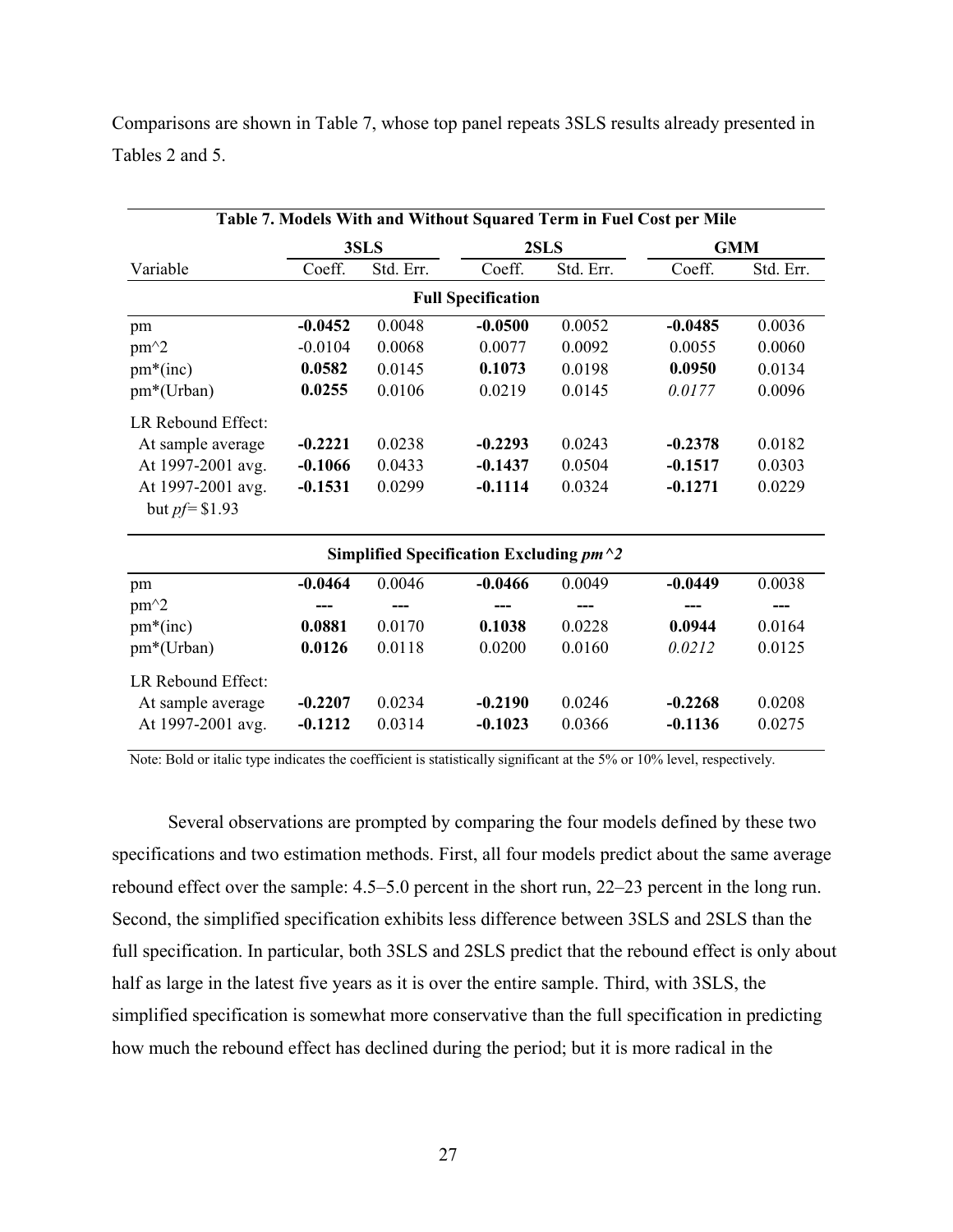predicted effect of income because this simplified specification does not use fuel prices to help explain the decline.

 Thus, the simplified specification behaves quite reliably and the full specification is similar to it except that it allows for an influence of fuel cost on the rebound effect. This leads us to prefer the full specification as the better source of point estimates and policy-relevant predictions, even though those predictions – if they involve changes in fuel cost per mile – are based on a statistically insignificant coefficient. Furthermore, the stability of the simplified specification lends support to the view that the model is well specified, making 3SLS a suitable estimator. Indeed, the table suggests that 2SLS has difficulty disentangling the effects of *pm* and *pm^*2 in the full specification — it yields a *positive* coefficient for *pm*^2, opposite to the theoretical prediction. Statistically, this contrast is within sampling error but it does make 2SLS less satisfactory as a source of point estimates for policy analysis.

 The third pair of columns in Table 7 shows the results of using a Generalized Method of Moments (GMM) estimator that allows the residuals to be correlated arbitrarily over time and for their variances to vary over time. Similarly, we estimated a GMM model (not shown) allowing for arbitrary contemporaneous correlation and heteroskedasticity across states.<sup>30</sup> We were prompted to try these estimators because Bertrand *et al*. (2004) suggests that 3SLS might understate standard errors due to heteroscedasticity or inadequate controls for time-varying unobserved effects.<sup>31</sup> But in fact we see that the standard errors are little different with GMM. Most point estimates are the same also, but the GMM coefficient of *pm*^2 switches to a theoretically implausible sign, although it remains statistically insignificant. We therefore prefer the 3SLS results on practical grounds, and are reassured that GMM produces essentially the same standard errors.

 We also re-estimated our structural models using the alternative version of the *cafe* variable describing tightness of fuel efficiency regulations, described earlier. Results are shown in Appendix B. There is little difference except in the fuel intensity equation, where the effects of

<sup>&</sup>lt;sup>30</sup> These estimates were implemented in EViews 5 using the GMM estimator with "White period" weights and "White cross section" weights, respectively. They are asymptotically efficient in different ways: the first as the number of time periods grows, the second as the number of cross-sectional observations grows. Either can be less efficient than 3SLS in finite samples, however (Wooldridge 2002, p. 196).

 $31$  In principle one could handle this concern by computing robust standard errors from the  $3SLS$  results, but doing so is impractical due to the complexity of our model system. Such standard errors are calculated automatically by the GMM procedure.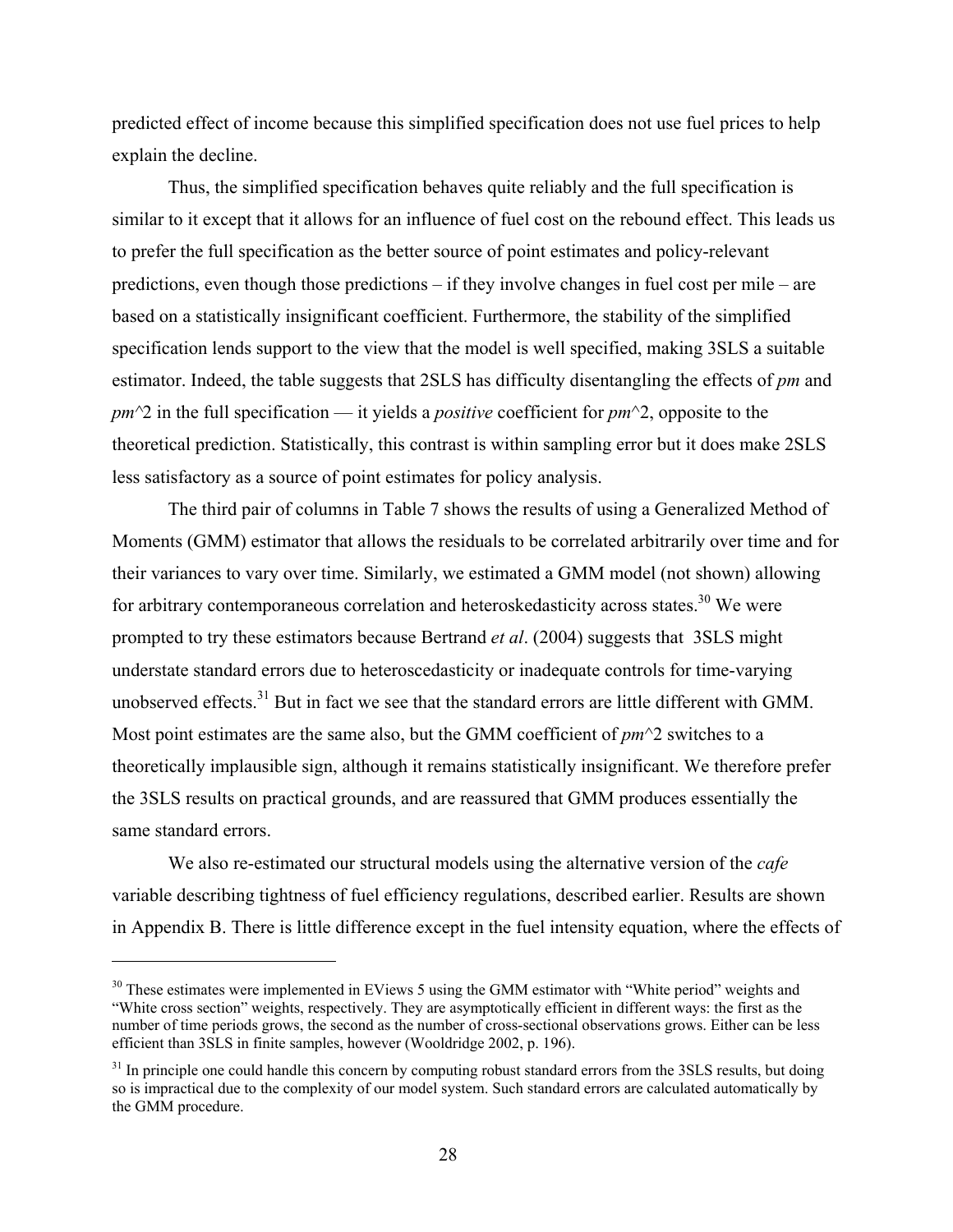fuel price and *cafe* are both larger using the alternative version of *cafe*. This results in total fuel consumption responding more sensitively to changes in fuel prices or in the stringency of *cafe* standards.

 To summarize, all models find that the rebound effect declined over the period. We prefer our base specification because it allows for a plausible set of reasons for this decline, and we prefer the 3SLS estimator because it provides theoretically correct signs for the relevant coefficients. In terms of policy, the full specification with 3SLS also happens to be the most conservative approach in explaining our main result, which is that the rebound effect declines with income. Assuming real income continues to grow, any of our models will project a further decline from this source in the future; but the magnitude of that predicted decline will be smaller using our preferred results than using any other models shown in Table 7 because our preferred results contain the smallest estimate of the coefficient of *pm*\**inc*.

### **4.5 Caveats**

 $\overline{a}$ 

Despite the generally good performance of our equation system, we call attention to three limitations. First, there are well-known problems with the VMT data collected by the US Federal Highway Administration. These data are reported by states, which lack a uniform methodology for estimating them – for example, some rely on sporadic vehicle counts, while others multiply fuel consumption (measured from tax records) by an independent estimate of fleet fuel efficiency.<sup>32</sup>

However, we have no reason to think that these problems bias our results. The posited sources of measurement error are mostly unrelated to our independent variables; and even if they were, our use of fixed effects eliminates the spurious effect of any cross-state relationship that is consistent over time. One might worry that errors in measuring fuel consumption by state could appear in both VMT data (in those states where the VMT estimate is based on fuel consumption) and in fuel efficiency. This would bias OLS estimates, but not 2SLS and 3SLS, which are

 $32$  VMT estimates in other data sets have problems as well. For example, the 1990 Nationwide Personal Transportation Survey (NPTS) changed its sampling method in a manner that exaggerated the measured 1983-1990 growth in VMT. Lave (1996) compares three sources in terms of national VMT growth rates, finding that the FHWA data set that we use (at the national level) agrees well with the other sources. For more recent years, it is generally believed that the FHWA methodology has improved.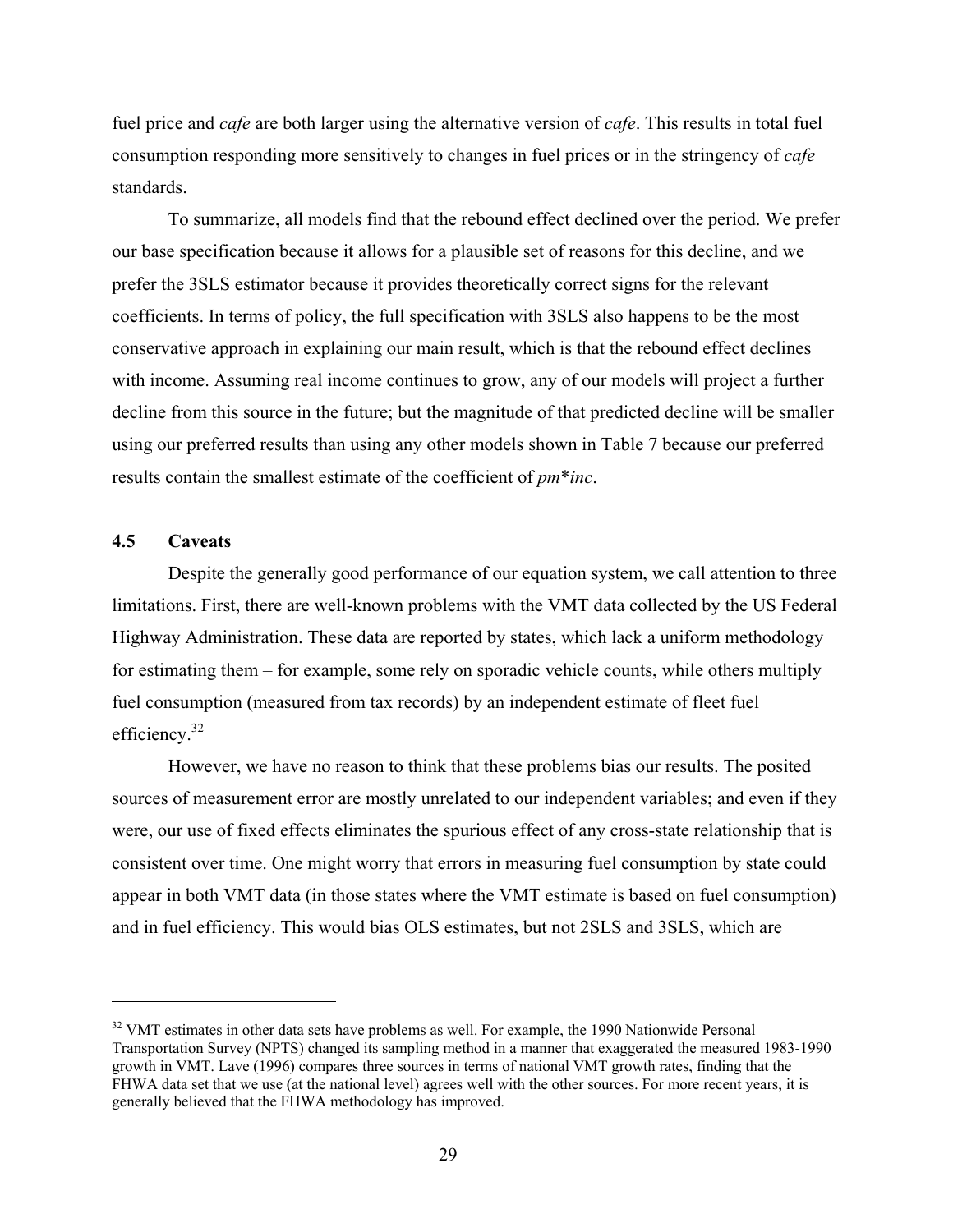specifically designed to eliminate asymptotic bias resulting from correlated errors in the dependent variables. $33$ 

Second, our estimates, like those of most previous studies, rely on the theoretical restriction that people react to changes in cost per mile in the same way whether those changes arise from variations in fuel prices or in fuel efficiency. This restriction is critical to most studies because most data sets contain more variation in fuel prices than in fuel efficiency. Unfortunately, we are unable to confirm the restriction with our data and model.

Using the simplified specification of Table 7 as a starting point, we entered the two components of log fuel cost per mile, *pm* = *pf* + *fint*, separately each time *pm* appears in our equations. Summary results are shown in Appendix C. A statistical test easily rejects equality of relevant coefficients. The coefficient on the non-interacted variable *fint* is small and statistically insignificant, while that on *pf* retains about the same value as that on *pm* in the restricted model. This result is consistent with the observation that variations in fuel prices are mainly what identify the rebound effect.

Thus in the absence of theory we cannot prove that there is *any* rebound effect defined as a reaction to exogenous changes in fuel efficiency. However, the model with *pf* and *fint* entered separately does not perform very well. In the usage equation, the interactions of *fint* with *inc* and *Urban* become unstable with respect to inclusion or exclusion of other variables, making us think the equation is overfitting. With OLS, several coefficients of the usage equation, including that of *fint*, are implausible and erratic, and the equation portrays an extremely high value of autocorrelation and a low value for lagged *vma*. It appears that the time-series properties of the usage equation are poorly identified when *pf* and *fint* are allowed to have separate effects. Thus we conclude that the best estimate of the rebound effect is obtained by imposing the theoretical constraint that equates the effects of fuel price and fuel intensity, and that our data are unable to test this constraint satisfactorily.

A third caveat is that the estimated role of fuel price in determining fuel efficiency is quite sensitive to details of how the *cafe* variable is defined. The prediction equation for desired fuel intensity, shown in Appendix B, is not very robust to attempts to add variables such as

<sup>&</sup>lt;sup>33</sup> Furthermore, we measure fuel intensity as fuel consumption divided by VMT, causing a cancellation of a common error in both. Thus for states that estimate VMT from aggregate fuel consumption, measurement error in fuel consumption would appear in our VMT variable but not in our fuel intensity variable, which instead would be determined by the independent estimate of fleet fuel efficiency used in those states.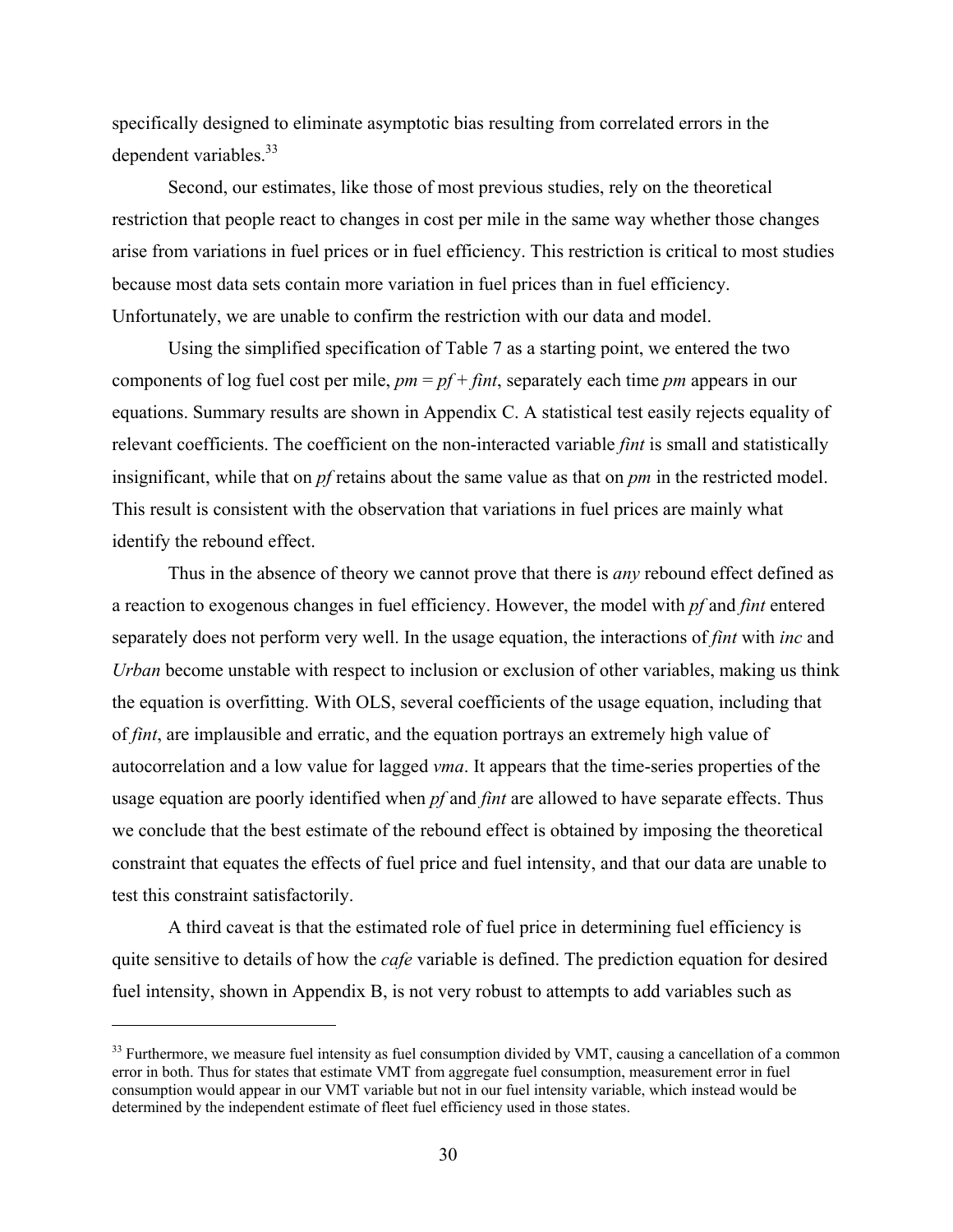lagged values of variables already included – probably because it relies on data for only a short time period, 1966-78. When we tried this, the time pattern exhibited by the *cafe* variable was quite different, and its influence in the structural model for fuel efficiency diminished to statistical insignificance, as did that of fuel price. However, we believe that this richer specification is unreliable because it over-fits the data: coefficients on a variable and its lag are in several instances large and opposite in sign, and the predicted desired fuel intensity show implausible oscillations over time. Therefore, we believe our base specification is the most suitable one given the short time period over which we can observe pre-CAFE behavior.

### **5. Conclusion**

Our study supports many earlier findings that the long-run rebound effect, i.e. the elasticity by which changes in fuel efficiency affect the amount of driving, was 20-25% in the U.S. over the last third of the  $20<sup>th</sup>$  century. What is new is evidence that the rebound effect diminishes with income, and possibly increases with the fuel cost of driving. Since incomes have risen and real fuel costs have fallen, the rebound effect has declined considerably over time. For example, our results suggest it was less than half as large in the years 1997-2001 than over the entire sample. The rebound effect is likely to diminish still further as rising incomes reduce the significance of fuel costs in decisions about travel, although this may be offset to some extent by increases in fuel prices.

 This result is relevant to policy. For example, the recent debate over whether to strengthen fuel-efficiency standards has emphasized the potential adverse effects on traffic congestion (e.g. Portney *et al.*, 2003). If the rebound effect has become smaller over time, these adverse effects will be smaller than has been thought. More generally, quantity standards are relatively more attractive compared to fuel taxes if the secondary effects of the standards on other consumer decisions are small. Put differently, if most of the elasticity of fuel consumption with respect to price reflects changes in the fuel efficiency of vehicles, as our results imply, then it is easier to design standards whose effects on fuel consumption and driving are similar to those of taxes. Their effects on fuel tax revenues, of course, are still different.

 Our model as estimated can be used to forecast the dynamic adjustment path resulting from specific policies. For example, in 2004 California adopted regulations, under legislation mandating reduction of greenhouse gases, that impose fuel-efficiency mandates to be phased in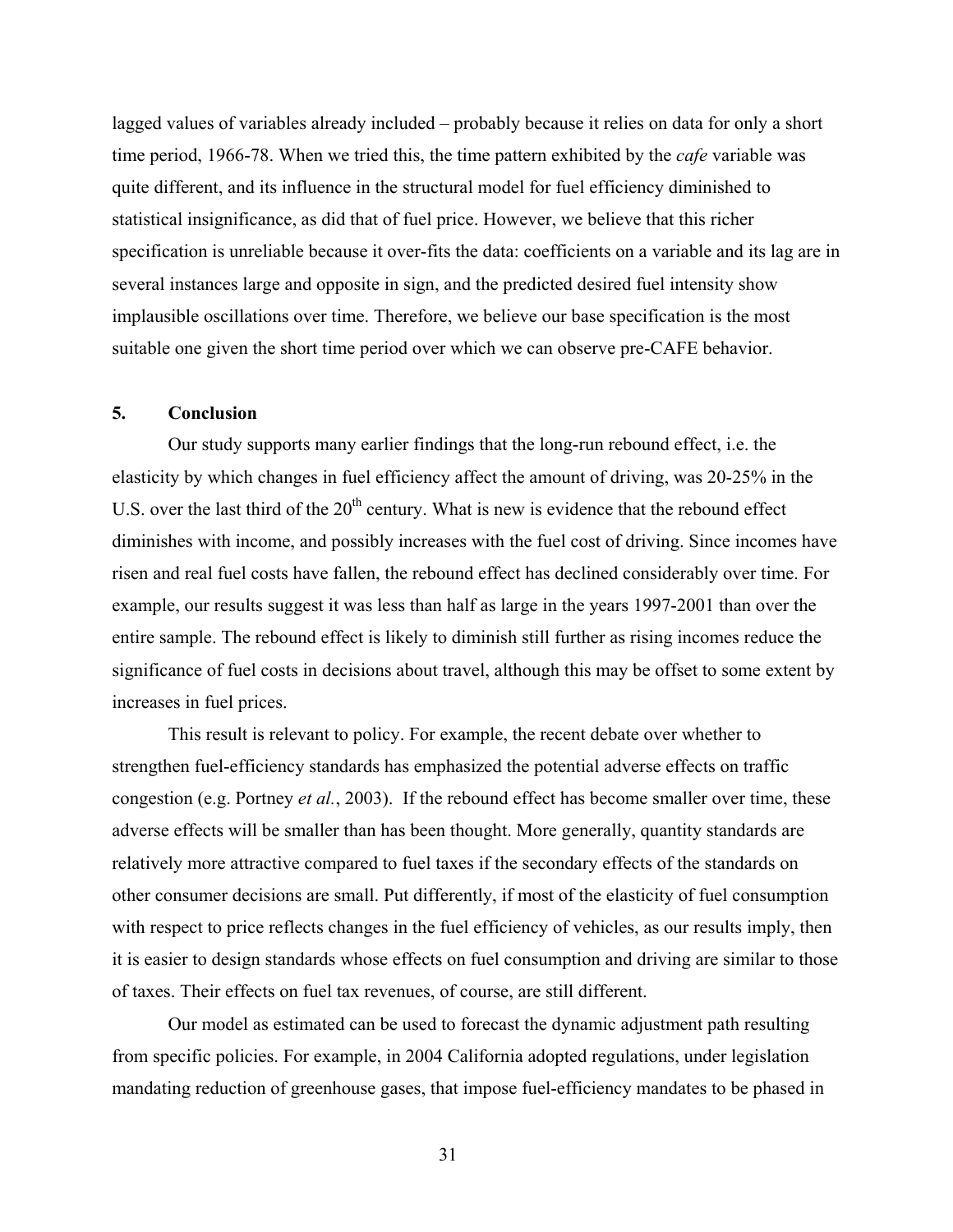over the period 2009-2016. Because our model has a dynamic component, it could predict the year-by-year response to such a policy while taking into account projected changes in income and fuel prices — although the reliability of doing so diminishes if projected values lie outside the ranges observed in our data.

 In urbanized areas, traffic congestion is an endogenous part of the system explaining reactions to changes in fuel efficiency. Presumably, any increased congestion would curtail the increased travel predicted by our model. To say how much, we would need a model of congestion formation along with a model explaining how it affects the demand for travel. Our model makes a start on this by including as variables urbanization and population relative to road supply, but a more exact link to congestion would be a desirable addition.

 The degree to which the CAFE regulations have affected fleet fuel efficiency remains uncertain. It probably is bracketed by the results using our two versions of the regulatory variable named *cafe*—i.e. the results in Tables 4 and in Appendix Table B2. The question of CAFE's effects remains an interesting area for future research, and we believe our approach offers a better chance of resolving it than previous attempts. To make further progress probably requires estimating models that disaggregate the passenger-vehicle fleet into the two categories, cars and light trucks, that are regulated differently under CAFE.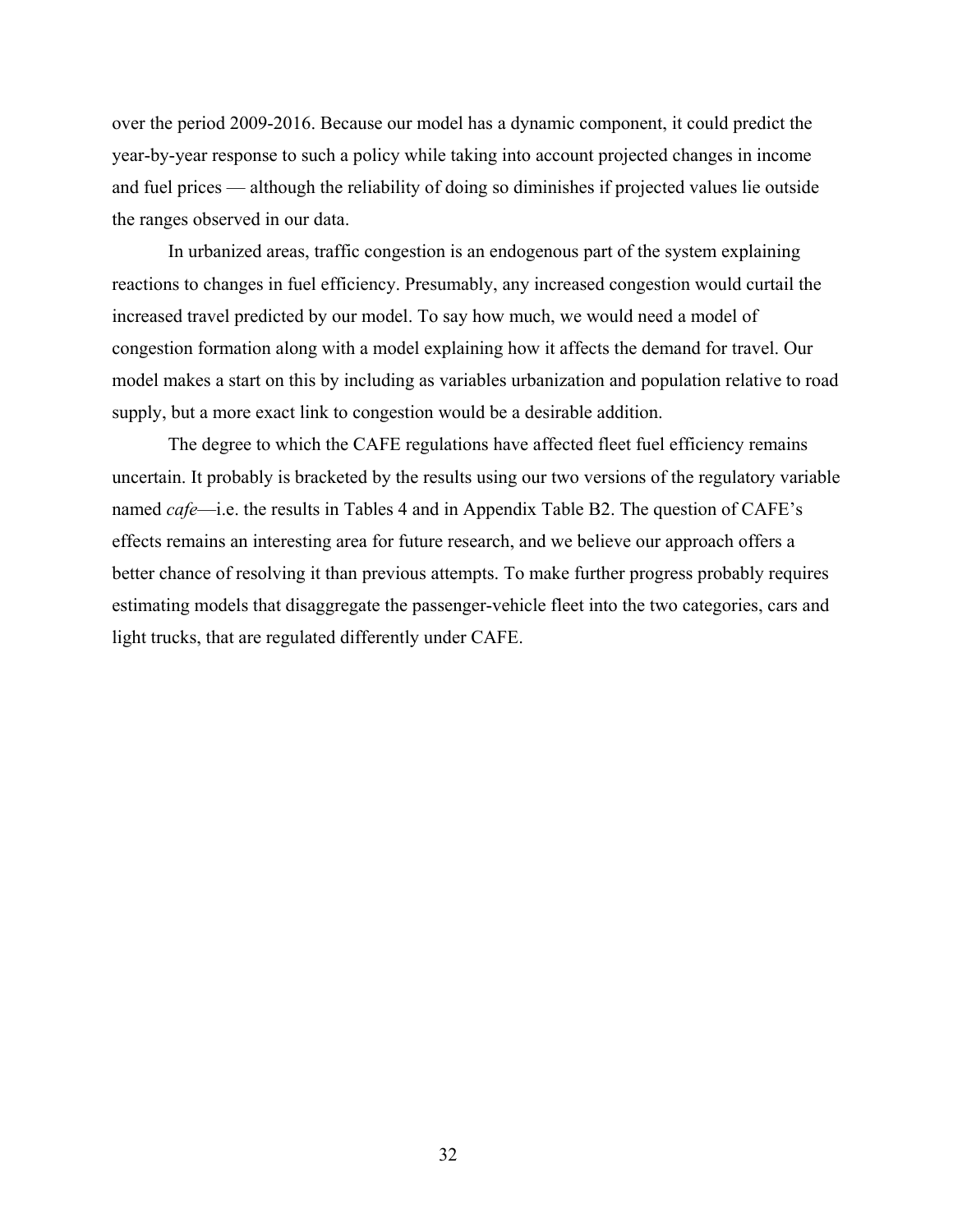### **References**

- Bertrand, M., E. Duflo, and S. Mullainathan, 2004, "How Much Should We Trust Differences-in Differences Estimates?" *Quarterly Journal of Economics*, 199 (1), pp. 249-275.
- Blair R.D., D.L. Kaserman, and R.C. Tepel, 1984, "The Impact of Improved Mileage on Gasoline Consumption," *Economic Inquiry*, 22 (2), pp. 209-217.
- Bunch, D.S., D. Brownstone, and T.F. Golob, 1996, "A Dynamic Forecasting System For Vehicle Markets With Clean-Fuel Vehicles," in D.A. Hensher, J. King and T.H. Oum, eds., *World Transport Research: Proceedings of 7th World Conference on Transport Research,* (Pergamon, Oxford) Vol. 1, pp. 189-203.
- CARB, 2004, *Staff Report: Initial Statement of Reasons for Proposed Rulemaking, Public Hearing to Consider Adoption of Regulations to Control Greenhouse Gas Emissions from Motor Vehicles*. Sacramento: California Air Resources Board, August 6. Available at: http://www.arb.ca.gov/regact/grnhsgas/isor.pdf (accessed October 2004).
- Cervero, R., and M. Hansen, 2002, "Induced Travel Demand and Induced Road investment," *Journal of Transport Economics and Policy*, 36 (3), pp. 469-490.
- Davidson, R., and J.G. MacKinnon, 1993, *Estimation and Inference in Econometrics*. Oxford: Oxford Univ. Press.
- De Jong G. and H. Gunn, 2001, "Recent Evidence on Car Cost and Time Elasticities of Travel Demand in Europe," *Journal of Transport Economics and Policy*, 35 (2), 137-160.
- Fair, Ray C., 1984, *Specification, Estimation, and Analysis of Macroeconometric Models.* Cambridge, Mass.: Harvard Univ. Press.
- Goldberg P. K., 1998, The Effects of the Corporate Average Fuel Efficiency Standards, *Journal of Industrial Economics*, 46 (4), 1-33.
- Goodwin, P.B., 1996, "Empirical Evidence on Induced Traffic: A Review and Synthesis,´*Transportation*, 23 (1), pp. 35-54.
- Goodwin, P., J. Dargay, and M. Hanly, 2004, "Elasticities of Road Traffic and Fuel Consumption with Respect to Price and Income: A Review," *Transport Reviews*, 24 (3), 275-292.
- Graham D.J. and S. Glaister, 2002, The Demand for Automobile Fuel: A Survey of Elasticities, *Journal of Transport Economics and Policy*, 36 (1), 1-26.
- Greene D.L., 1992, Vehicle Use and Fuel Economy: How Big is the Rebound Effect?, *Energy Journal*, 13 (1), 117-143.
- Greene D.L., J.R. Kahn and R.C. Gibson, 1999, Fuel Economy Rebound Effect for US Households, *Energy Journal*, 20 (3), 1-31.
- Greening L.A., D.L. Greene and C. Difiglio, 2000, Energy Efficiency and Consumption The Rebound Effect – A Survey, *Energy Policy*, 28, 389-401.
- Harrington W., 2003, Implications of CAFE for Conventional Air Pollutants and Congestion, paper presented to the American Economic Association and the Association of Environmental and Resources Economists, San Diego, Jan.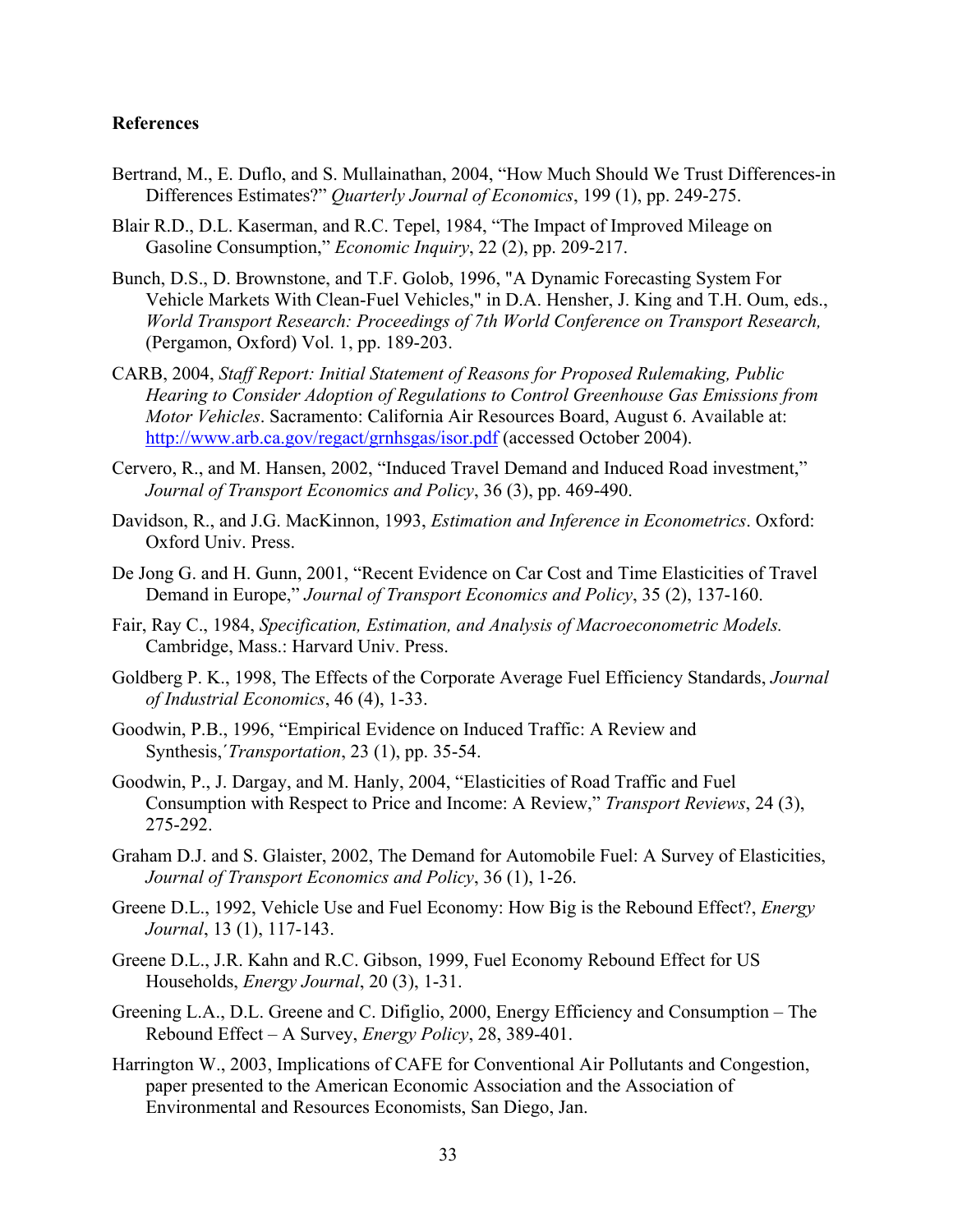- Haughton J. and S. Sarkar, 1996, Gasoline Tax as a Corrective tax: Estimates for the United States, 1970-1991, *Energy Journal*, 17 (2), 103-126.
- Hensher D.A., 1986, Dimensions of Automobile Demand: An Overview of an Australian Research Project, *Environment and Planning A*, 18, 1339-1374.
- Hensher D.A., N.C. Smith, F.W. Milthorpe, and P. Barnard, 1992, *Dimensions of Automobile Demand: A Longitutinal Study of Household Automobile Ownership and Use*. North-Holland, Amsterdam.
- Jones C.T., 1993, Another Look at U.S. Passenger Vehicle Use and the 'Rebound' Effect from Improved Fuel Efficiency, *Energy Journal*, 14 (4), 99-110.
- Lave, C.A., 1996, What Really Is the Growth of Vehicle Usage? *Transportation Research Record*, 1520, 117-121.
- Mannering F.L., 1986, A Note on Endogenous Variables in Household Vehicle Utilization Equations, *Transportation Research B*, 20 (1), 1-6.
- National Research Council, 2002, *Effectiveness and Impact of Corporate Average Fuel Economy (CAFE) Standards*. National Academy Press, Washington, D.C.
- Parry I.W.H. and K.A. Small, 2005, Does Britain or the United States Have the Right Gasoline Tax?, *American Economic Review*, 95 (4), 1276-1289.
- Pickrell D. and P. Schimek, 1999, Growth in Motor Vehicle Ownership and Use: Evidence from the Nationwide Personal Transportation Survey, *Journal of Transportation and Statistics*, 2 (1), 1-17.
- Portney, P.R., I.W.H. Parry, H.K. Gruenspecht, and W. Harrington, 2003, The Economics of Fuel Economy Standards, *Journal of Economic Perspectives*, 17, 203-217.
- Quantitative Micro Software, 2004, *EViews 5 User's Guide*, QMS, Irvine, Calif.
- Schimek P., 1996, Gasoline and Travel Demand Models Using Time Series and Cross-Section Data from the United States, *Transportation Research Record,* 1558, 83-89.
- Small K.A. and K. Van Dender, 2005, *A Study to Evaluate the Effect of Reduced Greenhouse Gas Emissions on Vehicle Miles Traveled,* Final Report for the California Air Resources Board, ARB Contract Number 02-336
- Train K., 1986, *Qualitative Choice Analysis: Theory, Econometrics, and an Application to Automobile Demand*, MIT Press, Cambridge, Mass.
- USDOE, 1979, *State Energy Fuel Prices by Major Economic Sector from 1960 through 1977: Preliminary Report and Documentation*. US Department of Energy, Energy Information Administration, Washington, D.C.
- USDOE, 1996. *Policies and Measures for Reducing Energy Related Greenhouse Gas Emissions: Lessons from Recent Literature*. Report No. DOE/PO-0047, US Department of Energy, Office of Policy and International Affairs, Washington, D.C., July.
- USDOE, 2003, *2003 California Gasoline Price Study: Preliminary Findings*, US Department of Energy, Office of Oil and Gas, Washington D.C.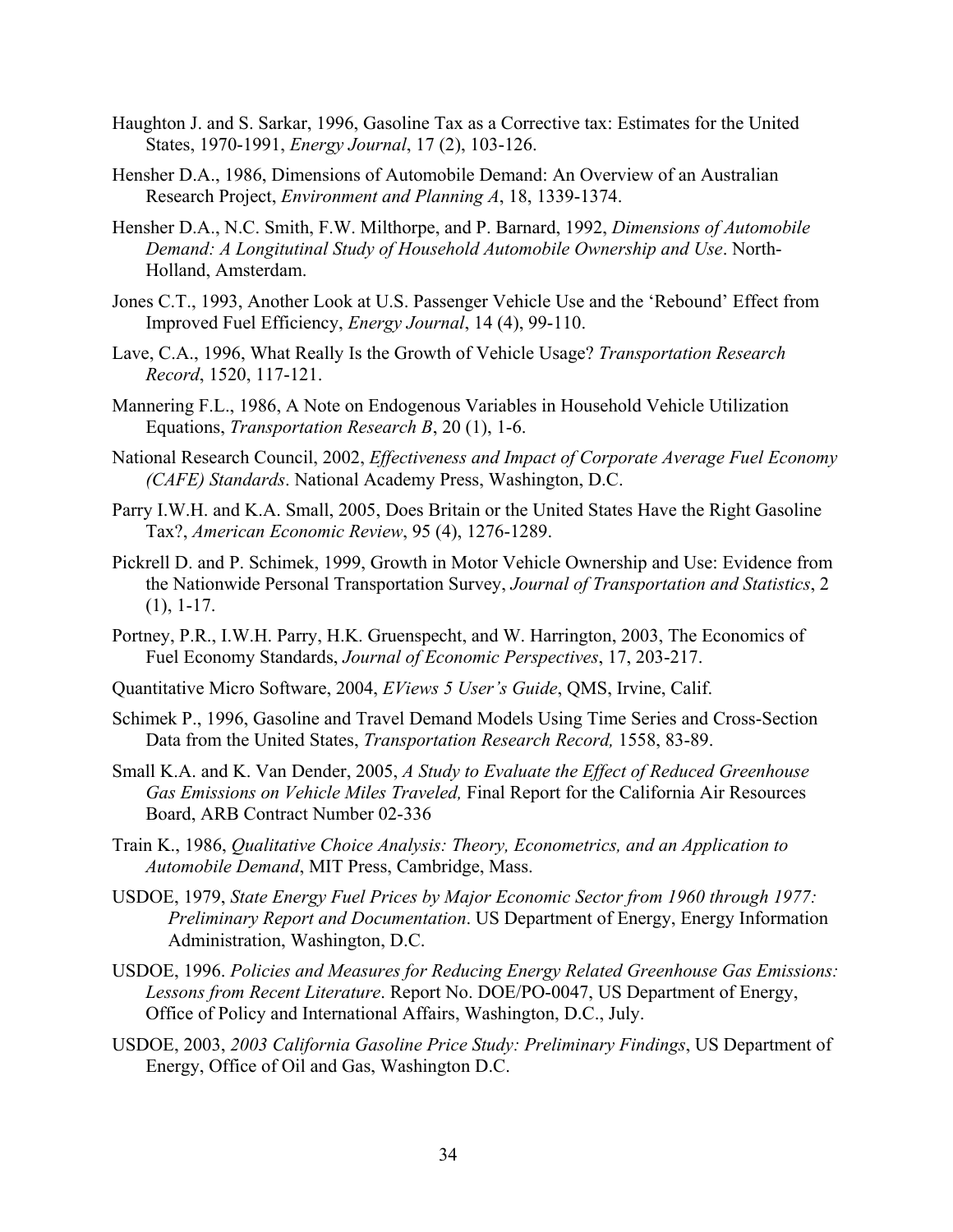- West, S.E., 2004, Distributional Effects of Alternative Vehicle Pollution Control Policies, *Journal of Public Economics*, 88 (3-4), 735-757.
- Wooldridge, J.M., 2002, *Econometric Analysis of Cross Section and Panel Data*, MIT Press, Cambridge, Mass.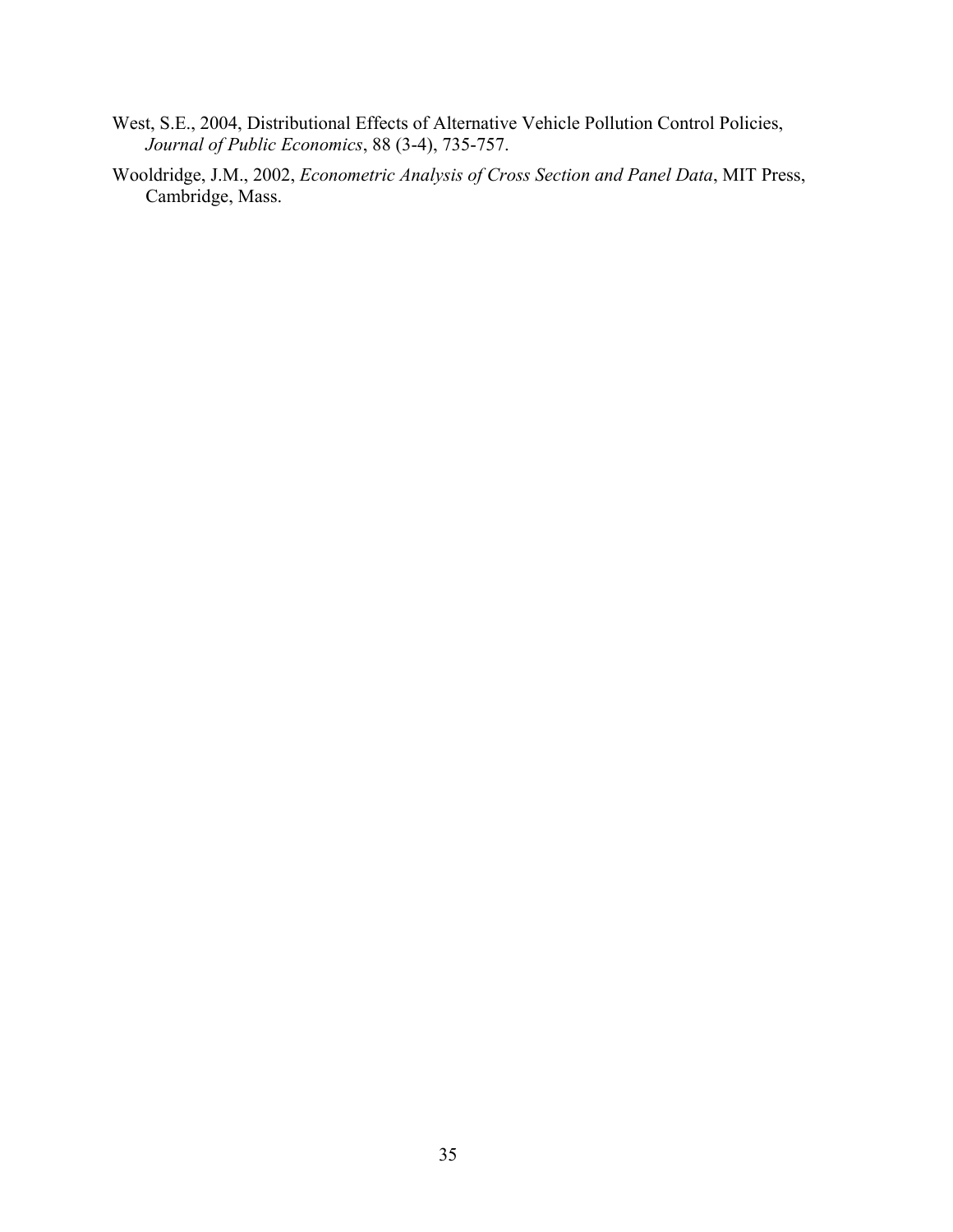#### **Appendix A: Control Variables and Data Sources**

*Control Variables in (4)*:

- *XM*: Real personal income per capita at 1987 prices, in log form and normalized by subtracting the sample mean  $(inc)$ ;<sup>34</sup> number of adults divided by public road mileage (logarithm: *adults/road-mile*) as a rough measure of potential congestion; ratio of total population to adults (logarithm: *pop/adult*) as a measure of family size; fraction of state's population living in metropolitan statistical areas, normalized by subtracting its mean in the sample (*Urban*); fraction of the state's population living in metropolitan statistical areas with a heavy-rail transit system (*Railpop*); a dummy variable to represent gasoline supply disruptions in 1974 and 1979 (D7479); and a time trend measured in years since 1966 (*Trend*), intended to capture changes in technology and consumer preferences that we are unable to specify quantitatively.<sup>35</sup>  $X_M$  also includes two interaction variables: *pm inc* and *pm*⋅*Urban*.
- *XV*: This set of variables includes *inc*, *adults/road-mile*, and *Trend*, already defined in *XM*. In addition there are two other variables: the national interest rate for auto loans (logarithm: *interest*); and the ratio of licensed drivers to adults (logarithm: *licences/adult*).
- $X_E$ : These variables include six of the variables in  $X_M$ , namely *inc*, *adults/road-mile*, *pop/adult*, *Urban*, *Railpop*, and *D7479*. In addition we allow for the possibility of three distinct time trends in fuel efficiency: one before the OPEC embargo (1966-1973), another between the embargo and the Iranian revolution (1974-1979), and a third after the Iranian revolution (1980-2001). The rationale is that these events changed people's perception of long-term prospects for oil supplies and therefore may have affected research and development efforts related to fuel efficiency. On the assumption that changes in technology cannot happen immediately, these variables (*Trend66-73*, *Trend74-79*, *Trend80+*) are specified in such a way that there is a break in the slope of the trend line but not a sudden "jump" from one

<sup>&</sup>lt;sup>34</sup> We also tried using disposable income, which excludes taxes, to see if it changed the strong influence that we find for income on the rebound effect. The results are barely distinguishable from those presented here.

<sup>&</sup>lt;sup>35</sup> We experimented with replacing these trends by three technology variables: vehicle volume, engine horsepower, and top speed (each in the form a fractional change in that measure since 1975, the earliest year for which we have the measure, and zero prior to 1975) plus a trend variable *Techtrend* equal to min{(year-1975), 0} in order to capture the effects of any earlier changes (assumed linear) in these variables. This approach did not improve the estimation.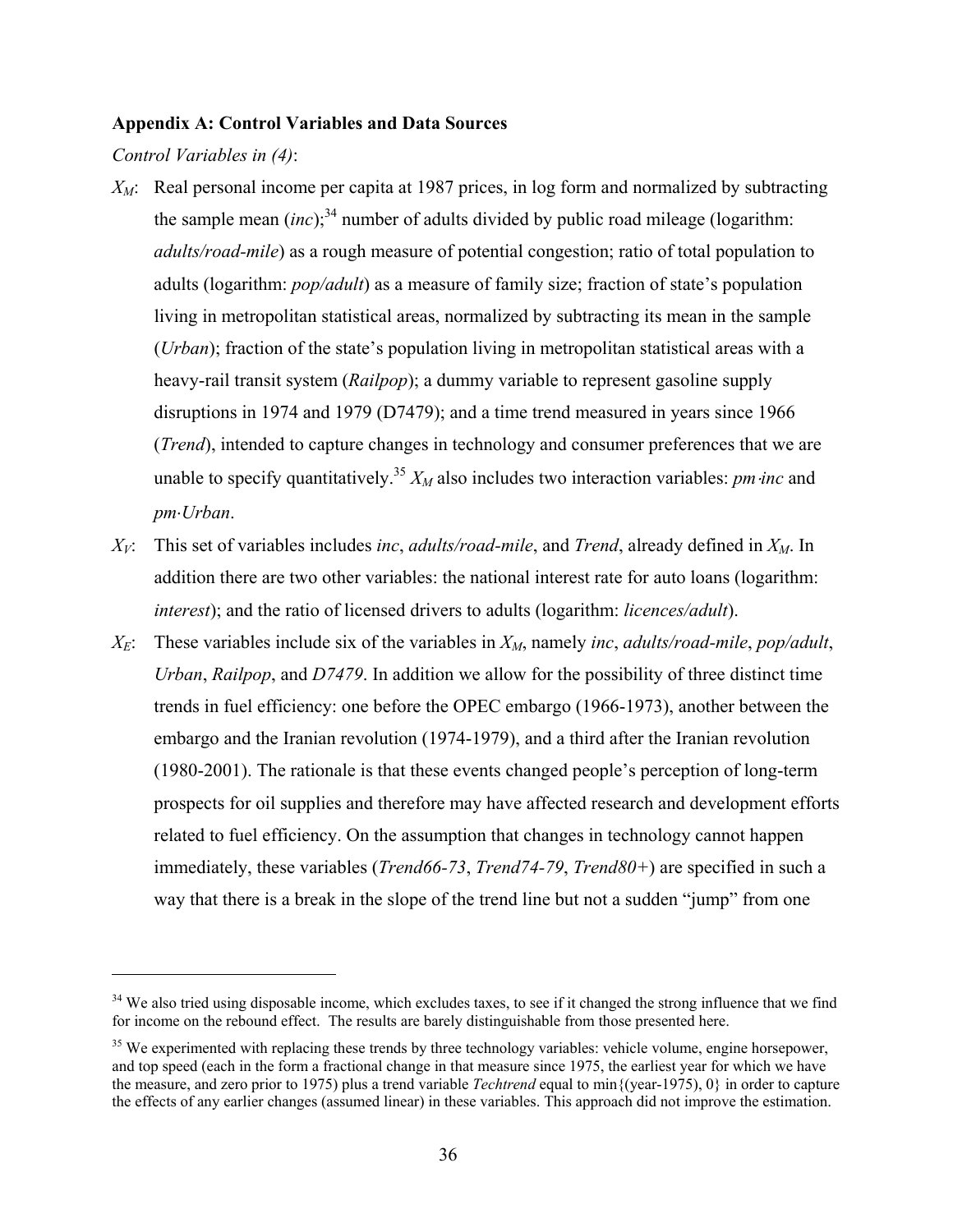regime to another. Specifically, *Trend66-73* = Min(*Trend*,7); *Trend74-79* = Max[0, Min[(*Trend*-7),6]}; and *Trend80+* = *Trend* -*Trend66-73* - *Trend74-79*.

# *Data Sources*:

# *Adult population*

*Definition: midyear population estimate, 18 years and over* U.S. Census Bureau: http://eire.census.gov/popest/archives/1990.php and http://eire.census.gov/popest/data/states/ST-EST2002-ASRO-02.php (accessed 12/03/2004). Corrected as described in text.

# *Corporate Average Fuel Economy Standard* (Miles Per Gallon)

National Highway Traffic Safety Administration (NHTSA), *CAFE Automotive Fuel Economy Program, Annual update 2001*, Table I-1. http://www.nhtsa.dot.gov/cars/rules/cafe/FuelEconUpdates/2001/Index.html. Passenger car and light truck standard are averaged in each year using nationwide VMT as weights (see VMT source).

# *Consumer price index – all urban consumers*

Bureau of Labor Statistics (BLS), CPI (1982-84=100). http://www.bls.gov/cpi. Note: all monetary variables (gas tax, new passenger vehicle price index, price of gasoline, personal income) are put in real 1987 dollars by first deflating by this CPI and then multiplying by the CPI in year 1987. The purpose of using 1987 is for ease in replicating Haughton and Sarkar (1996).

*Highway Use of Gasoline* (millions of gallons per year) 1966-1995: FHWA, *Highway Statistics Summary to 1995*, Table MF-226 1996-2001: FHWA, *Highway Statistics*, annual editions, Table MF-21

# *Income per capita* (\$/year, 1987 dollars)

*Primary measure*: Personal income divided by midyear population Personal income is from Bureau of Economic Analysis (BEA): http://www.bea.doc.gov. *Alternative measures*:

(1) Disposable income per capita: Available from same web site as above, starting 1969; for 1966-68 we interpolated by assuming it bore the same ratio to per capita personal income as existed in the same state for 1969-78.

(2) Gross state product per capita: Available starting 1977; for 1966-1976 we interpolated by assuming it bore the same ratio to per capita personal income as existed in the same state for 1977-87.

*Interest rate:* national average interest rate for auto loans  $\binom{0}{0}$ 

Definition: average of rates for new-car loans at auto finance companies and at commercial banks.

Source: Federal Reserve System, Economic Research and Data, Federal Reserve Statistical Release G.19, "Consumer Credit":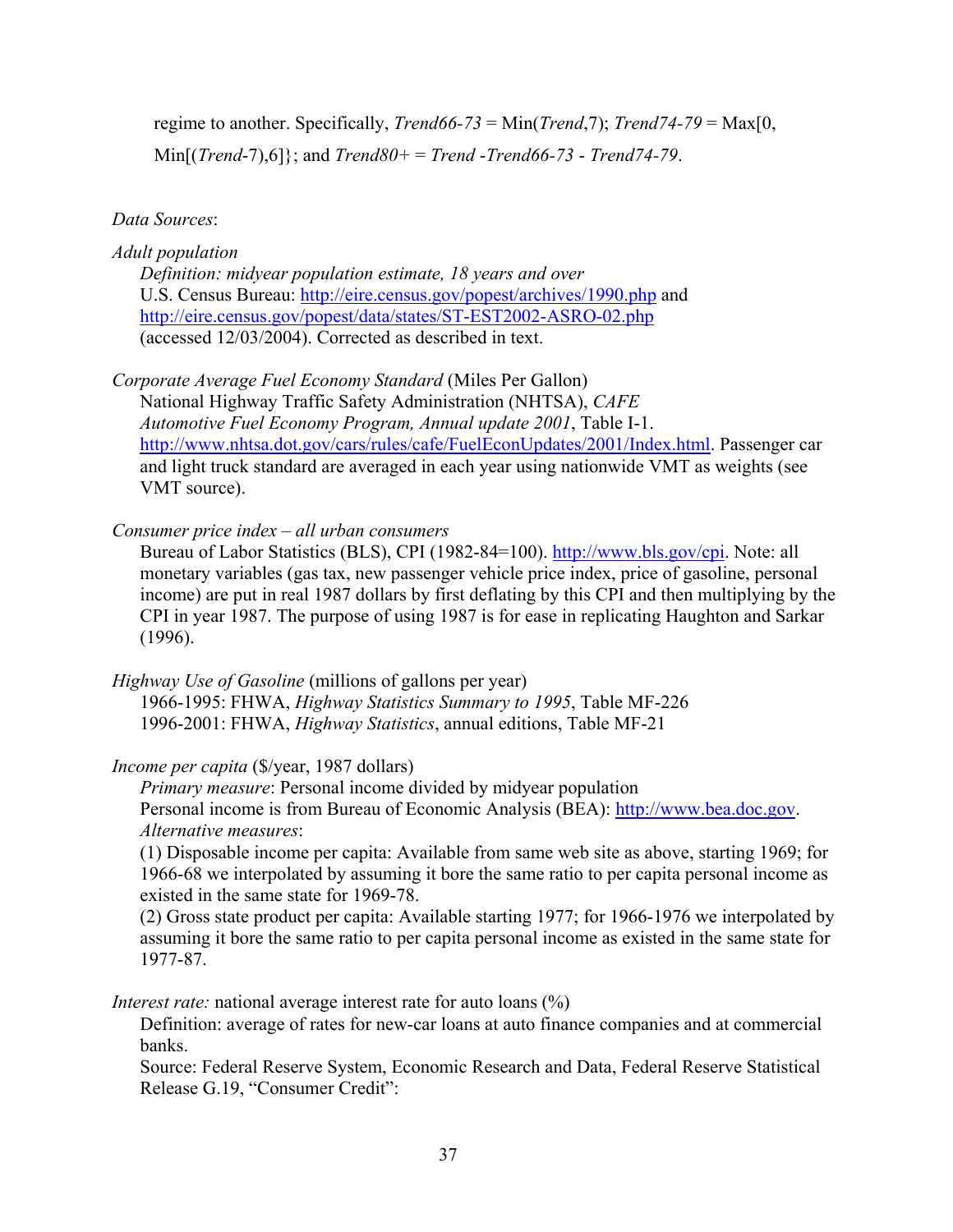http://www.federalreserve.gov/releases/g19/hist/cc\_hist\_tc.html. Available starting 1971 for auto finance companies, 1972 for commercial banks. For earlier years in each series, we use the predicted values from a regression explaining that rate using a constant and Moody's AAA corporate bond interest rate, based on years 1971-2001 (finance companies) or 1972- 2001 (commercial banks).

*New Car Price Index*: U.S. passenger vehicles, city average, not seasonally adjusted (1987=100) Source: Bureau of Labor Statistics web site. Note: Original index has 1982-84=100.

*Number of vehicles:* Number of automobiles and light trucks registered 1966-1995: FHWA, *Highway Statistics Summary to 1995*, Table MV-201 1996-2001: FHWA, *Highway Statistics*, annual editions, Table MV-1 Note: "Light trucks" include personal passenger vans, passenger minivans, utility-type vehicles, pickups, panel trucks, and delivery vans.

*Price of gasoline* (cents per gallon, 1987 dollars)

Data Set A: U.S. Department of Energy (USDOE 1977)*,* Table B-1, pp. 93-94 (contains 1960-1977)

Data Set B: Energy Information Administration, *State Energy Data 2000: Price and Expenditure Data*, Table 5 (contains 1970-2000)

2001: Energy Information Administration, *Petroleum Marketing Annual*, Table A1. Note: We use Data Set B for 1970-2000, and for the earlier years we use predicted values from a regression explaining Set B values for overlapping years (1970-1977) based on a linear function of Set A values.

*Public road mileage*: Total length of roads in state (miles)

1966-1979: FHWA, *Highway Statistics*, annual editions, Table M-1 1980-1995: FHWA, *Highway Statistics Summary to 1995*, Table HM-220 1996-2001: FHWA, *Highway Statistics*, annual editions, Table HM-20

## *Rail Transit Availability Index*

Definition: Fraction of the state's population living in metropolitan statistical areas with a subway or heavy rail transit system.

- Source for existence of rail by metro area: American Public Transportation Association (APTA). http://www.apta.com
- Source for population by Metropolitan Statistical Areas: *Statistical Abstract of the United States*, section on "Metropolitan Statistics", various years.
- Note: Data are missing for years 1969, 1971, 1974, 1979, 1981, 1982, 1989; for those years we interpolate between the nearest available years.

## *Number of Licensed Drivers*

1966-1995: FHWA, *Highway Statistics Summary to 1995*, Table DL-201 1996-2001: FHWA, *Highway Statistics*, annual editions, Table DL-1C Some outliers in this series were replaced by values given by a fitted polynomial of degree 3.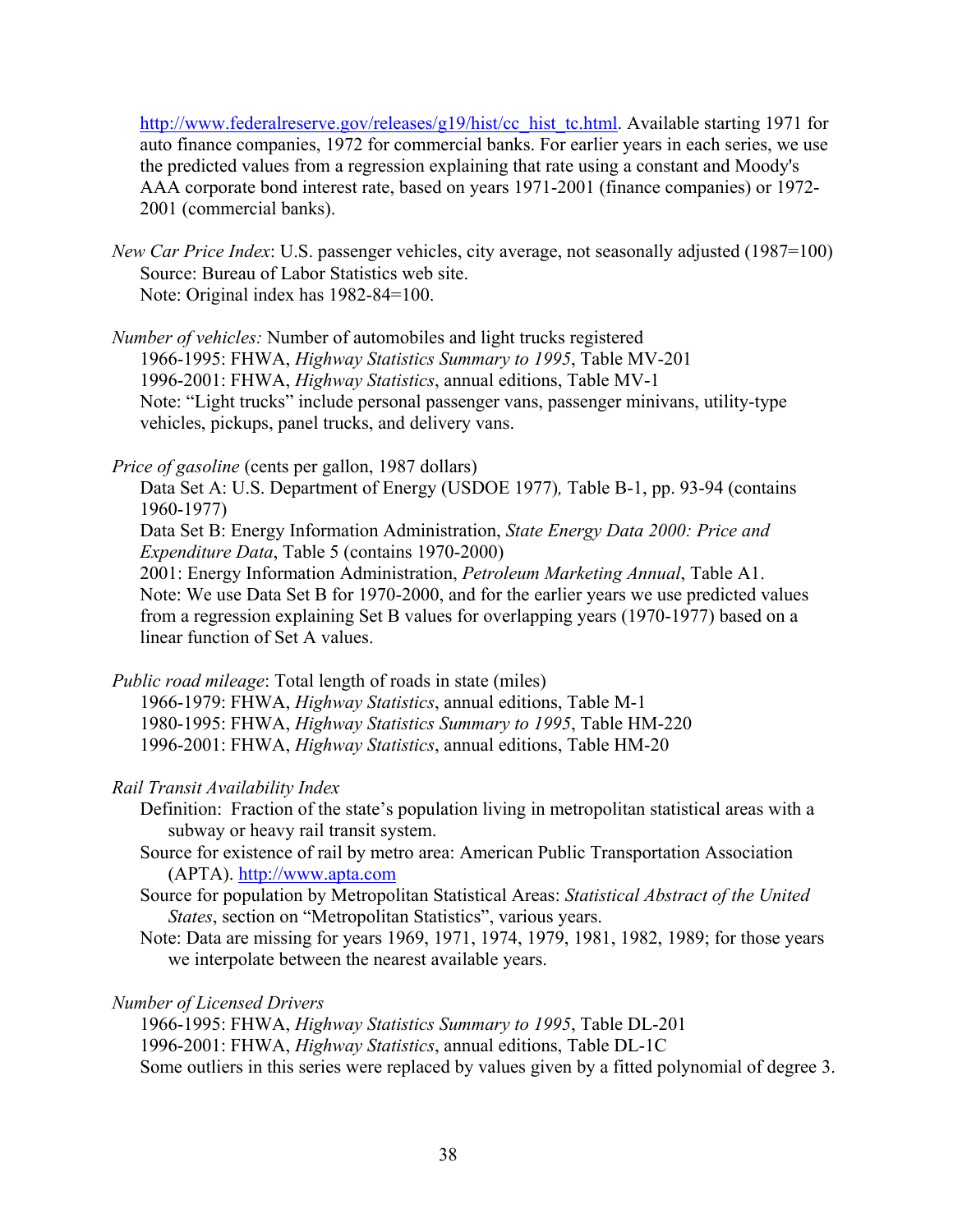*Urban Road Mileage*: Total municipal road distance (miles) 1966-1979: FHWA, *Highway Statistics*, annual editions, Table M-1 1980-1995: FHWA, *Highway Statistics Summary to 1995*, Table HM-220 1996-2001: FHWA, *Highway Statistics*, annual editions, Table HM-20

*Urbanization*: Share of total state population living in Metropolitan Statistical Areas (MSAs), with MSA boundaries based on December 2003 definitions. Available starting 1969; for earlier years, extrapolated from 1969-79 values assuming constant annual percentage growth rate. Source: Bureau of Economic Analysis, Regional Economic Accounts. http://www.bea.doc.gov/bea/regional/reis

*Vehicle Miles Traveled* (millions)

1966-1979: FHWA, *Highway Statistics*, annual editions, Table VM-2 1980-1995: FHWA, *Highway Statistics Summary to 1885*, Table VM-202 1996-2001: FHWA, *Highway Statistics*, annual editions, Table VM-2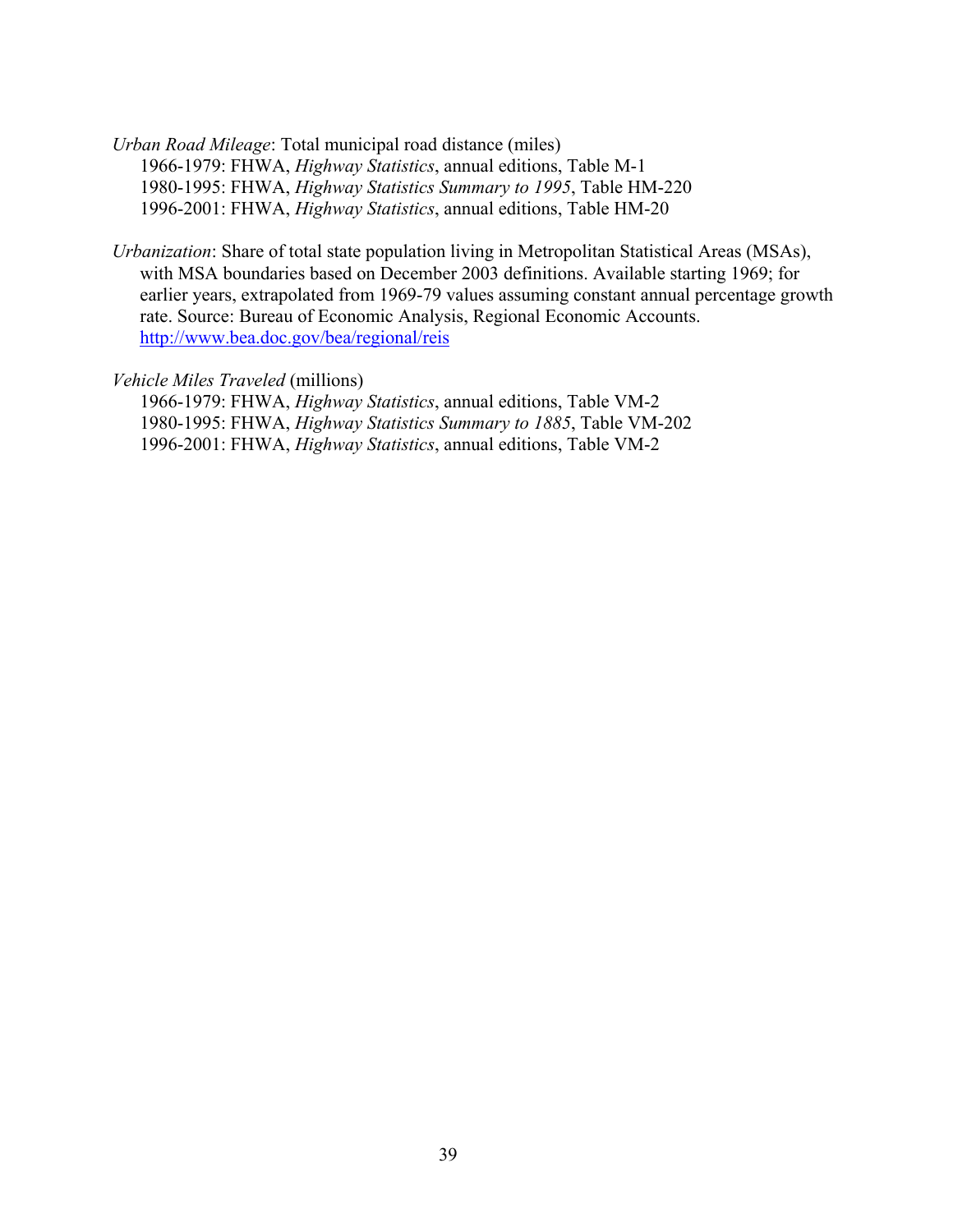#### **Appendix B: Variable Measuring Strength of CAFE Regulation**

### Base Version

 We followed the following steps to create the variable *cafe* used in our statistical analysis.

 1. We first estimate the reduced-form equation explaining fuel intensity—i.e., the empirical counterpart of the third of equation set (1)—on data only from 1966-1977, with no regulatory variable included (since there was no regulation then). This equation should in principle include all exogenous variables from all three models (including  $P_V$  for the *V* equation); we simplified it by dropping the variable *Railpop*, which seemed to have little effect in this short time series. Like our other equations, it also includes one lag of the dependent variable, and allows for fixed effects and autocorrelated errors. It does not include other endogenous variables, either current or lagged; the reason is that, unlike in an instrumental variables regression, our objective is to estimate a predictive model for what fuel intensity would have been in the absence of CAFE regulation and therefore we cannot use information about what actually happened to the endogenous variables. In theory, this equation could include any number of lagged values of independent variables, because they would be present in a complete solution of system (1) for the time path of *fint*; however on this very short time series it is impractical to estimate so many parameters, especially of variables that are highly correlated as current and lagged values are likely to be. For the same reason of parsimony, we included only a single time trend in this predictive equation.

We denote this equation by:

$$
\left(\text{fint}\right)_{i,t} = \alpha^{jR} \left(\text{fint}\right)_{i,t-1} + \beta^{jR} X_{it}^{jR} + u_{it}
$$
\n(B.1)

where *i* designates a state, superscript *R* indicates the reduced form, and  $X^{fR}$  denotes the set of all exogenous variables used, including prices, as described above. The results of this estimation are shown in the first column of Table B1. The statistically significant coefficients are those of  $(\text{fint})_{t-1}$ , *D*7479, and *pv*. The price of fuel is not statistically significant (t-statistic -1.02) but has the reasonable value of -0.021.

2. The coefficient  $\alpha^{R}$  of the lagged dependent variable is interpreted as arising from the following partial adjustment model: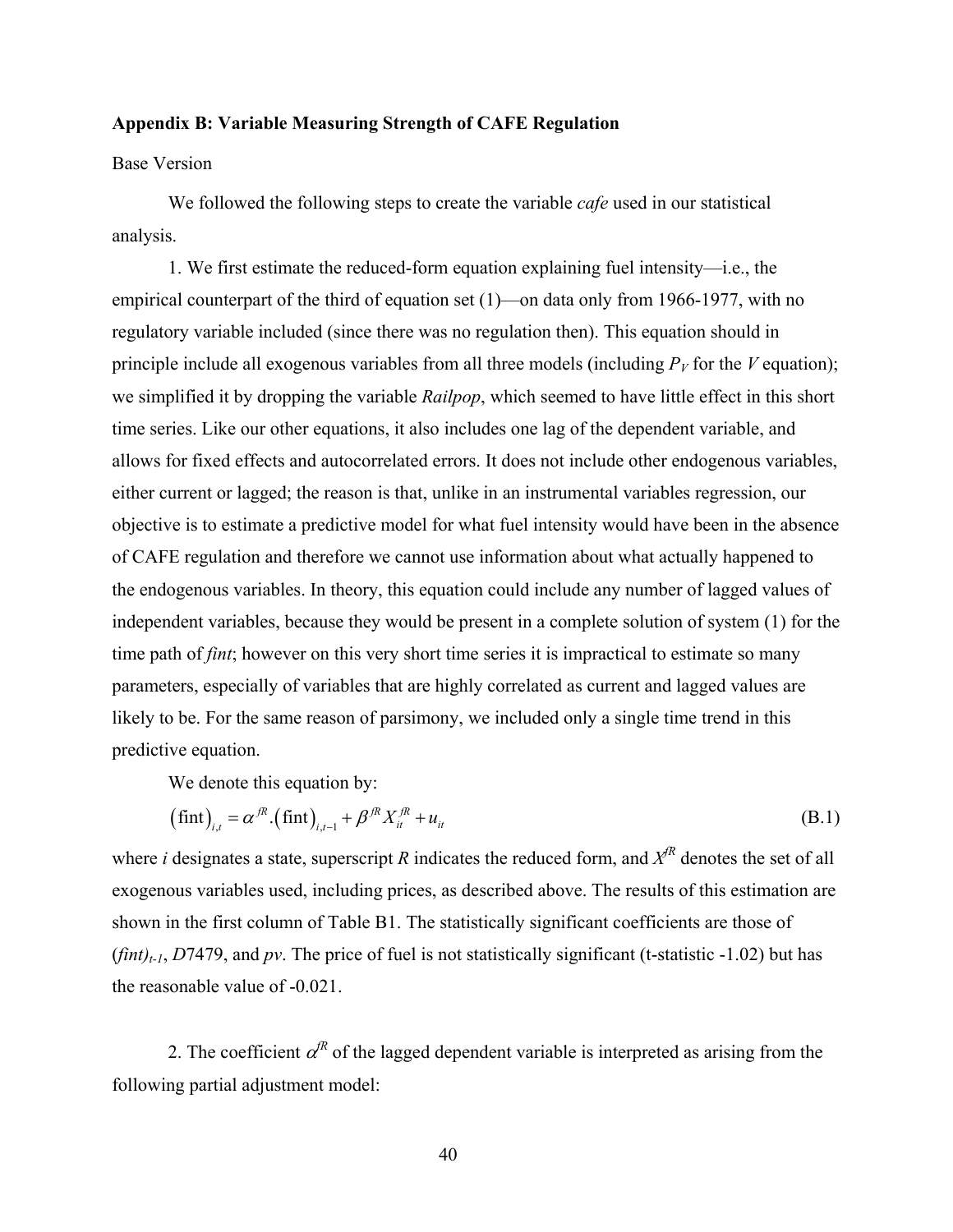$$
(fint)_{i,t} = (fint)_{i,t-1} + \gamma \cdot \{(fint)_{i,t}^* - (fint)_{i,t-1}\} + u_{it}
$$
\n(B.2)

where  $(fint)_{i,t}^*$  denotes a long-run desired value for the logarithm of fuel intensity. That is, users basing decisions in year *t* desire to shift the vehicle stock toward one with fuel efficiency  $(fint)_{i,t}^*$ but they can do so only part way by changing a portion  $\gamma$  of the stock in that year. Thus it is natural to interpret  $(fint)_{i,t}^*$  as the target fuel efficiency for new car purchases and  $\gamma$  as the fraction of the fleet that turns over each year. It is easy to see that (B.2) is the same as (B.1) if we choose  $\not=$  1- $\alpha'$  and

$$
\left(\operatorname{fint}\right)_{i,t}^{*} = \frac{\beta^{\mathcal{R}} X_{i}^{\mathcal{R}}}{1 - \alpha^{\mathcal{R}}}.
$$
\n(B.3)

This value is computed for each state and each year *t*.

3. From the estimated values of  $(fint)_{i,t}^*$ , we compute the US average desired fuel intensity, averaged the same way as vehicles are averaged under CAFE regulations: namely,

$$
(FintUS)^{*}_{t} \frac{\sum_{i} M_{it} \exp((fint)^{*}_{it})}{\sum_{i} M_{it}}
$$
(B.4)

where *Mit* is aggregate VMT for state *i* in year *t*.

 4. Finally, we assume CAFE is binding whenever the desired efficiency  $E_{i}^{*} = (1/FintUS_{i}^{*})$  is less than the minimum mandated efficiency,  $\overline{E}_{i}$ . The latter is computed as a weighted average of the CAFE standards for light trucks and cars, the weights being current nationwide light truck and car VMT, reduced by 16%, which is an estimate of the difference between fuel efficiency achieved in real driving and that achieved on the tests used to enforce the CAFE standard (Harrington, 2003). A measure of the strength of CAFE regulation is then

$$
R_E = \max\left\{\frac{\overline{E}_t}{E_t^*}, 1\right\}
$$

or its logarithm,

$$
cape \equiv \max\{(\overline{e}_t - e_t^*), 0\}
$$
 (B.5)

where  $\overline{e}_t = \ln(\overline{E}_t)$  and  $e_t^* = \ln(E_t^*)$ . Note this measure is nationwide, not state-specific.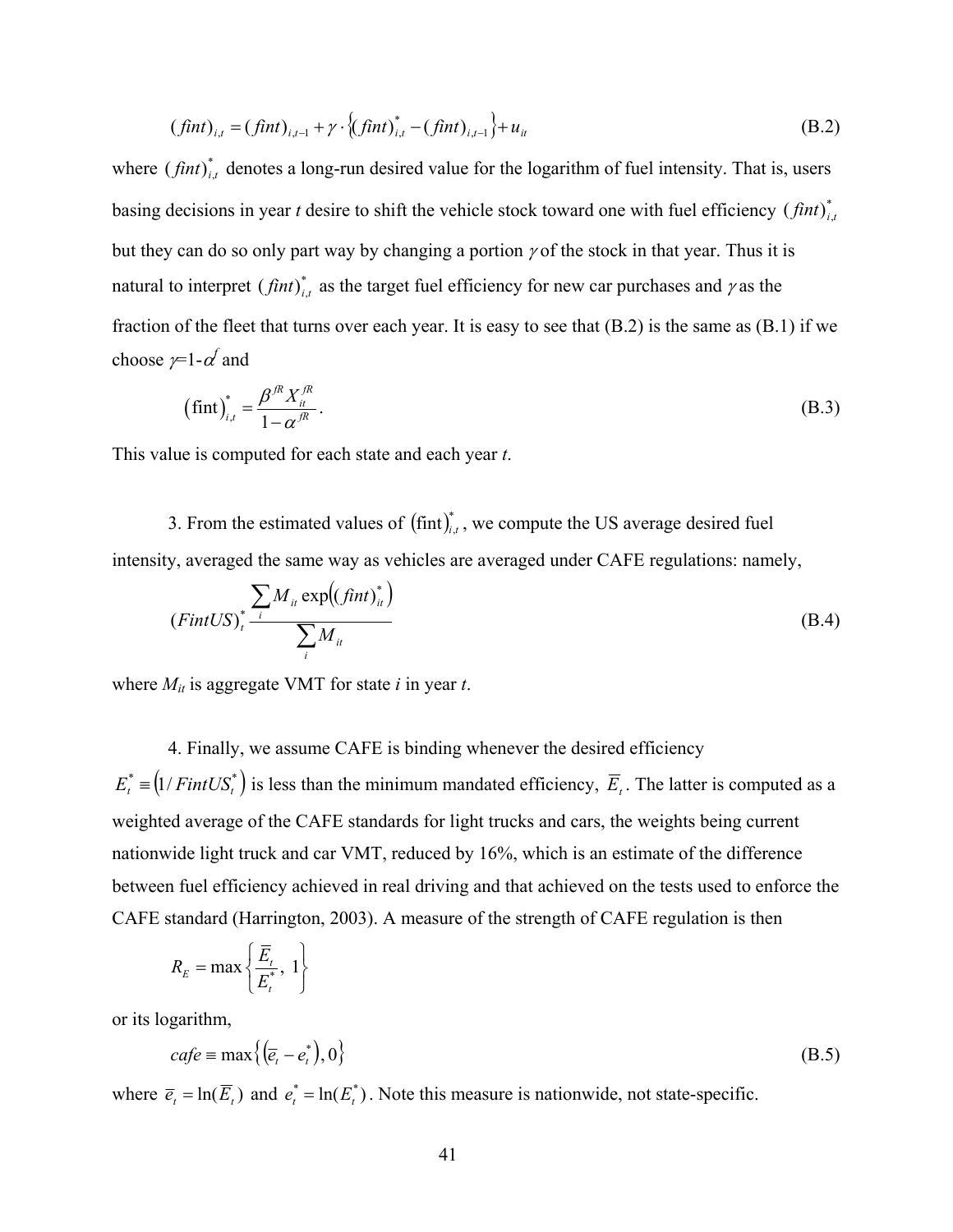|                        | <b>Base Version</b><br>$(1966 - 1977)$ |            | <b>Alternate Version</b><br>$(1966 - 2001)$ |            |
|------------------------|----------------------------------------|------------|---------------------------------------------|------------|
| Variable               | Coefficient                            | Std. Error | Coefficient                                 | Std. Error |
| $fint(\overline{t-1})$ | 0.6523                                 | 0.0434     | 0.8667                                      | 0.0148     |
| pf                     | $-0.0253$                              | 0.0204     | $-0.0231$                                   | 0.0087     |
| Inc                    | 0.0081                                 | 0.0291     | $-0.0152$                                   | 0.0173     |
| adults/road-m          | 0.0377                                 | 0.0268     | $-0.0002$                                   | 0.0075     |
| pop/adult              | $-0.1848$                              | 0.1626     | 0.0720                                      |            |
| Urban                  |                                        |            |                                             | 0.0703     |
|                        | $-0.2465$                              | 0.2294     | $-0.1265$                                   | 0.0662     |
| D7479                  | $-0.0212$                              | 0.0060     | $-0.0013$                                   | 0.0046     |
| Trend                  | $-0.0123$                              | 0.0027     |                                             |            |
|                        |                                        | 0.0797     | 0.0844                                      |            |
| pv                     | $-0.2251$                              |            |                                             | 0.0246     |
| Interest               | 0.0294                                 | 0.0301     | $-0.0130$                                   | 0.0077     |
| licences/adult         | 0.0294                                 | 0.0255     | 0.0537                                      | 0.0178     |
| cafe prelim            |                                        |            | $-0.0545$                                   | 0.0150     |
| constant               | $-0.9340$                              | 0.2124     | $-0.4356$                                   | 0.0704     |
|                        |                                        |            |                                             |            |
| Rho                    | $-0.1374$                              | 0.0614     | $-0.1585$                                   | 0.0281     |
| No. of observations    | 1734                                   |            | 1734                                        |            |
| Adjusted R-squared     | 0.8969                                 |            | 0.9582                                      |            |
| S.E. of regression     | 0.0253                                 |            | 0.0409                                      |            |
| Sum squared resid      | 0.2855                                 |            | 2.7914                                      |            |
| Durbin-Watson stat     | 2.0036<br>1.9703                       |            |                                             |            |

### **Table B1. Fuel Intensity Equation: Reduced Form for Estimating Desired Fuel Efficiency**

Note: 50 constants for individual states are not shown.

#### Alternate Version

 For our alternate version of variable *cafe*, we use the variable just described, with one modification, as a preliminary variable called *cafe\_prelim*. The modification is that we omitted the time trend (*Trend* in Table B1), which we found plays a dominant role in producing the generally upward slope of the desired fuel-efficiency variable shown in Figure 1 of the text. (Note that the negative sign on the coefficient of *Trend* in Table B1 corresponds to a negative effect of time on desired fuel intensity, hence a positive effect on desired fuel efficiency.) We interpret the effect of *Trend* as the result of technological changes making fuel efficiency easier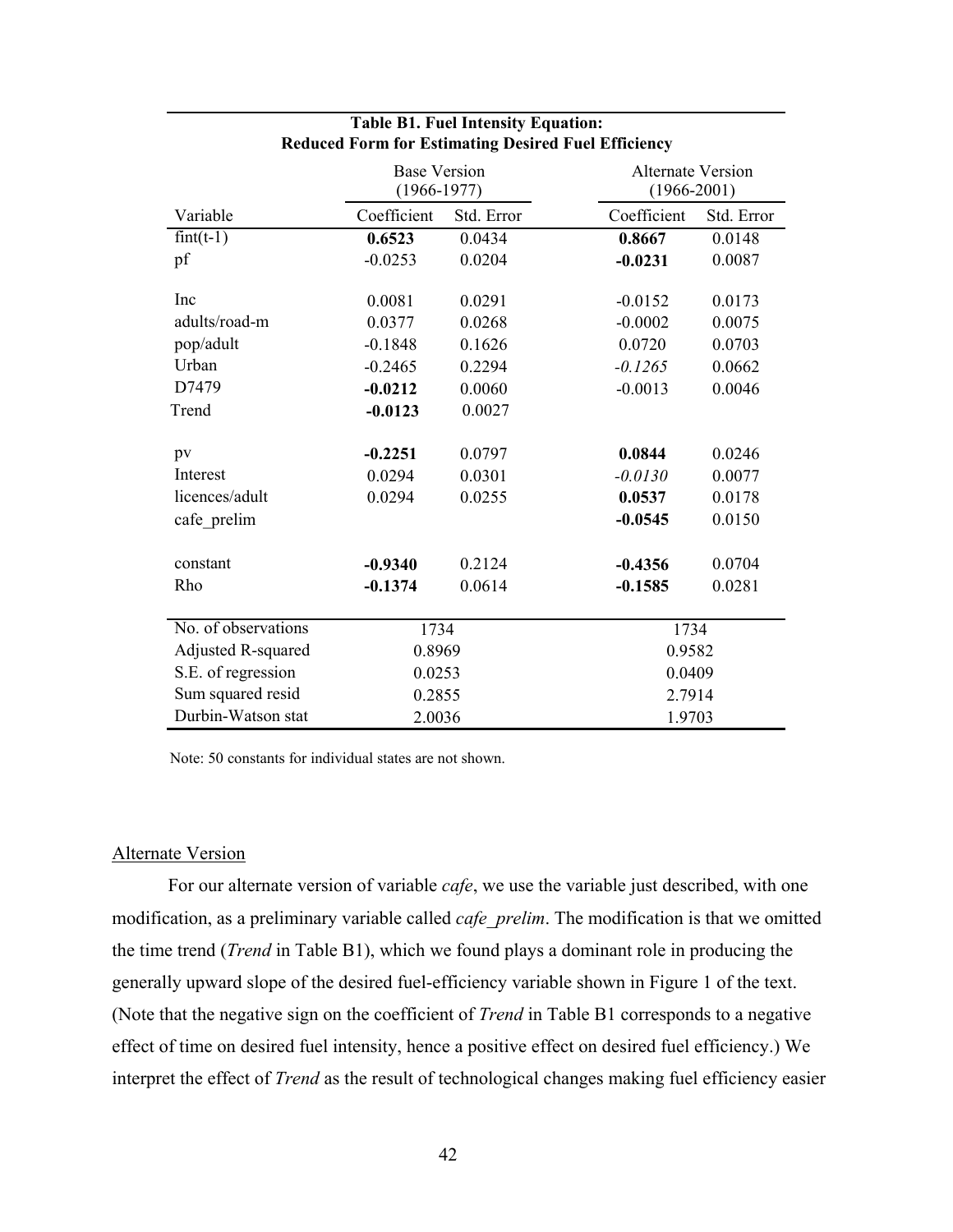to achieve; but there is some risk in projecting such a trend, estimated on 1966-1977 data, forward to 2001. We wanted to see if, instead of relying on *Trend*, we could actually estimate the full reduced-form model on the longer time period.

 We accomplish this by estimating the same reduced-form model as before, but with three changes: we used the full data set, deleted *Trend*, and added *cafe\_prelim*. The results are shown in the second column of Table B1. The precision of estimates is much better, and in certain ways the equation is more satisfactory: both price of fuel (*pf*) and CAFE regulation (*cafe\_prelim*) have statistically significant effects in the expected direction, and autocorrelation is a little smaller. Note that the coefficient of the price of new vehicles (*pv*) now has the opposite sign; apparently this variable, which trended downward throughout the period, now takes on the job of explaining long-term trends since the *Trend* variable was removed. Since we have no prior belief about the sign of this coefficient, we cannot say which result is more plausible. (We also tried including three trend variables in this equation, just like in our structure model of fuel intensity; in that case *cafe\_prelim* was also fit with a (single) trend for consistency. But the results showed clear signs of overfitting, with predicted fuel intensity displaying implausible oscillations.)

 We then calculate our alternate version of desired fuel efficiency with these estimated coefficients, using Step 2 above except setting the values of variable *cafe\_prelim* to zero (in order to represent what fuel intensity consumers and manufacturers would have chosen in the absence of pressure from CAFE regulations). The rest of the calculation proceeds as in Steps 3 and 4 above.

 Table B2 compares selected results of estimating our structural model with the two versions of the *cafe* variable. (The first two columns repeat 3SLS results from Tables 4 and 5). The main difference is that the coefficient of *vma*+*pf*, which determines how fuel price affects desired fuel efficiency, is much larger and more precisely estimated using the alternate version. The coefficient of *cafe* is also larger, but not as precisely estimated. The fuel intensity equation fits a little better using the alternate version of *cafe*, according to the adjusted R-squared value. Despite these improvements, we remain concerned that with our alternate calculation procedure, our estimates of desired fuel efficiency are not robust to adding trend variables in the reducedform equation itself. In the end, we can offer no judgment about which version of *cafe* better depicts the tightness of regulations as perceived by market participants.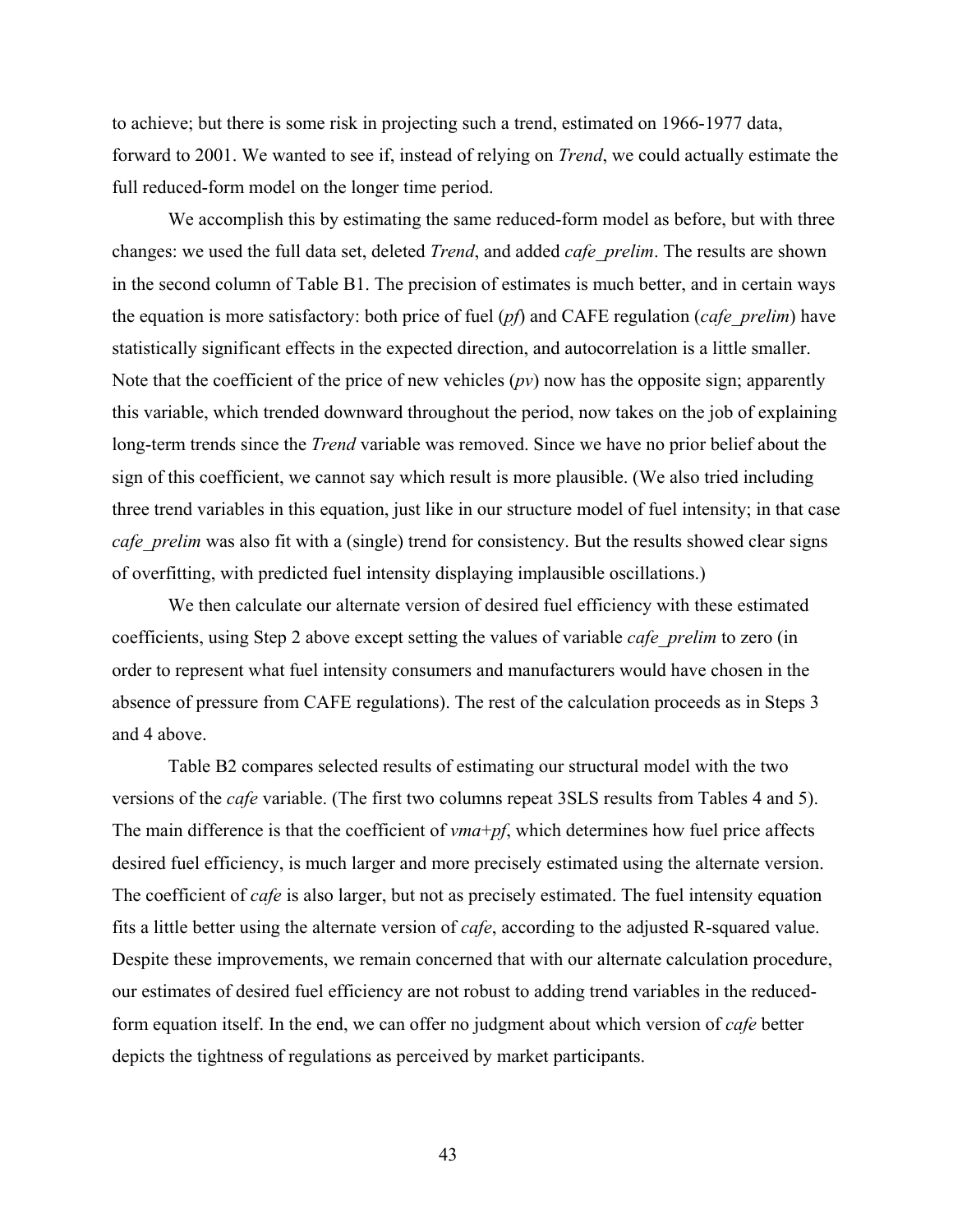|                                                    | Using Base Version of cafe |               | Using Alternate Version of cafe |               |
|----------------------------------------------------|----------------------------|---------------|---------------------------------|---------------|
| Variable                                           | Coefficient                | Stndrd. Error | Coefficient                     | Stndrd. Error |
| <b>Vehicle-Miles Traveled Equation (Table 2)</b>   |                            |               |                                 |               |
| $vma(t-1)$                                         | 0.7907                     | 0.0128        | 0.8081                          | 0.0127        |
| pm                                                 | $-0.0452$                  | 0.0048        | $-0.0445$                       | 0.0048        |
| pm <sup>^2</sup>                                   | $-0.0104$                  | 0.0068        | $-0.0074$                       | 0.0069        |
| pm*inc                                             | 0.0582                     | 0.0145        | 0.0560                          | 0.0148        |
| pm*Urban                                           | 0.0255                     | 0.0106        | 0.0289                          | 0.0108        |
| inc                                                | 0.1111                     | 0.0141        | 0.1048                          | 0.0142        |
| Urban                                              | $-0.0548$                  | 0.0202        | $-0.0531$                       | 0.0203        |
| Adjusted R-squared                                 |                            | 0.9801        | 0.9801                          |               |
| <b>Fuel Intensity Equation (Table 4)</b>           |                            |               |                                 |               |
| $tint(t-1)$                                        | 0.8158                     | 0.0137        | 0.8075                          | 0.0154        |
| vma+pf                                             | $-0.0460$                  | 0.0069        | $-0.0813$                       | 0.0099        |
| cafe                                               | $-0.1011$                  | 0.0115        | $-0.1368$                       | 0.0219        |
| inc                                                | 0.0025                     | 0.0163        | 0.0267                          | 0.0165        |
| pop/adult                                          | $-0.0111$                  | 0.0691        | 0.1061                          | 0.0699        |
| Urban                                              | $-0.1500$                  | 0.0522        | $-0.1600$                       | 0.0537        |
| D7479                                              | $-0.0105$                  | 0.0045        | $-0.0015$                       | 0.0044        |
| Trend66-73                                         | 0.0006                     | 0.0010        | 0.0006                          | 0.0010        |
| Trend74-79                                         | $-0.0024$                  | 0.0010        | $-0.0012$                       | 0.0011        |
| Trend80+                                           | $-0.0037$                  | 0.0004        | $-0.0029$                       | 0.0004        |
| constant                                           | $-0.1137$                  | 0.0809        | 0.1520                          | 0.0974        |
| rho                                                | $-0.1353$                  | 0.0236        | $-0.1121$                       | 0.0245        |
| Adjusted R-squared                                 |                            | 0.9604        | 0.9615                          |               |
| <b>Rebound Effect and Other Price Elasticities</b> |                            |               |                                 |               |
| Elasticity                                         | Short Run                  | Long Run      | Short Run                       | Long Run      |
| Elasticity of VMT with respect to                  |                            |               |                                 |               |
| fuel cost per mile: (a)                            |                            |               |                                 |               |
| At sample average                                  | $-0.0452$                  | $-0.2221$     | $-0.0446$                       | $-0.2398$     |
|                                                    | (0.0048)                   | (0.0238)      | (0.0048)                        | (0.0262)      |
| At US 1997-2001 avg. (b)                           | $-0.0216$                  | $-0.1066$     | $-0.0242$                       | $-0.1308$     |
|                                                    | (0.0090)                   | (0.0433)      | (0.0091)                        | (0.0474)      |
| At US 1997-2001 avg. ex-                           | $-0.0311$                  | $-0.1531$     | $-0.0310$                       | $-0.1671$     |
| cept $pf = $1.93$ nominal (c)                      | (0.0060)                   | (0.0299)      | (0.0060)                        | (0.0329)      |
| Elasticity of fuel intensity                       |                            |               |                                 |               |
| with respect to fuel price:                        |                            |               |                                 |               |
| At sample average                                  | $-0.0440$                  | $-0.2047$     | $-0.0780$                       | $-0.3595$     |
|                                                    | (0.0067)                   | (0.0338)      | (0.0097)                        | (0.0444)      |
| Elasticity of fuel consumption                     |                            |               |                                 |               |
| with respect to fuel price:                        |                            |               |                                 |               |
| At sample average                                  | $-0.0873$                  | $-0.3813$     | $-0.1191$                       | $-0.5131$     |
| At US 1997-2001 avg. (b)                           | $-0.0657$                  | $-0.3097$     | $-0.1018$                       | $-0.4697$     |
| At US 1997-2001 avg. ex-                           | $-0.0744$                  | $-0.3380$     | $-0.1075$                       | $-0.4837$     |
| cept $pf = $1.93$ nominal (c)                      |                            |               |                                 |               |

# **Table B2. Comparison of Selected Structural Estimates: 3SLS**

Notes: See Tables 2-5. Not all coefficients are listed here.